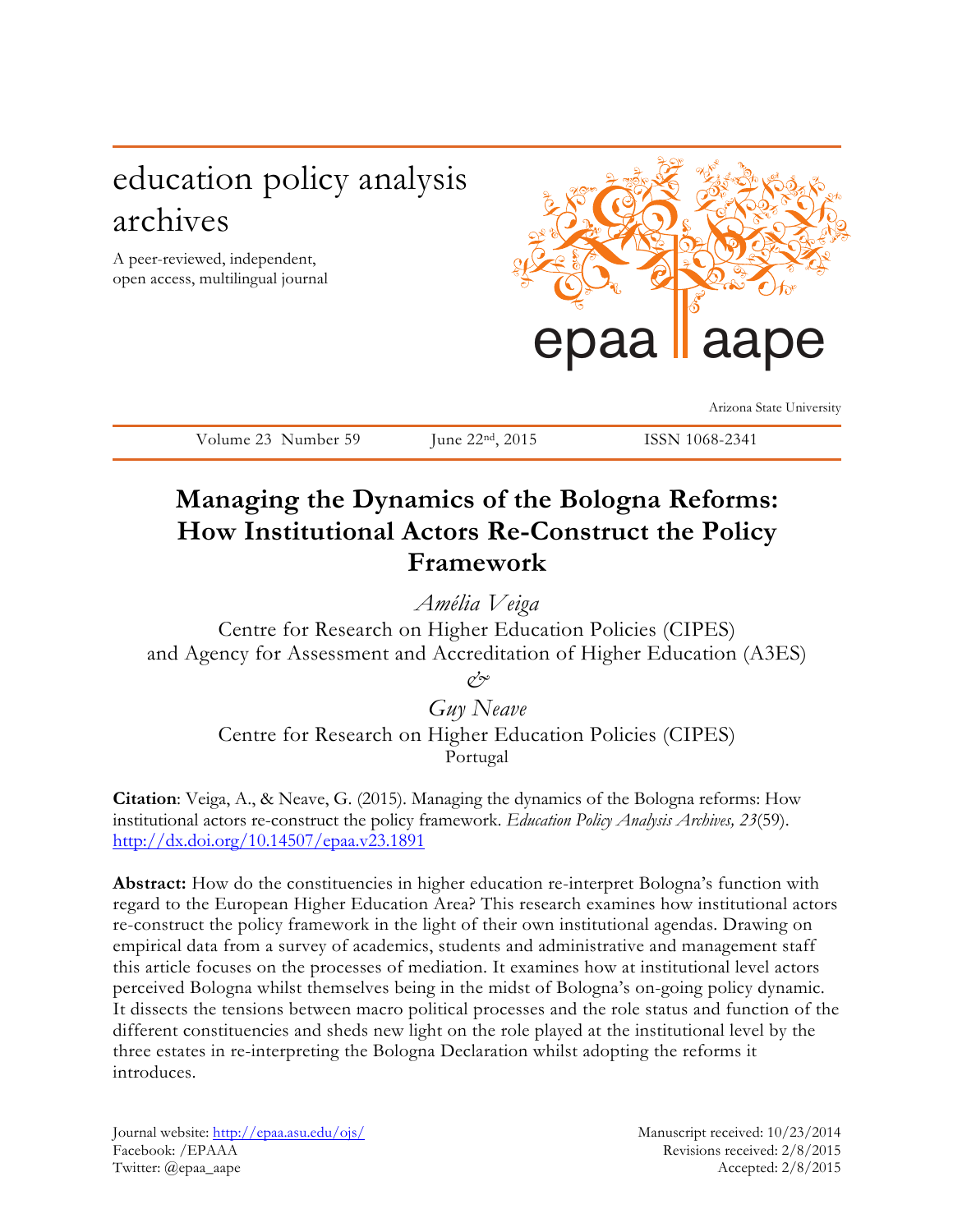**Keywords**: Bologna process, European Higher Education Area, Academic Administrative and Student Constituencies, Perceptions of Bologna dynamic

#### **Gestionando las Dinámicas de Las Reformas de Bolonia: De qué Forma Los Actores Reconstruyen el Marco Político**

**Resumen:** De qué forma las partes constituyentes de las instituciones de enseñanza superior reinterpretan la función de Bolonia desde el punto de vista de la construcción del Espacio Europeo de Educación Superior?. Esta investigación examina como los actores institucionales reconstruyen el marco político a la luz de sus agendas institucionales. Tomando como base los datos cuantitativos referentes a una encuesta a los profesores, a los estudiantes y al personal de administración y servicios este artículo se focaliza en el proceso de mediación. Examina el modo como los actores institucionales perciben Bolonia estando al mismo tiempo en el núcleo de la dinámica política del proceso de Bolonia. Este trabajo analiza las tensiones entre los procesos macro-políticos y el papel y la situación de las distintas partes que constituyen las instituciones de enseñanza superior, iluminando el papel desempeñado a nivel institucional por los actores institucionales reinterpretando la Declaración de Bolonia a medida que se adoptan las reformas que ésta preconiza. **Palabras-clave:** Proceso de Bolonia, Espacio Europeo de Educación Superior, Partes

constituyentes: Académicos, Estudiantes, Personal de administración y servicios, Percepciones sobre las dinámicas de Bolonia

#### **Gerindo as Dinâmicas das Reformas de Bolonha: Como é que os Atores Reconstroem o Enquadramento Político**

**Resumo:** Como é que as partes constituintes das instituições de ensino superior reinterpretam a função de Bolonha tendo em vista a construção da Área Europeia de Ensino Superior? Esta investigação examina o modo como os atores institucionais reconstroem o enquadramento político à luz das suas agendas institucionais. Com base em dados quantitativos relativos a um inquérito por questionário direcionado a académicos, estudantes e pessoal técnico e administrativo este artigo foca-se no processo de mediação. Examina o modo como os atores institucionais percecionam Bolonha na medida em que estão no cerne da dinâmica politica do processo de Bolonha. Este trabalho analisa as tensões entre os processos macro políticos e o papel e o estatuto das diferentes partes constituintes das instituições de ensino superior, iluminando o papel desempenhado pelo nível institucional pelos atores institucionais reinterpretando a Declaração de Bolonha à medida que são adotadas as reformas por ela preconizadas.

**Palavras-chave:** Processo de Bolonha, Área Europeia de Ensino Superior, Partes constituintes: Académicos, Estudantes, Pessoal administrativo e de gestão, Perceções sobre as dinâmicas de Bolonha

## **Introduction**

Previous analysis of how the Bologna process is taken up at the institutional level revealed that as academics, students and administrative and management staff embark on this task, so they reconstruct and re-define the policy framework (Neave & Veiga, 2013).

Redefining or, for that matter, refining the policy framework may be viewed from many standpoints: as an inbuilt part of 'the implementation process' (Cerych & Sabatier, 1986; Kallen, 1982) or, alternatively, as a dimension contributing to that inherent feature higher education possesses which Clark (1983) ascribed to its 'bottom-heavy' nature, namely, that decisions taken at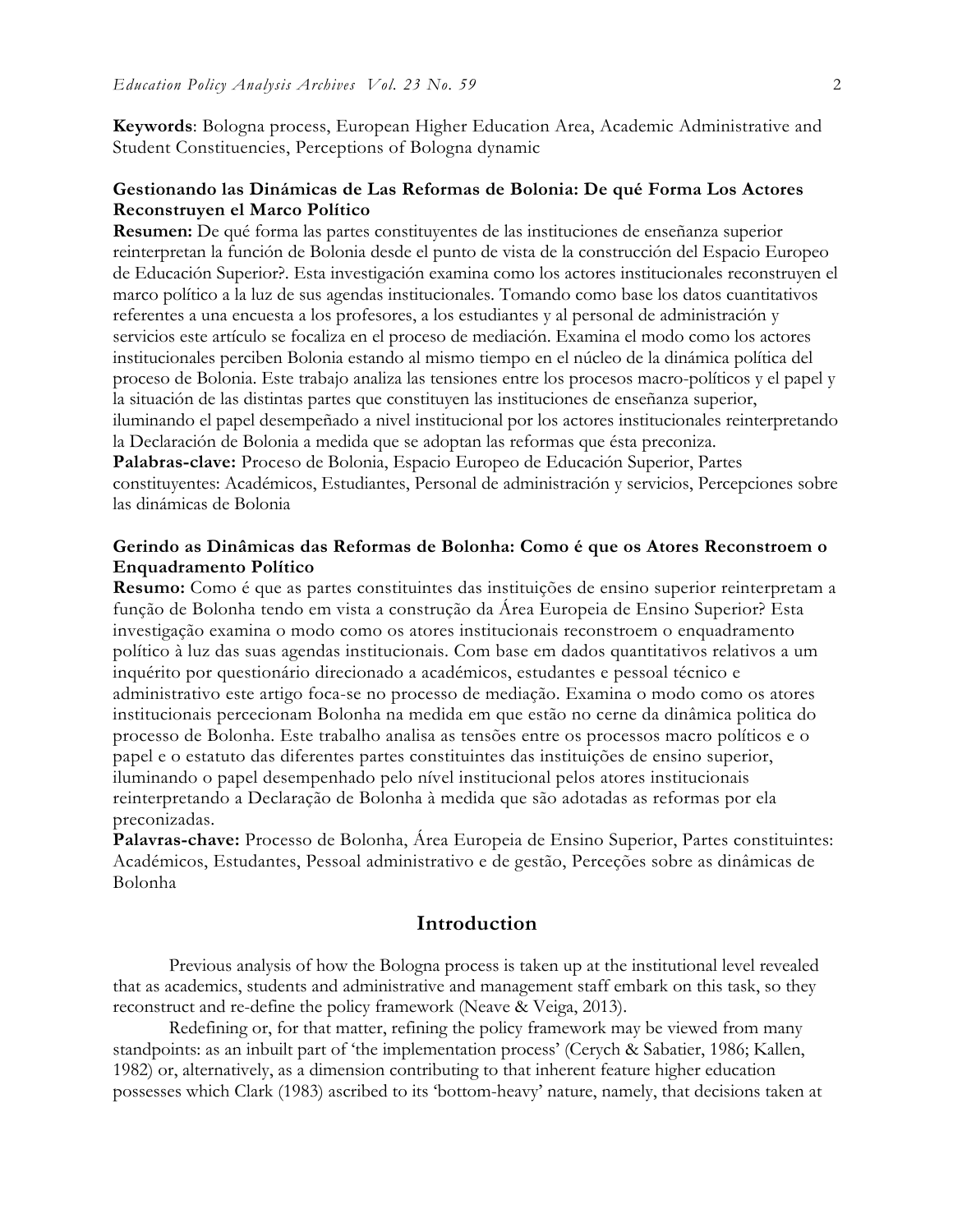the top are re-negotiated and re-interpreted as they work their way down into the individual institution and on into the base units (Premfors, 1989).

Re-negotiation as a dynamic element in the process of embedding legislative intent into institutional practice is of singular importance in the Bologna Process, not least because the Process itself is indissolubly tied in with what may best be described as a basic assumption grounded in the notion of 'time coercion'. One may, question the reasons that prompted setting the year 2010 for completing what is, without doubt, geographically the most extensive single reform that higher education in Europe has seen since its beginnings nine centuries ago. That in no way detracts, however, from the basic fact that Bologna is effectively a 'time coercive' process grounded in an explicit dateline and urged on by governments' commitment to it. Still less can it be disputed that the concept of 'time coercion' stands as one of the salient, though less noticed, features that are an integral part of the Bologna agenda since its launching in 1999. Whether the Fathers of Bologna anticipated its subsequent unfolding in terms of a rational, linear and legal process, akin to what is often alluded to 'the Engineering model' of policy development (Kallen, 1982) or whether they subscribed to a less tidy 're-iterative model', must remain a matter for future research. Either way, however, if we are to tease out Bologna's impact at the institutional level which is also central to understanding the nature of the unfolding dynamic as policy in higher education migrates from being a statement of intent to becoming established institutional practice, attention should be paid to how policy actors 'make sense' (Välimaa, Stensaker, & Sarrico, 2012) and interpret Bologna at the precise moment when they are actively engaged in those reforms.

Viewed by the *pays réel*, what Bologna is poses foursquare what Bologna ought to be when viewed from the perspective of the *pays politique*. Distinguishing between the *pays politique* and the pays reel draws a line between two spheres of political action (Neave, 2002). The *pays politique* embraces the domain of legislative enactment, its preparation and its accompanying political discourse. The *pays réel* revolves around the act of teaching, learning and the curriculum. It focuses on institutional practice and its institutionally grounded dynamic. What, to the *pays politique*, Bologna ought to be, is shaped by 'time coercion': what ought to be, shall be'. Whereas 'time coercion' is a prime consideration for the *pays politique*, academic time shapes the *pays réel*. The relationship between academic time, which is both essential and conditional for new knowledge, objectives and strategy to be taken up by, and embedded in, the individual university (Neave, 2005) as against the notion of 'coercive time', is one of tension. Moreover, it places particular weight on how Bologna is interpreted by the *pays réel*.

Institutional dynamics as interpreted by Neo-Institutionalism assume that matching up the norms and priorities of higher education institutions and those which reform introduces, is crucial. Thus, at institutional level, constructing the EHEA presumes that the measures to put it in place are seen as both coherent and significant by those who have to accommodate them. The adjustments institutions face seek to advance cooperation, mobility, and employability, whilst at the same time raising the drawing power of the EHEA. For these three objectives to be met requires working across three different operational levels – European, national and institutional. In what way do higher education's three constituencies re-construct the policy framework whilst dealing with European and national policy goals?

Theory gives some pointers to the way institutions adapt and adjust to implementing the Bologna process. Amongst the most powerful is the notion of a shift in the 'logic of appropriateness', which factors in differences in roles and responsibilities across different segments and types of HEI. According to the 'logic of appropriateness', individuals act in the light of what is expected of them (March & Olsen, 1989). Appropriateness determines behavior and individual choice. It is itself grounded in dominant institutional values. Routines generate appropriate behavior.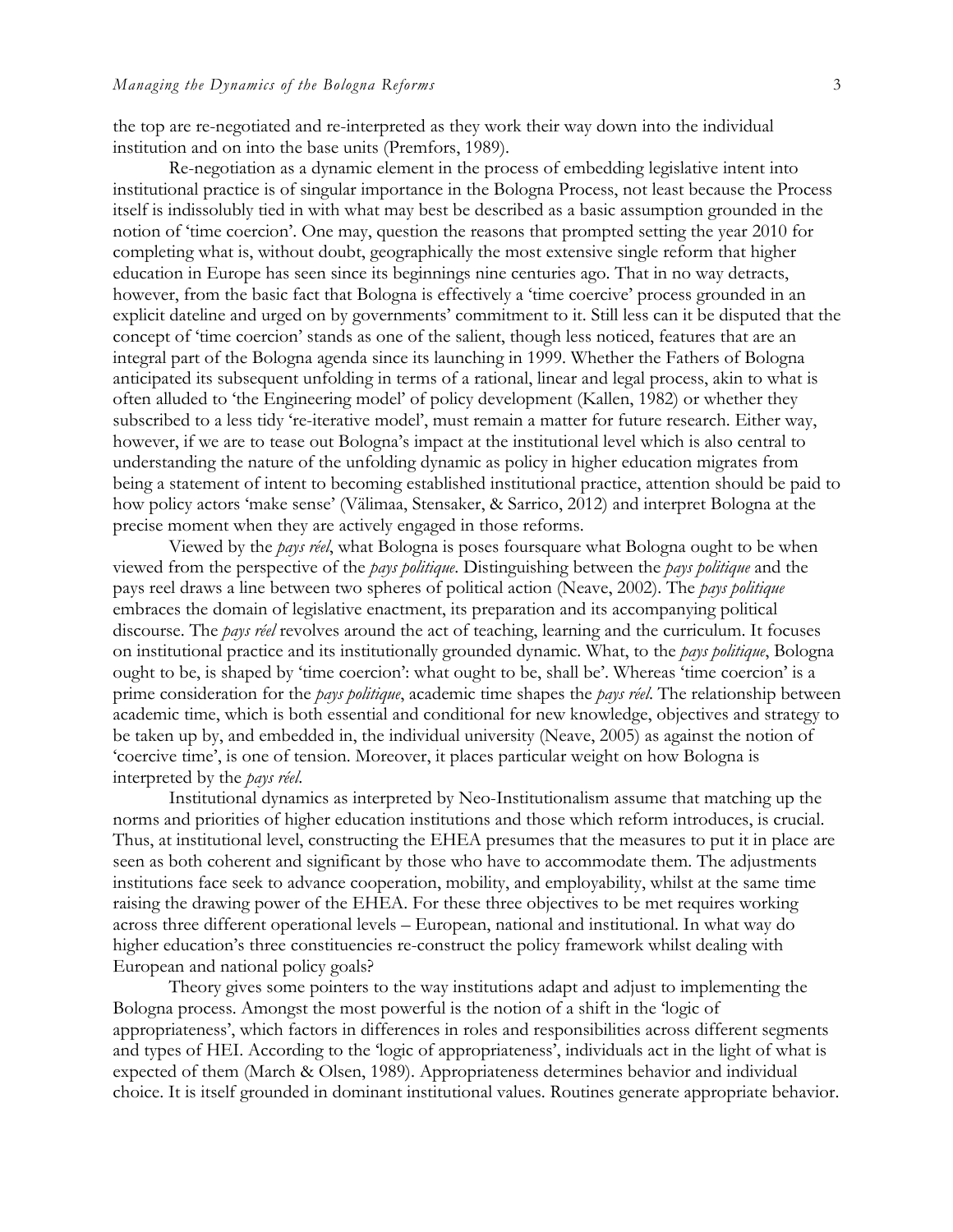Rules formalize the logic of appropriateness. Naturally, the interpretation individuals make about dominant institutional values, routines and rules, differ (Peters, 1999). Nevertheless, the logic of appropriateness, grounded in roles, functions, positions and responsibilities, poses foursquare the question: 'What, given my role, is expected of me?' The logic of appropriateness creates expectations as to performance, expectations based on routines, rules and procedures. A clear shift towards the logic of appropriateness emerges once one takes into account interpretations made at the institutional level. Such interpretations, whilst set in established rules and norms, also evolve within both national and institutional contexts.

Within the European Union, themes defining the 'logic of appropriateness' focus on the performance and international attractiveness of Europe's HEIs, raising the overall quality of all levels of education and training in the EU as well as the modernization of higher education (curricula, governance and financing) (European Commission, 2006). At national and institutional levels, the shift from knowledge to competence(s), and emphasis on mobilizing capacity have become central and, in turn, are resonant with neo-liberal discourses and theories (Magalhães & Amaral, 2009). The decision to set up a European Higher Education Area (EHEA) was taken by the 29 Ministers of Education when the Bologna Declaration was signed in June 1999. Every event has its origins. Bologna is no exception. The roots of the Declaration may be traced back to other initiatives, some as far back as the Eighties. The burden of European integration has been to lock together policies that previously focused on education, vocational training and lifelong learning and to align them more closely with economic development through the mutual recognition of study abroad, cross frontiers ties between universities and polytechnics and last but not least, to forge ties between research, innovation and higher education. Such an approach was largely voluntarily that is to say, it relied on initiatives from individual establishments of higher education that in turn largely depended on the level of awareness at institutional level of the opportunities such policies opened up and of the incentive measures promoted at the European level.

Whilst it may be argued that Bologna added momentum to the process of 'Europeanizing' higher education, it is very far from clear whether the Bologna Process envisaged the establishment of the EHEA as a specific priority across all three levels – European, national and institutional. Certainly, there is evidence to hand that suggests Bologna as an instrument of policy has been more effective at the national level (Moscati, 2009; Musselin, 2009; Witte, 2006) than it has as a way of disseminating the "European message" contained in the EHEA. As Musselin pointed out, "… in the case of France, it may be more difficult than in other countries to argue that Bologna is a Europeanization process because the idea of the two-cycle structure has been developed by the French" (Musselin, 2009, p. 183). In a similar vein, Neave pointed out that Bologna's claim to uphold a 'European identity' was considerably diluted by the fact that, as a package deal, it "reflected issues – employability, transparency and readability etc – (that were) already present in the agendas of most of the long-term Member States of the EU" (Neave, 2009, p. 49). Bologna is a multi-faceted process.

At the European level, it serves as vehicle for that part of the European Agenda, which, in the framework of the Lisbon strategy, concentrates on the modernization of higher education. At the national level, it appears to provide a window of opportunity to pursue 'domestic', that is, national agendas in parallel to, though not necessarily in balance with, priorities enunciated at European level. In effect, weighing up the place both the EHEA and Bologna occupy within the broad range of policies for advancing European integration is a particularly complex exercise.

Research on Bologna has developed around two perspectives: analysis *for* policy and analysis *of* policy. The latter seeks to explain the salient characteristics of policy (Gordon, Lewis, & Young, 1997). The former contributes to furthering its development (Gordon et al., 1997) (see for instance,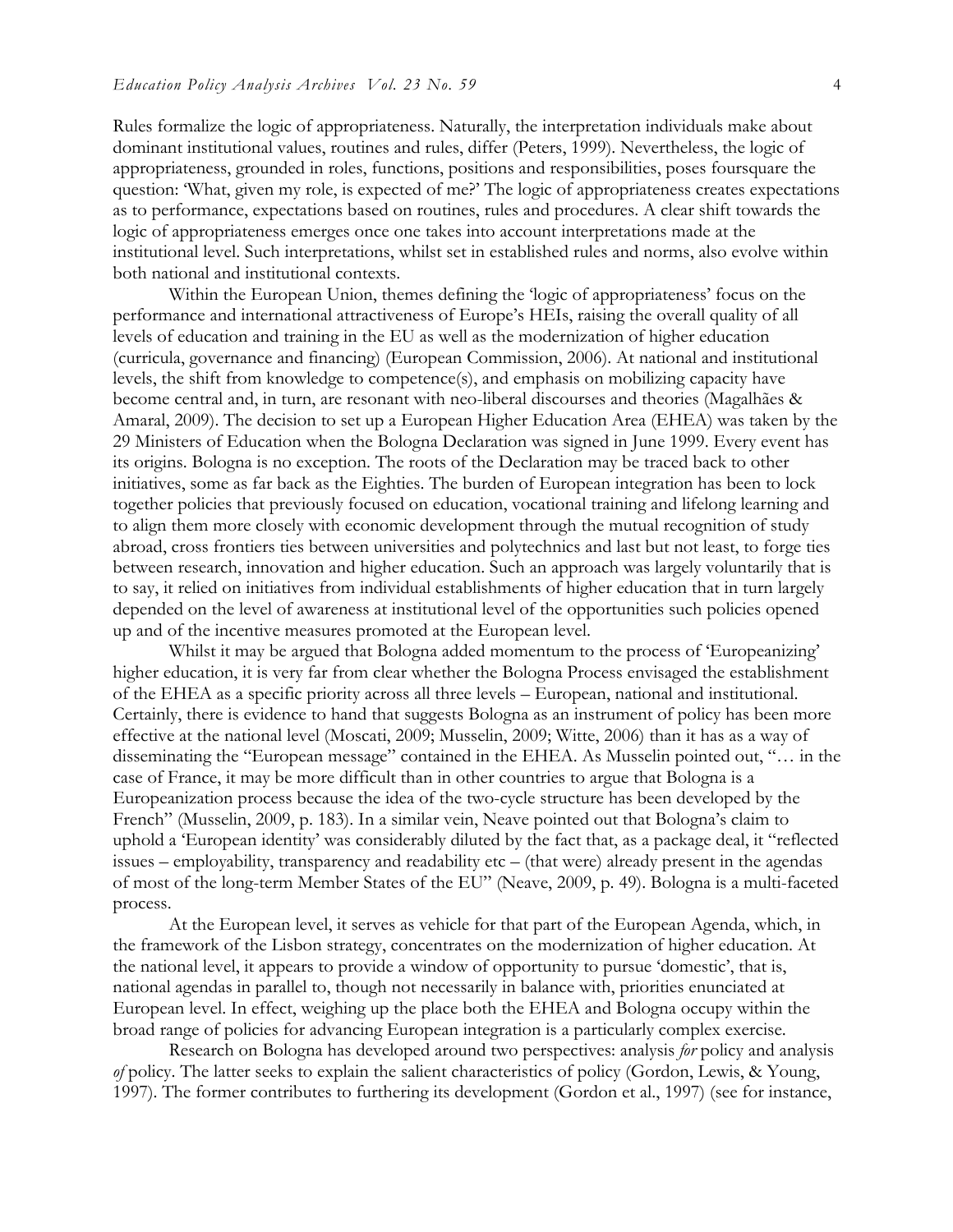Bologna Follow-up Group, 2005, 2007, 2009; CHEPS, INCHER-Kassel and ECOTEC consortium, 2010; European Commission, 2012; Crosier, Purser, & Smidt, 2007; Eurydice, 2010; Haug & Tauch, 2001; Reichert & Tauch, 2003, 2005; Sursock & Smidt, 2010; Tuning Management Committee, 2006) by interest groups and their representative organizations.

Broadly speaking, the analysis of policy focuses on the political, national and institutional take up of Bologna. The role of Bologna in policy (see for instance, Amaral & Magalhaes 2004; Amaral, Neave, Musselin, & Maassen, 2009; Amaral & Veiga, 2012; Balzer & Martens 2004; Capano & Piattoni, 2011; Chou & Gornitzka, 2014: Gornitzka, 2006, 2007, 2010; Hoareau, 2011, Huisman & Van Der Wende, 2004b, Keeling, 2006; Neave & Maassen, 2007; Papatsiba, 2006; Ravinet, 2008; Veiga & Amaral, 2006, 2009a, 2012a; Veiga, Magalhães, & Amaral, 2015; Voegtle, Knill, & Dobbins, 2011; Wit & Verhoeven, 2001) and very particularly both its implications and its impact at system level have been widely studied, as a sub set of policy implementation (see for instance, Alesi, Burger, Kehm, & Teichler, 2005; Diaz, Santaolalla, & Gonzalez 2010; Guth 2006; Heinze & Knill 2008; Helgøy & Homme, 2013; Kehm, Huisman, & Stensaker, 2009; Kehm & Teichler, 2006; Magalhães, 2010; Moscati, 2009; Musselin, 2009; Powell, Graf, Bernhard, Coutrot, & Kieffer, 2012; Rudder 2010; Sin, 2012; Tomusk, 2006; Vällima, Hoffman, & Huusko, 2006; Veiga & Amaral, 2008, 2009b; Veiga, Amaral, & Mendes, 2008; Witte, 2006, 2009; Witte, Huisman, & Purser, 2009).

Another approach concentrates on the views and stances taken by bodies representing particular constituencies and stakeholders for example, employers (Humburg, van der Velden, & Verhagen, 2013), students (see for instance, Cemmel 2006; Education International & ESU, 2011; ESIB, 2005, 2007, 2009; European Students' Union, 2012; Michavila & Luis Parejo, 2008, Portela, Sá, Alexandre, & Cardoso, 2009) and academic staff (see for instance, Gornitzka & Langfeldt, 2005; Diaz, Santaolalla, & Gonzalez, 2010). However, comparing the views of different constituencies within higher education institutions remains unexplored. Roles, responsibilities and status that identify the constituencies in higher education largely determine their behavior as mediators of policy. As such, mediators of policy relate policy to context (Ball, 2006). Relocating the three constituencies within a dynamic policy framework underscores both the importance and the place that interpretation and re-interpretation, both play in change.

Roles, responsibilities and status that identify the constituencies in higher education largely determine their place in implementation, enactment and embedding measures of adjustment. As Ball has noted, mediators of policy relate policy to context (Ball, 2006). Relocating the three constituencies within a dynamic policy framework underscores both the importance and the place that interpretation and re-interpretation, both play in change.

Institutional actors, whilst taking the dynamic of the Bologna reforms on board, also reshape the rules of 'appropriate' behavior towards the policy objectives set by governance structures at European, national and institutional levels. We analyze the perceptions of higher education's three constituencies – academic, student and administrative and management staff – to ascertain whether the way Bologna's reforms is viewed at institutional level does not entail a fundamental re-definition of its function vis-à-vis the EHEA.

#### **Survey Instrument**

This article draws on secondary analysis to understand the institutional dynamics within the Bologna reforms. It analyses data from seven higher education institutions through a survey to elicit perceptions of the three constituencies of higher education institutions (Veiga, 2010). The seven higher education institutions accepting to take part in the survey are located in Germany, Italy, Norway and Portugal. Whilst the Bologna Process is formally endorsed by some 47 States including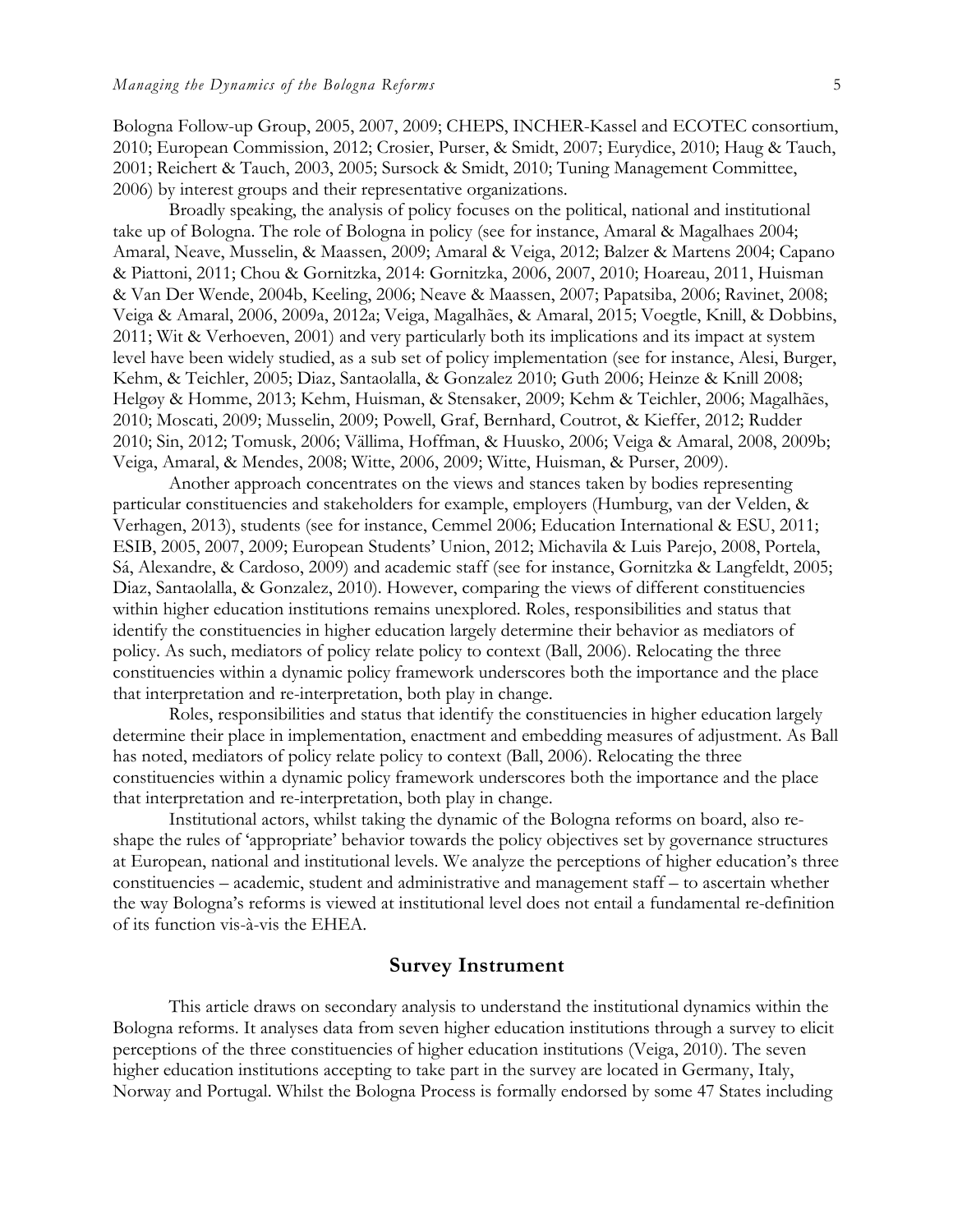the Vatican and Turkey, the survey concentrates on institutional level responses within Western Europe more specifically from establishments involved in Bologna from its outset. Four countries were chosen to reflect both geography and size of system, between higher education in Northern and Mediterranean areas and between large and small-scale systems, respectively Germany and Italy, Norway and Portugal. Higher education institutions were selected on a simple random sample with the purpose of examining from a comparative perspective how far the constituencies within higher education institutions contributed to advancing the Bologna Process.

This article eschews exploring between-systems differences. Rather, it brings together three groups of actors – academic staff, administrative and management staff and students – to examine how these three interests perceive and respond to key adjustments Bologna called for at the institutional level. Extending the analysis across four systems offsets national variations. It affords a broader perspective to the way these actors perceive the consequences of Bologna within the setting of their own establishments, whilst leaving aside national system differences. We do not assume any homogeneity across systems in respect of the three stakeholder groups nor do we exclude that changes at institutional level relate to domestic reform (Neave & Veiga, 2013; Veiga, 2012). However, a focused analysis of overall perceptions held by institutional actors, who both take up and shape Bologna reforms, yields a firmer grasp of institutional level dynamics within the Bologna Process. Clearly, the way students respond to the promise of Bologna will differ from academia and administration both in degree and in the items endorsed or rejected. Put succinctly, this examination sets out to gauge how a Europe-wide reform is viewed and interpreted by those who have the ultimate responsibility both of reforming and of 'being reformed'.

Accordingly, this exploration of institutional level perceptions of the Bologna agenda draws on data gathered in 2008 with a questionnaire distributed to students, academic, administrative and management staff in seven European universities (Veiga, 2010). The questionnaire was administered by a researcher associated with the project and responsible in each university for distributing it to members of the three constituencies. Three dimensions of the Bologna Process were singled out: its impact as policy; its implementation at the individual university; its influence upon teaching/learning and research. Given the exploratory nature of the enquiry, each university was assigned a quota of 120 academics and 240 students. First year students in first cycle programs were excluded due to their likely unfamiliarity with the Bologna Process. In addition, 25 administrative and management staff, drawn from Academic Affairs, Quality, Informatics and Information Systems Divisions and International Offices at each university were included.

In all, 2,695 individuals were contacted, and 947 valid questionnaires were completed and returned – a 35% response rate. Table 1 presents the response for each constituency.

| .<br>-------------                  |         |                     |               |
|-------------------------------------|---------|---------------------|---------------|
|                                     | Sample: | Number of responses | Response rate |
| Academic staff                      | 840     |                     | $38\%$        |
| <b>Students</b>                     | 1680    | 551                 | $33\%$        |
| Administrative and Management staff |         |                     | $43\%$        |
|                                     |         |                     |               |

#### Table 1 *Break Down of the Answers by Constituency*

Source: Veiga, 2010.

Whilst the sample size poses limitations on the generalization, the data gathered provide nevertheless an appropriate pointer to issues emerging from the dynamic involved in implementing Bologna comparing the perceptions of academics, students and administrative staff. Even when these caveats are born in mind, however, this examination of the perceptions Bologna's impact has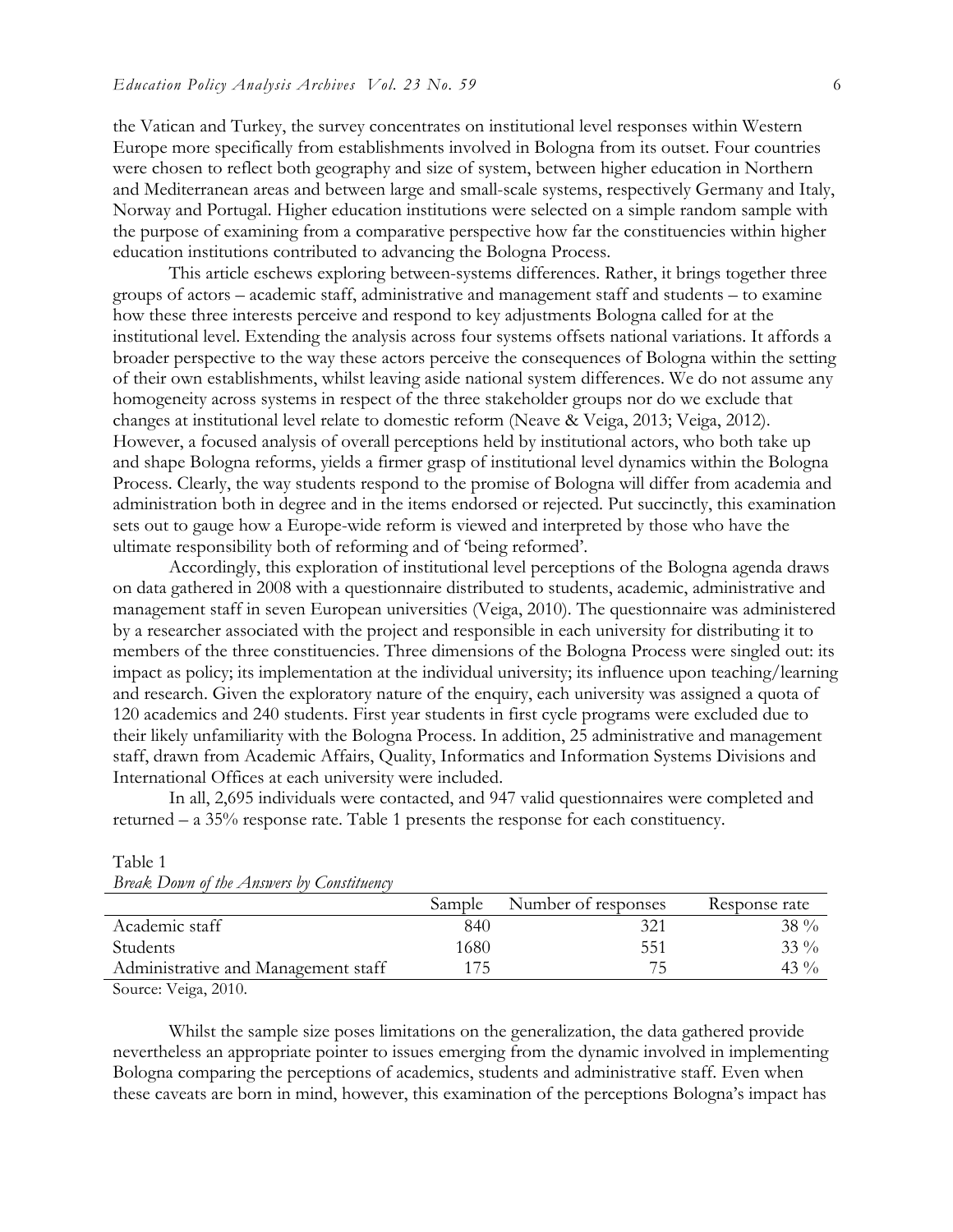an on-going process within the institutional level sheds further light on that more general issue, namely the influences that shape the 'embedding' of European policy into grounded institutional practice.

The questionnaire covered 29 items, each accompanied by related statements which respondents were asked to rate on a four-point scale. Three of these points called for an opinion, which depending on the topic, ranged from 'disagree' to 'fully agree', from 'no impact' to 'major impact' and from 'not implemented' to 'fully implemented'. If familiar with the issue but with no formed opinion respondents could answer 'no opinion'. If the issue raised was not familiar, respondents could answer 'do not know.'

Perceptions of institutional participants, on the one hand, are shaped within the framework implementing the Bologna process, thereby underlining the role of formal structure in driving the logic of appropriateness. On the other, perceptions reflect the management dynamics such reforms generate since both practice and context within the individual institution are influenced by the role of formal structure. Hence, this article examines how the three constituencies made sense of Bologna. The empirical differences between the choices exercised by the three constituencies are important. Each occupies a different niche within the process of policy mediation. These processes tie in to the impact Bologna makes as a policy framework, as a vehicle of implementation and as a re-forming influence upon teaching/learning and research as they are 'mediated' by informants.

Descriptive statistics singled out the prevailing issues within each dimension in the light of responses by academics, students and administrative staff. Non-parametric statistics (assuming a two-sided significance of 5%) tested the hypothesis that no significant statistical difference existed in the perceptions held by the three constituencies. The views of different groups of respondents were compared using the Kruskal-Wallis two-tailed test. Additionally, based on the mean rank result of each group of respondents it was possible to identify which group tended to agree more with the statements where statistically significant differences were detected. The Chi-square test was subsequently employed to ascertain if there were any differences between those expressing "no opinion" or who "did not know" against those who held an opinion. To retrieve the group of respondents contributing more with "no opinion" and/or "do not know" and the group of respondents who had more rated opinions the adjusted residual ≥2 was used.

Conformity, interpretation and disagreement are then the key dimensions this article sets out to clarify.

### **Conformity**

The absence of statistically significant differences between the views endorsed by different constituencies suggests a degree of agreement on a given issue or topic (see table 2). Those surveyed revealed no divergence in perceiving Bologna as a pedagogic reform or as a reform in governance. Nor were there any significant departures from the view, which construed Bologna as a vehicle for improving the efficiency of the national higher education system and increasing the mobility of students and graduates. That implementing Bologna called for the development of supranational governance institutions likewise commanded consensus. That implementing the Bologna Process contributed to the policy of internationalization and the mobility of European students and staff, also received general agreement. Nor was the impact of national initiatives, for instance the drawing up of the legal framework, and at the European level, the establishment of rankings, league tables, and typologies of higher education institutions, subject to marked disparities in the way the three constituencies perceived them.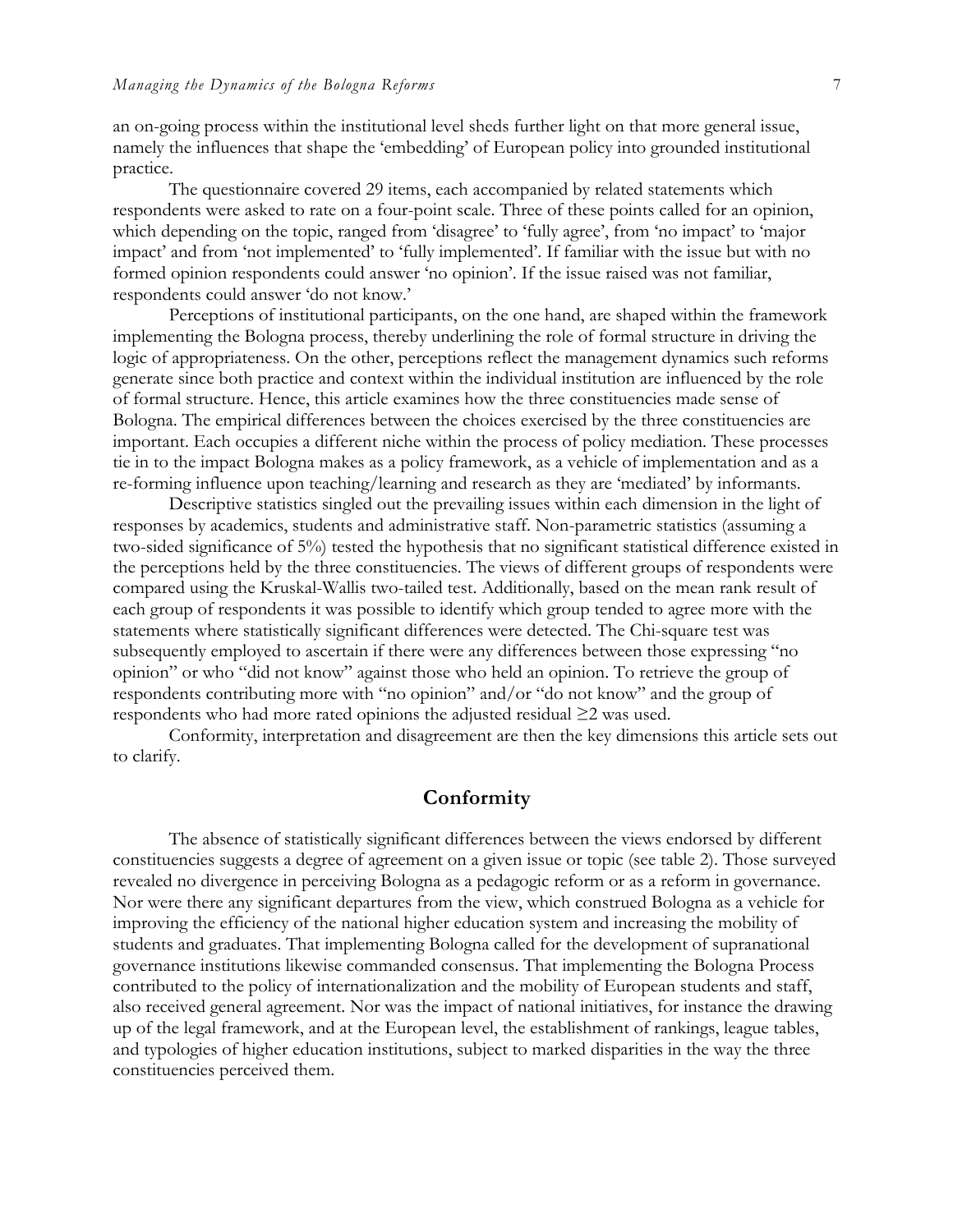Yet, the way the three constituencies viewed Bologna reveals a perceptual framework that builds out from a number of elements. It is constructed around the setting up of supranational institutions that define and uphold common European standards of quality, rankings, league tables and typologies of higher education systems and establishments. Also included in this perceptual framework are governance reforms, the efficiency of national systems, policies of internationalization and mobility and, last but not least, pedagogical reform. These shared elements of perception shape the framework within which Bologna is interpreted at the institutional level.

#### Table 2

*Statements in the Survey Where No Disparities Were Found Between the Three Constituencies*

**3. In [Your] highe***r* **education system do you agree that implementing the Bologna process is…**

|                                                                                                                      | P value |    | Disagree |     | Partially<br>Disagree |     | Partially<br>Agree |     | Agree |     | $\rm No$<br>opinion |     | Do not<br>know |  |
|----------------------------------------------------------------------------------------------------------------------|---------|----|----------|-----|-----------------------|-----|--------------------|-----|-------|-----|---------------------|-----|----------------|--|
| 3.2a<br>pedagogic<br>reform (e.g.<br>competence<br>and skills based<br>learning)                                     | 0.075   | 37 | $4\%$    | 144 | 16%                   | 163 | 18%                | 247 | 27%   | 273 | 30%                 | 60  | $6\%$          |  |
| 3.4a<br>governance<br>reform (e.g.<br>university<br>autonomy,<br>strategic<br>partnerships,<br>quality<br>assurance) | 0.050   | 93 | 10%      | 143 | 16%                   |     | 128 14%            | 244 | 26%   |     | 195 21%             | 118 | $13\%$         |  |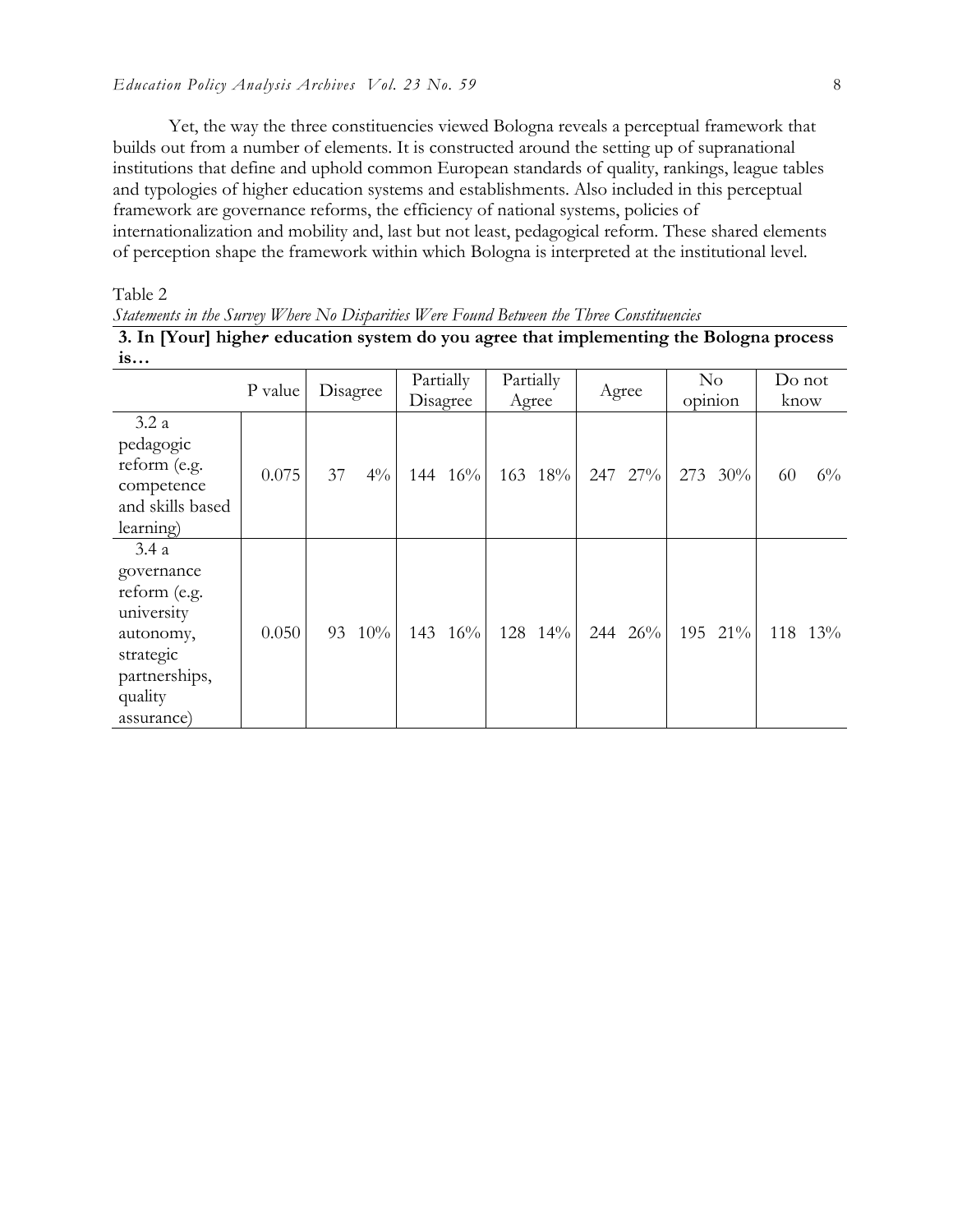*Statements in the Survey Where No Disparities Were Found Between the Three Constituencies (cont.)*

**4. In [Your]****higher education system would you agree that implementing the Bologna process is focused on the…**

|                                                                                                                                           | P value | Disagree | Partially<br>Disagree | Partially<br>Agree | Agree   | $\rm No$<br>opinion | Do not<br>know |  |
|-------------------------------------------------------------------------------------------------------------------------------------------|---------|----------|-----------------------|--------------------|---------|---------------------|----------------|--|
| 4.3<br>development of<br>supranational<br>governance<br>institutions (e.g.<br>promotion of<br>common<br>European<br>quality<br>standards) | 0.672   | 100 11%  | 99 11%                | 163 18%            | 263 28% | 196 21%             | $106 \t11\%$   |  |

**5. In [Your]****higher education system which of these items do you reckon have changed as a result of implementing the Bologna process?**

|                   | P value | $\rm No$ |       |        | Little |        | Moderate |        | Large                |         | No      | Do not |        |  |
|-------------------|---------|----------|-------|--------|--------|--------|----------|--------|----------------------|---------|---------|--------|--------|--|
|                   |         | change   |       | change |        | change |          | change |                      | opinion |         |        | know   |  |
| 5.3               |         |          |       |        |        |        |          |        |                      |         |         |        |        |  |
| Internationalisat | 0.100   | 71       | $8\%$ | 44     | $5\%$  | 103    | $11\%$   |        | $310 \frac{34\%}{6}$ |         | 294 32% | 103    | $11\%$ |  |
| ion policy        |         |          |       |        |        |        |          |        |                      |         |         |        |        |  |
| 5.5 Mobility      |         |          |       |        |        |        |          |        |                      |         |         |        |        |  |
| of European       |         |          |       |        |        |        |          |        |                      |         |         |        |        |  |
| students and      |         |          |       |        |        |        |          |        |                      |         |         |        |        |  |
| staff (e.g.       |         |          |       |        |        |        |          |        |                      |         |         |        |        |  |
| academic and      | 0.351   | 51       | $6\%$ | 54     | $6\%$  |        | 138 15%  | 267    | 29%                  |         | 330 36% | 81     | $9\%$  |  |
| administrative    |         |          |       |        |        |        |          |        |                      |         |         |        |        |  |
| and               |         |          |       |        |        |        |          |        |                      |         |         |        |        |  |
| management        |         |          |       |        |        |        |          |        |                      |         |         |        |        |  |
| staff)            |         |          |       |        |        |        |          |        |                      |         |         |        |        |  |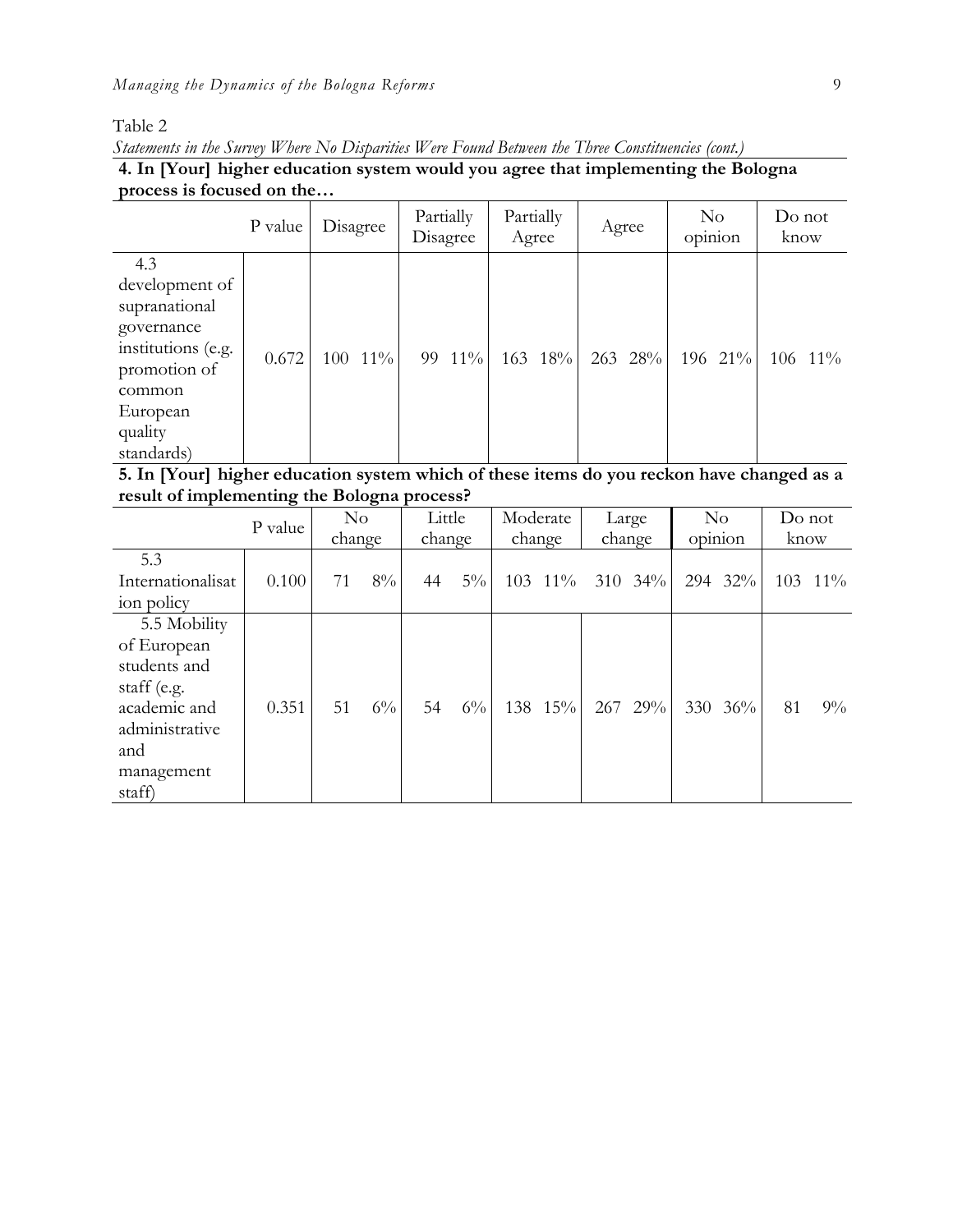*Statements in the Survey Where No Disparities Were Found Between the Three Constituencies (cont.)*

| 6. In your university how do you rate the impact of the following initiatives launched at |  |  |
|-------------------------------------------------------------------------------------------|--|--|
| European level for implementing the Bologna process?                                      |  |  |

|                               | P value | No<br>impact | Little<br>impact | Moderate<br>impact | Major<br>impact | No<br>opinion | Do not<br>know |  |
|-------------------------------|---------|--------------|------------------|--------------------|-----------------|---------------|----------------|--|
| 6.3 Studies                   |         |              |                  |                    |                 |               |                |  |
| by the European               |         |              |                  |                    |                 |               |                |  |
| University                    |         |              |                  |                    |                 |               |                |  |
| Association (e.g.             |         |              |                  |                    |                 |               |                |  |
| Trends I-                     |         |              |                  |                    |                 |               |                |  |
| Trends in                     |         |              |                  |                    |                 |               |                |  |
| Learning                      |         |              |                  |                    |                 |               |                |  |
| Structures in                 |         |              |                  |                    |                 |               |                |  |
| Higher                        |         |              |                  |                    |                 |               |                |  |
| Education,                    |         |              |                  |                    |                 |               |                |  |
| Trends II-                    |         |              |                  |                    |                 |               |                |  |
| Towards the                   |         |              |                  |                    |                 |               |                |  |
| European                      |         |              |                  |                    |                 |               |                |  |
| Higher                        |         |              |                  |                    |                 |               |                |  |
| Education Area                |         |              |                  |                    |                 |               |                |  |
| - survey of                   |         |              |                  |                    |                 |               |                |  |
| main reforms                  | 0.092   | 141 15%      | $9\%$<br>86      | 156 17%            | 148 16%         | $6\%$<br>58   | 324 35%        |  |
| from Bologna to               |         |              |                  |                    |                 |               |                |  |
| Prague, Trends                |         |              |                  |                    |                 |               |                |  |
| $III - Progress$              |         |              |                  |                    |                 |               |                |  |
| towards the                   |         |              |                  |                    |                 |               |                |  |
| European                      |         |              |                  |                    |                 |               |                |  |
| Higher                        |         |              |                  |                    |                 |               |                |  |
| Education Area,<br>Trends IV- |         |              |                  |                    |                 |               |                |  |
| European                      |         |              |                  |                    |                 |               |                |  |
| Universities                  |         |              |                  |                    |                 |               |                |  |
| Implementing                  |         |              |                  |                    |                 |               |                |  |
| Bologna;                      |         |              |                  |                    |                 |               |                |  |
| Bologna                       |         |              |                  |                    |                 |               |                |  |
| Handbook-                     |         |              |                  |                    |                 |               |                |  |
| Making Bologna                |         |              |                  |                    |                 |               |                |  |
| Work)                         |         |              |                  |                    |                 |               |                |  |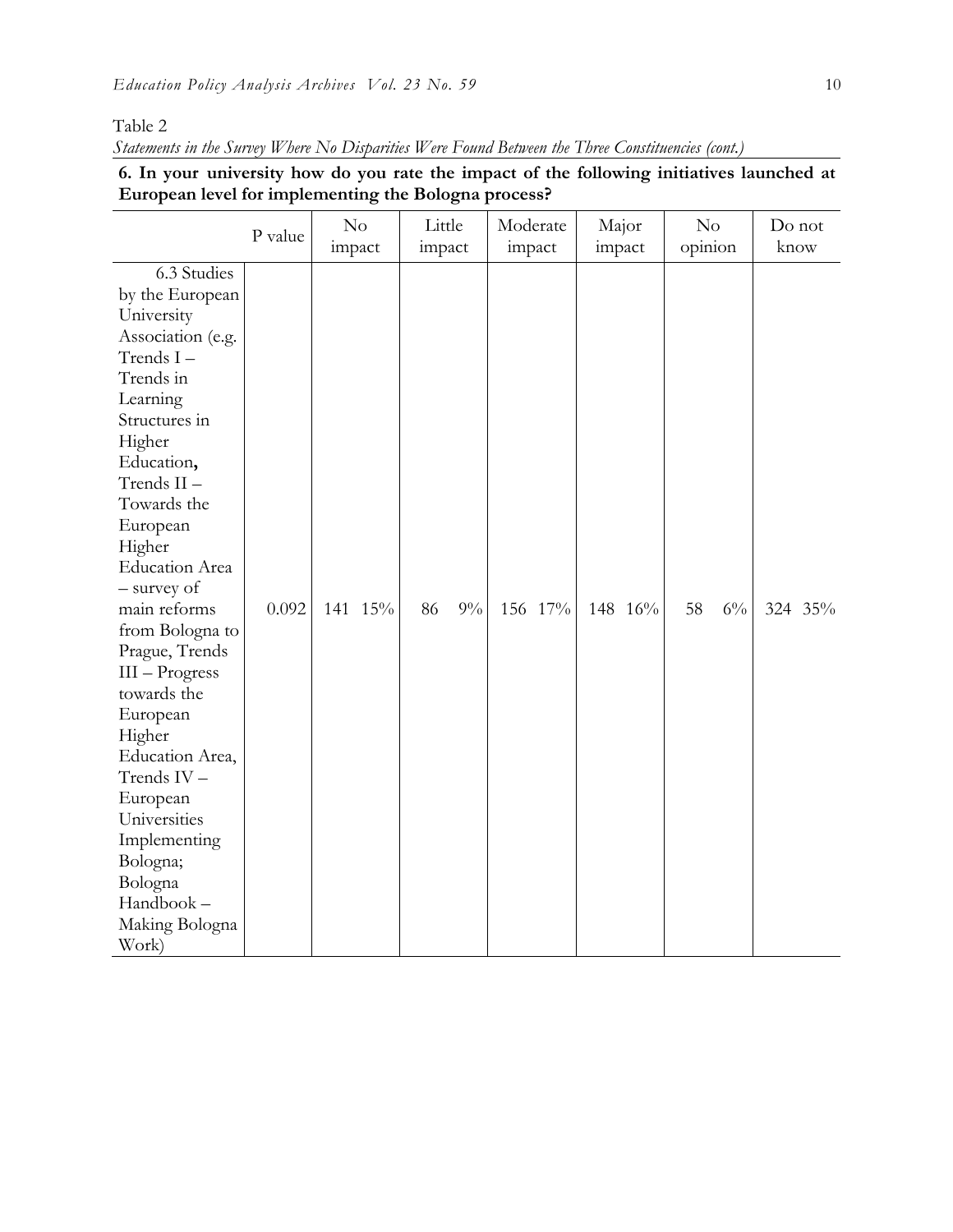## *Statements in the Survey Where No Disparities Were Found Between the Three Constituencies (cont.)*

## **6. In your****university how do you rate the impact of the following initiatives launched at European level for implementing the Bologna process?**

|                                                                                                                                                                                              | P value | No<br>impact | Little<br>impact | Moderate<br>impact | Major<br>impact | No<br>opinion | Do not<br>know |  |
|----------------------------------------------------------------------------------------------------------------------------------------------------------------------------------------------|---------|--------------|------------------|--------------------|-----------------|---------------|----------------|--|
| 6.4 Studies<br>by Bologna<br>working groups<br>established on<br>specific topics<br>(e.g.<br>qualifications<br>frameworks,<br>social<br>dimension,<br>stocktaking,<br>external<br>dimension) | 0.807   | 144 16%      | 84<br>9%         | 164 18%            | 156 17%         | 62<br>$7\%$   | 303<br>33%     |  |
| 6.5<br>Recommendatio<br>ns of European<br>professional<br>associations<br>relevant to your<br>area of<br>specialization                                                                      | 0.892   | 142<br>16%   | 116 13%          | 160<br>18%         | 155 17%         | 54<br>$6\%$   | 284 31%        |  |
| 6.6<br>Establishment<br>of rankings,<br>league tables,<br>typologies of<br>higher education<br>institutions                                                                                  | 0.258   | 13%<br>121   | 9%<br>86         | 152 17%            | 253<br>28%      | 88<br>10%     | 212<br>23%     |  |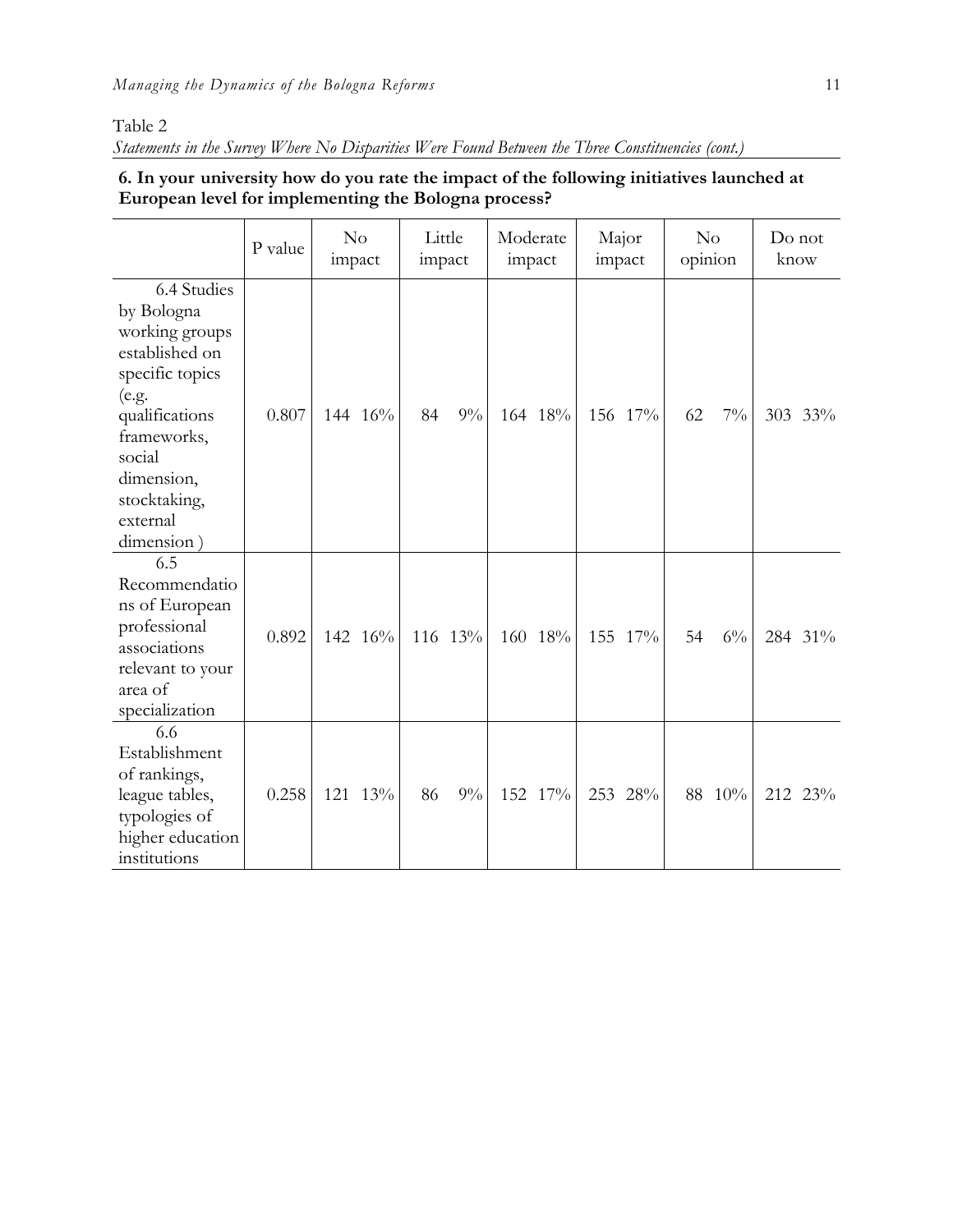*Statements in the Survey Where No Disparities Were Found Between the Three Constituencies (cont.)*

|                                                                                                                | P value | $\rm No$<br>impact | Little<br>impact | Moderate<br>impact | Major<br>impact | N <sub>o</sub><br>opinion | Do not<br>know |
|----------------------------------------------------------------------------------------------------------------|---------|--------------------|------------------|--------------------|-----------------|---------------------------|----------------|
| 7.1 Legal<br>framework (e.g.<br>laws, rules and<br>regulations)                                                | 0.207   | 10%<br>92          | $5\%$<br>44      | 118 13%            | $32\%$<br>291   | 222 24%                   | 151<br>16%     |
| 7.2<br>Recommendatio<br>ns of<br>professional<br>associations<br>relevant to your<br>area of<br>specialization | 0.561   | 115 13%            | 107 12%          | 195 21%            | 204 22%         | $8\%$<br>70               | 220 24%        |
| 7.3<br>Networking and<br>exchange good<br>practices with<br>national higher<br>education<br>institutions       | 0.433   | 95<br>10%          | 98<br>$11\%$     | 205 22%            | 286 31%         | 75<br>$8\%$               | 155 17%        |

**7. In your** *university* **how do you rate the impact of the following provisions developed at national level for implementing the Bologna process?**

### **8. How do you rate all these items as they reflect the European dimension of the Bologna process in your university?**

|                                                                       | P value | Disagree    | Partially<br>Disagree | Partially<br>Agree | Agree                           | $\rm No$<br>opinion | Do not<br>know |  |
|-----------------------------------------------------------------------|---------|-------------|-----------------------|--------------------|---------------------------------|---------------------|----------------|--|
| 8.2 Significant<br>European<br>content of<br>courses and<br>curricula | 0.346   | $7\%$<br>63 |                       |                    | 136 15% 158 17% 248 27% 215 23% |                     | $100 \t11\%$   |  |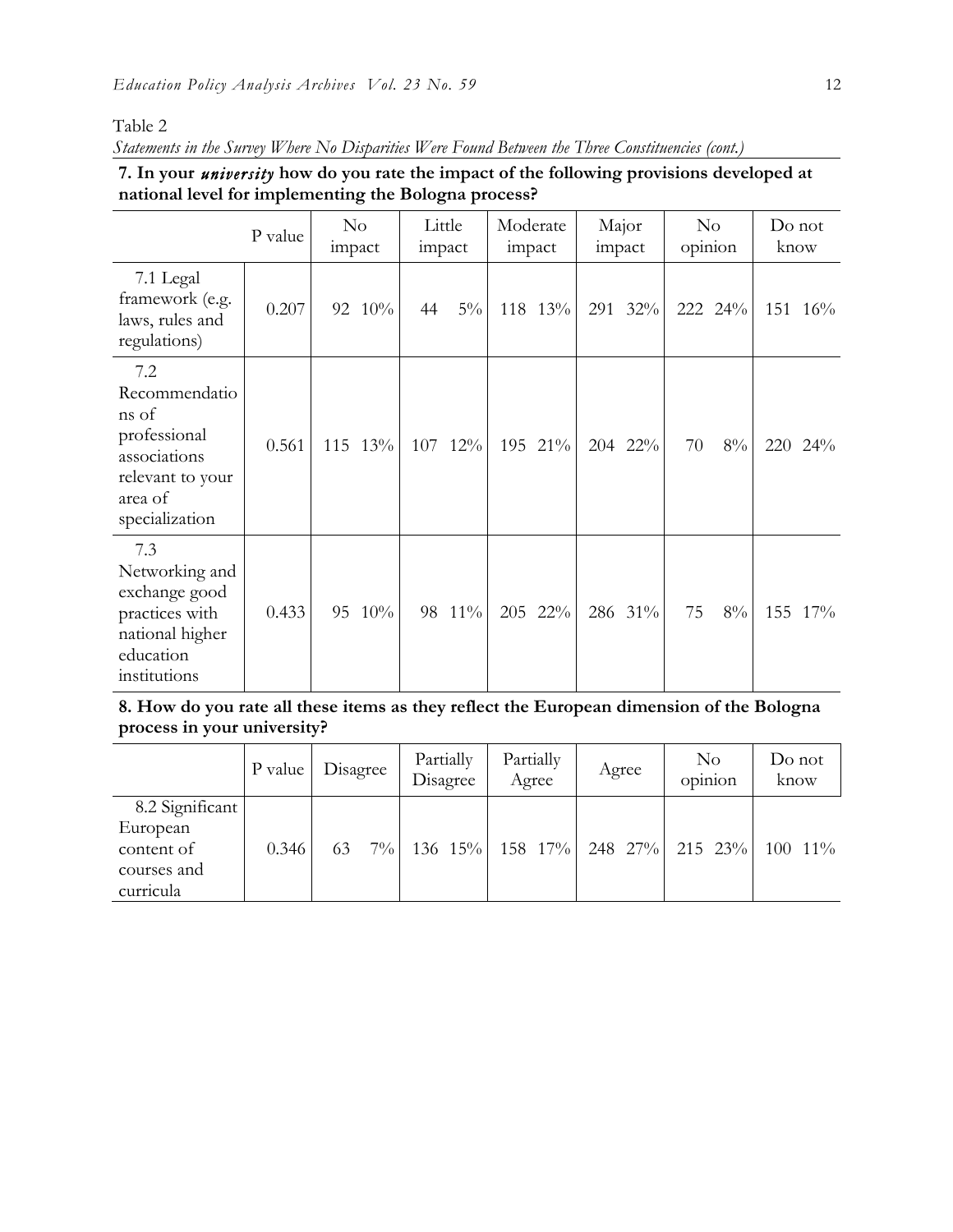*Statements in the Survey Where No Disparities Were Found Between the Three Constituencies (cont.)*

**8. How do you rate all these items as they reflect the European dimension of the Bologna process in your university?**

|                                                                                                                                                                                                          | P value | Disagree   | Partially<br>Disagree | Partially<br>Agree | Agree         | $\rm No$<br>opinion | Do not<br>know |
|----------------------------------------------------------------------------------------------------------------------------------------------------------------------------------------------------------|---------|------------|-----------------------|--------------------|---------------|---------------------|----------------|
| 8.4 New<br>active and<br>substantial<br>partnerships and<br>consortia<br>activities and<br>curriculum<br>development<br>between higher<br>education<br>institutions in<br>Europe (e.g.<br>joint degrees) | 0.084   | 13%<br>119 | 134 15%               | 129 14%            | $22\%$<br>206 | 153 17%             | 177 19%        |

**9. In your** *university* **which of these items do you reckon have changed as a result of implementing the Bologna process?**

|                 | P value | $\rm No$      | Little      | Moderate | Large      | No          | Do not        |  |
|-----------------|---------|---------------|-------------|----------|------------|-------------|---------------|--|
|                 |         | change        | change      | change   | change     | opinion     | know          |  |
| 9.7             |         |               |             |          |            |             |               |  |
| Recognition     |         |               |             |          |            |             |               |  |
| procedures of   | 0.072   | 106 12%       | $6\%$<br>51 | 140 15%  | 296 32%    | 154 17%     | 167<br>$18\%$ |  |
| European and    |         |               |             |          |            |             |               |  |
| foreign degrees |         |               |             |          |            |             |               |  |
| 9.10            |         |               |             |          |            |             |               |  |
| Research (e.g.  |         |               |             |          |            |             |               |  |
| networks across |         |               |             |          |            |             |               |  |
| Europe,         | 0.983   | $12\%$<br>109 | 126 13%     | 188 20%  | 23%<br>221 | 87<br>$9\%$ | 192 20%       |  |
| management of   |         |               |             |          |            |             |               |  |
| international   |         |               |             |          |            |             |               |  |
| research        |         |               |             |          |            |             |               |  |
| activities)     |         |               |             |          |            |             |               |  |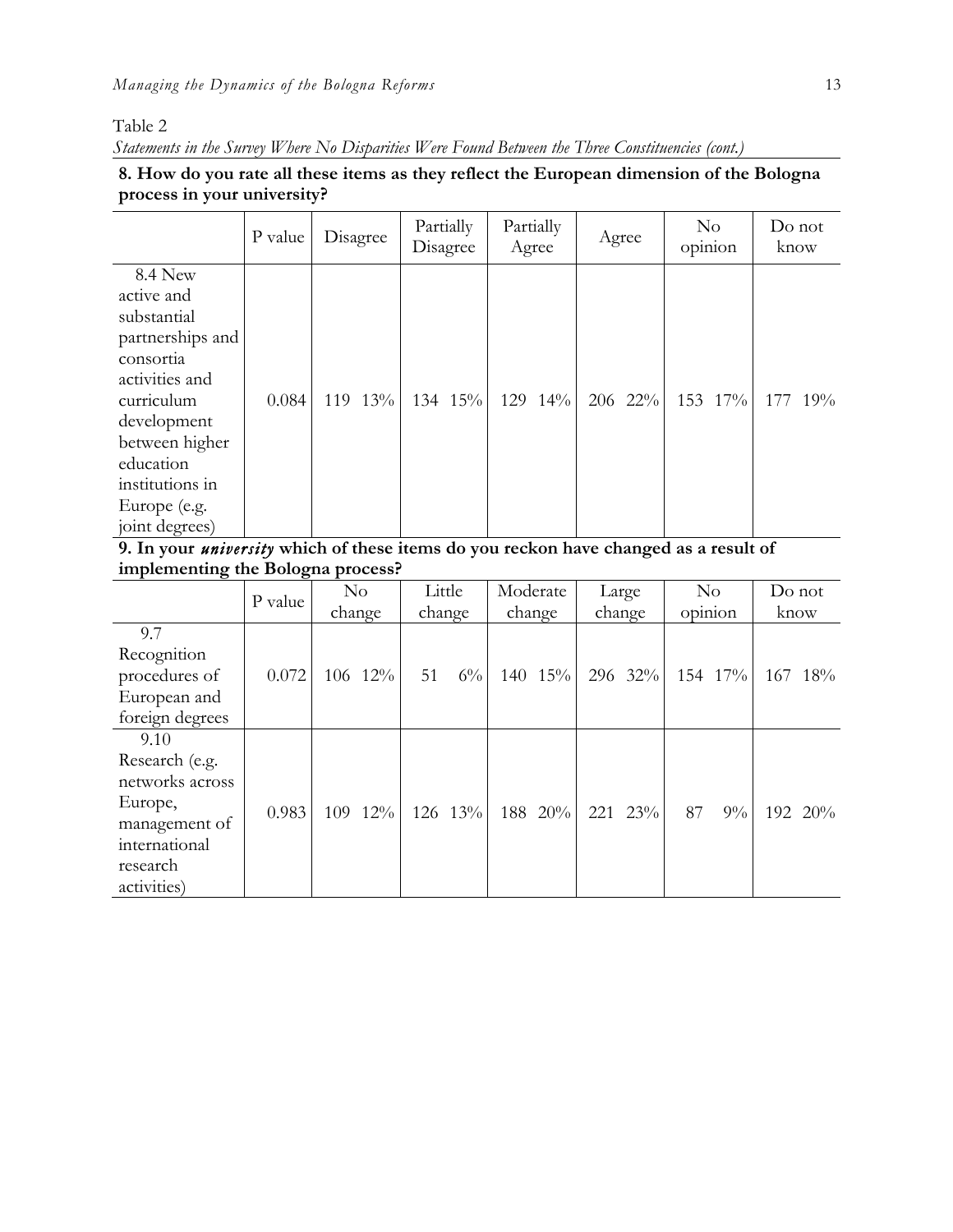|                                                                                                    | 10. In your university how has implementation progressed in respect to the following |    |            |    |                                   |     |                                       |     |       |  |                           |     |                |  |
|----------------------------------------------------------------------------------------------------|--------------------------------------------------------------------------------------|----|------------|----|-----------------------------------|-----|---------------------------------------|-----|-------|--|---------------------------|-----|----------------|--|
|                                                                                                    | P value                                                                              |    | <b>Not</b> |    | Little<br>implemented implemented |     | Moderately<br>implemented implemented |     | Fully |  | N <sub>0</sub><br>opinion |     | Do not<br>know |  |
| 10.1 The<br>Bologna<br>degree<br>structure                                                         | 0.427                                                                                | 64 | $7\%$      | 38 | $4\%$                             | 67  | $7\%$                                 | 278 | 31%   |  | 311 34%                   |     | 152 17%        |  |
| 10.2<br>Pedagogic<br>reform (e.g.<br>curriculum<br>reform and<br>teaching/lear<br>ning<br>methods) | 0.192                                                                                | 69 | $8\%$      | 38 | $4\%$                             | 166 | 18%                                   | 342 | 38%   |  | 185 20%                   | 108 | $12\%$         |  |
| 10.4 Credit<br>system<br>(ECTS)                                                                    | 0.209                                                                                | 68 | $7\%$      | 31 | $3\%$                             | 98  | $11\%$                                | 215 | 24%   |  | 387 43%                   | 108 | $12\%$         |  |

|  | Statements in the Survey Where No Disparities Were Found Between the Three Constituencies (cont.) |  |  |  |  |  |  |  |
|--|---------------------------------------------------------------------------------------------------|--|--|--|--|--|--|--|
|--|---------------------------------------------------------------------------------------------------|--|--|--|--|--|--|--|

**16. In my** *university* **difficulties of implementation are related with frailties on the…**

|                                                                                                                                                 | P value | Disagree   |    | Partially<br>Disagree |    | Partially<br>Agree |     | Agree |     | $\rm No$<br>opinion |     | Do not<br>know |
|-------------------------------------------------------------------------------------------------------------------------------------------------|---------|------------|----|-----------------------|----|--------------------|-----|-------|-----|---------------------|-----|----------------|
| 16.2<br>consistency<br>of<br>institutional<br>policies with<br>policies and<br>strategies<br>developed at<br>national level                     | 0.68    | 14%<br>130 | 51 | $6\%$                 | 79 | $9\%$              | 214 | 23%   | 267 | 29%                 | 172 | 19%            |
| 16.3<br>participation<br>of higher<br>education<br>institutions in<br>the decision-<br>making<br>process and<br>agenda<br>setting of<br>Bologna | 0.221   | 13%<br>121 | 50 | $6\%$                 | 73 | $8\%$              | 223 | 25%   | 265 | 29%                 | 175 | 19%            |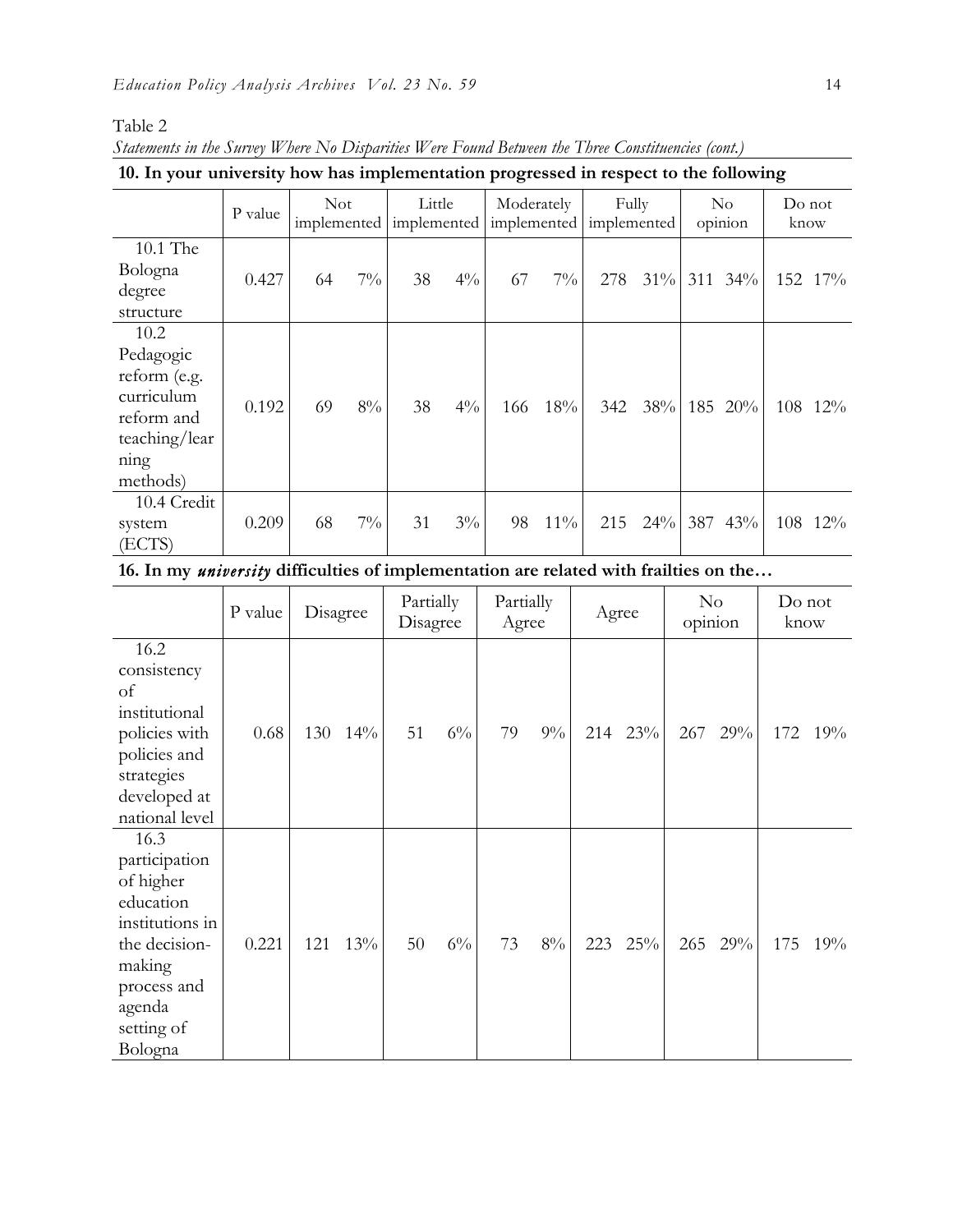| Statements in the Survey Where No Disparities Were Found Between the Three Constituencies (cont.) |  |  |  |  |  |  |  |
|---------------------------------------------------------------------------------------------------|--|--|--|--|--|--|--|
|---------------------------------------------------------------------------------------------------|--|--|--|--|--|--|--|

|                                                                                                              | P value | Disagree | Partially<br>Disagree | Partially<br>Agree | Agree   | $\rm No$<br>opinion | Do not<br>know |
|--------------------------------------------------------------------------------------------------------------|---------|----------|-----------------------|--------------------|---------|---------------------|----------------|
| 16.4<br>adaptation of<br>different field<br>of<br>specialization<br>to the<br>Bologna<br>degree<br>structure | 0.558   | 117 13%  | $8\%$<br>73           | 85<br>$9\%$        | 215 24% | 273 30%             | 143 16%        |
| 16.5<br>dependency<br>on additional<br>changes (e.g.<br>legal<br>framework,<br>resource<br>allocation)       | 0.628   | 105 12%  | $4\%$<br>34           | 58<br>$6\%$        | 195 22% | 350 39%             | 163<br>18%     |

#### **16. In my** *university* **difficulties of implementation are related with frailties on the…**

Source: Veiga, 2010.

How a policy is perceived identifies those components shaping the frame of reference. The perceptions of policy may reveal discontinuities expressed either by the absence of awareness – or by their non-recognition by those having to take the reforms – thereby reflecting the 'non significance' in which such items are held. Here too, an element of consensus emerged from certain items that hint at a degree of fragility in the take-up of the Bologna Process.

These items ranged from the consistency of institutional policies with policies and strategies developed at national level, the participation of higher education institutions in the decision-making process and agenda setting of Bologna, the adaptation of different fields of specialization to the Bologna degree structure and the dependency on additional changes. Seen within the institutional setting, implementing Bologna reforms appears to lack consistency between policies developed at institutional and those stressed at national, level. The absence of higher education institution's participation in the political arena, the burden of adapting different fields of specialization to the Bologna degree structure and further that the Bologna Process itself is dependent on other policies which in turn draw in further dimensions of change also tell against it. The limited nature of participation was evident in the formal absence of academia from the Bologna Follow-up Group. In short, the 'Bologna strategy' is not independent of the broader policy context in which it is set, even though those examining it tend to do precisely this. Precisely because the reform of governance and institutional management are pursued in parallel to Bologna, how far decisions reached in these parallel domains may not require re-interpreting Bologna's functional relationship to the EHEA, is not unimportant.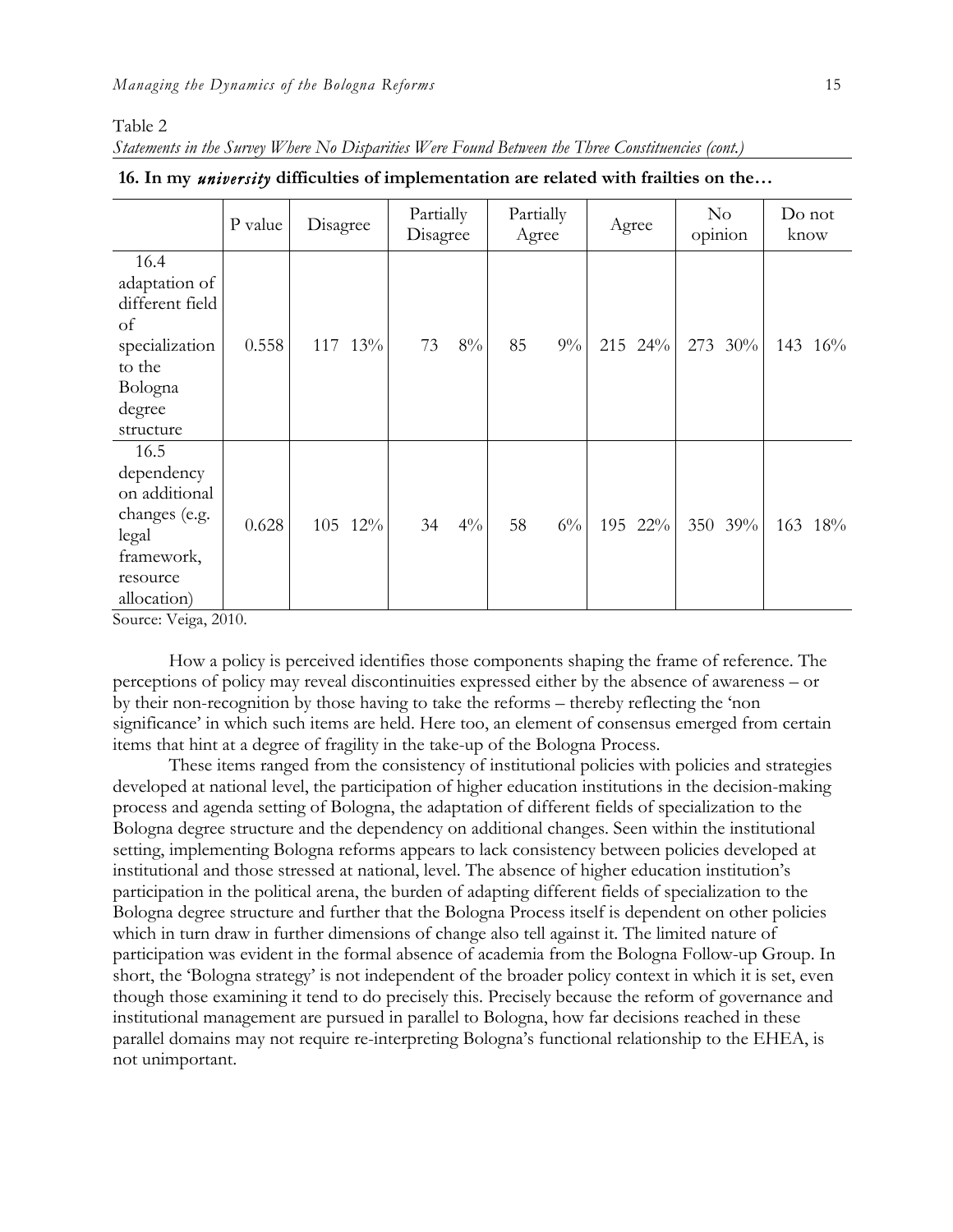## **Interpretation and Disagreement**

To pursue the issues of re-interpretation and dissent further, those who held definite weighted views were compared with those who abstained, had "no opinion" or "did not know". The academic constituency was more forthcoming in expressing weighted views. For neither the student nor and the administrative constituencies was this the case.

The relationship between a rated opinion and the constituency voicing it reflects the formal responsibilities and involvement of academics within the institution. They are familiar with the topics raised. They are engaged in the decisions, adaptations and adjustments required by implementing Bologna.

The statistical relationship, however, did not echo the level of agreement expressed by academics. Despite the association established between a particular item and the expression of a rated opinion, the perceptions of academic staff were no more enthusiastic than the views of other groups of respondents. Administrative staff tended more to agree with the propositions than academics and students. The professional role and the status of the three constituencies in policy mediation might explain these variations.

Position and professional responsibility are important in ascribing meaning to Bologna just as they are to the adjustments in process and structure inherent in the reforms. Academics, students and administrative and management staff subscribed to different views on the establishment of the EHEA, differences that were statistically significant. At the institutional level, 'making sense' of Bologna suggests that the perception of the reforms did diverge and in diverging, gave rise to widely different views. To substantiate this, the analysis concentrates on both the individual statements that gathered higher percentages of weighted perceptions and on those items that distinguished between the degree to which each of three constituencies endorsed them.

#### **The Views of Academic Staff**

For the academic constituency, quality assurance and the success factors associated with implementing policy enjoyed a clearer endorsement. Academics, more than the two other groups, tended to agree with the assertion that quality assurance mechanisms introduced in the wake of the Bologna reforms were implemented in the university as a means to make progress on accreditation (see table 3). From an institutional perspective, not only had national policy stressed accreditation as the major instrument for quality assurance. At the European level, the European Network of Quality Assurance Agencies has both published and set its standards and guidelines into the Bologna framework, both of which lent prominence and urgency to quality assurance procedures, found ready echo at the institutional level. Such awareness may well reflect the presence of a common terminology in the area of evaluation (Magalhães, Veiga, Ribeiro, Sousa, & Santiago, 2013). How far awareness of progress achieved in the domain of accreditation is bolstered by the regulative or normative policy instruments that accompany it, is not clear even though regulation obviously ran in parallel with policies, which at national level, laid out the legal framework.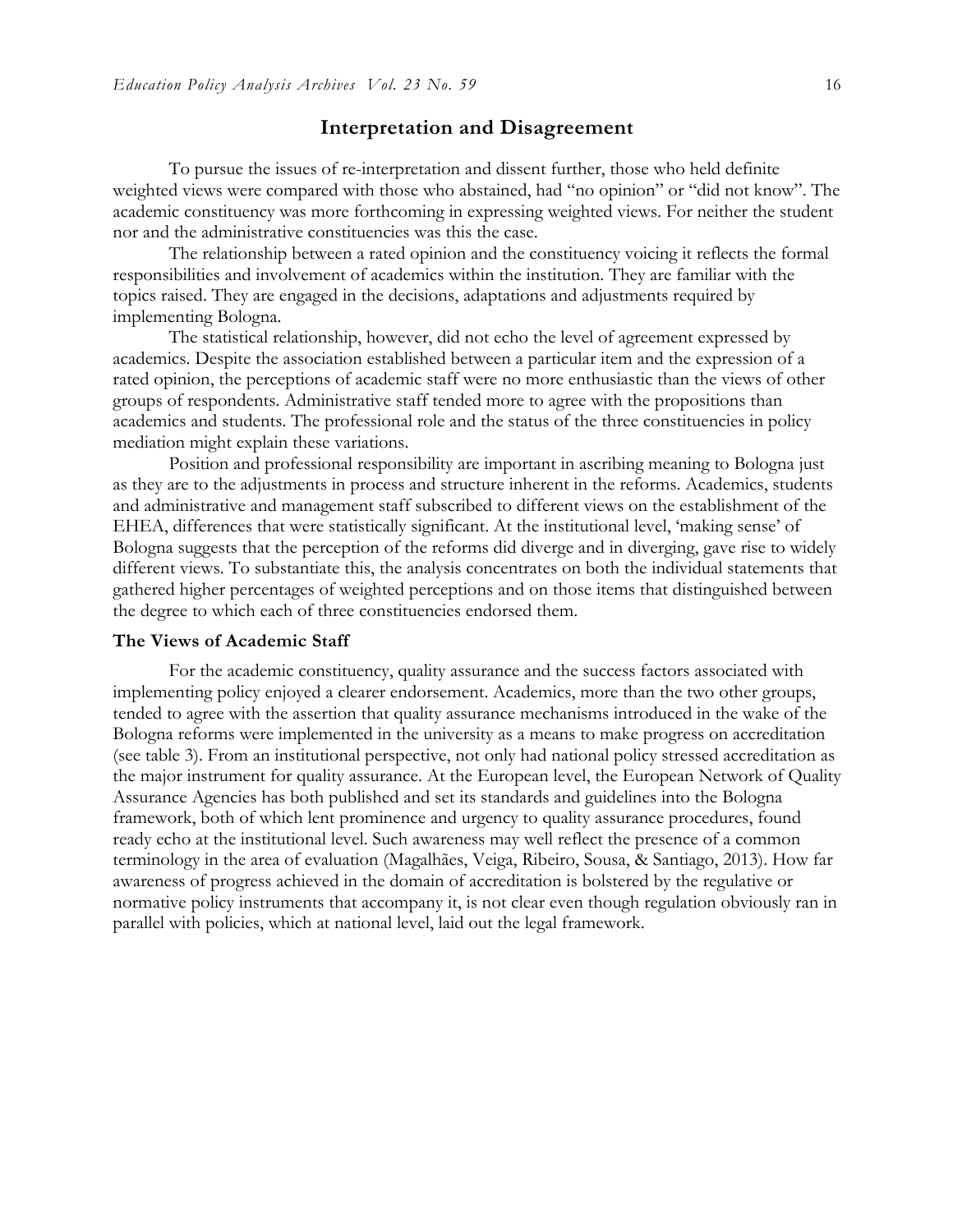| 14. In your university quality assurance mechanisms are implemented                                  |                   | N            | Mean<br>Rank |
|------------------------------------------------------------------------------------------------------|-------------------|--------------|--------------|
|                                                                                                      | Academics         | 209          | 306,87       |
| 14.2 to enhance academic standards (e.g.<br>institutional quality culture)                           | Student           | 337          | 285,67       |
|                                                                                                      | Adm. & Mgmt staff | 39           | 281,99       |
|                                                                                                      | Academics         | 176          | 296,15       |
| 14.3 to progress on accreditation                                                                    | Student           | 312          | 245,62       |
|                                                                                                      | Adm. & Mgmt staff | 39           | 265,96       |
| 17. In my university the most important successfully factors to implement<br>the Bologna process are | N                 | Mean<br>Rank |              |
|                                                                                                      | <b>Academics</b>  | 167          | 263,40       |
| 17.2 support structures (e.g. administrative,<br>information and communication systems)              | Student           | 283          | 225,98       |
|                                                                                                      | Adm. & Mgmt staff | 27           | 224,57       |
|                                                                                                      | <b>Academics</b>  | 140          | 235,99       |
| 17.3 adequate resources (e.g. financial and<br>administrative)                                       | Student           | 261          | 212,32       |
|                                                                                                      | Adm. & Mgmt staff | 41           | 230,49       |
|                                                                                                      | <b>Academics</b>  | 184          | 274,62       |
| 17.4 adequate level of institutional autonomy                                                        | Student           | 302          | 259,50       |
|                                                                                                      | Adm. & Mgmt staff | 45           | 274,41       |

#### Table 3 *Statements in the Survey where Academics enjoyed Clearer Endorsement*

Source: Veiga, 2010.

National context plays an important role in shaping awareness. In Norway, Quality Reform was fully implemented; in Portugal the Evaluation and Accreditation Agency was set up in 2007; in Germany accreditation was perceived as the lever for quality assurance to advance the paradigm of increased differentiation or competition (Witte, 2009, p. 230). In Italy, delays in evaluation policy blunted reform. And, as Moscati pointed out, in the absence of evaluation, institutional autonomy did not beget any genuine quality system (Moscati, 2009). At the national level, accreditation was assumed to be sufficient on its own to lay out a broad range of educational standards (Westerheijden, 2007). From the institutional perspective, setting out common criteria backed with the weight of legal procedures gave greater impetus to the drive towards accreditation.

Further pressures working down from European to national level across Europe added further depth and momentum. Adopting European standards and guidelines are expected to inject further consistency into quality assurance across the EHEA by providing common reference points for both higher education and quality Assurance Agencies (ENQA, 2005; 2009). Chronology and geographical scope are, not surprisingly, important elements in shaping awareness. Accreditation, however, brings a "common grammar through which reforms are legitimated and show a considerable degree of convergence" (Magalhães et al., 2013, p. 10).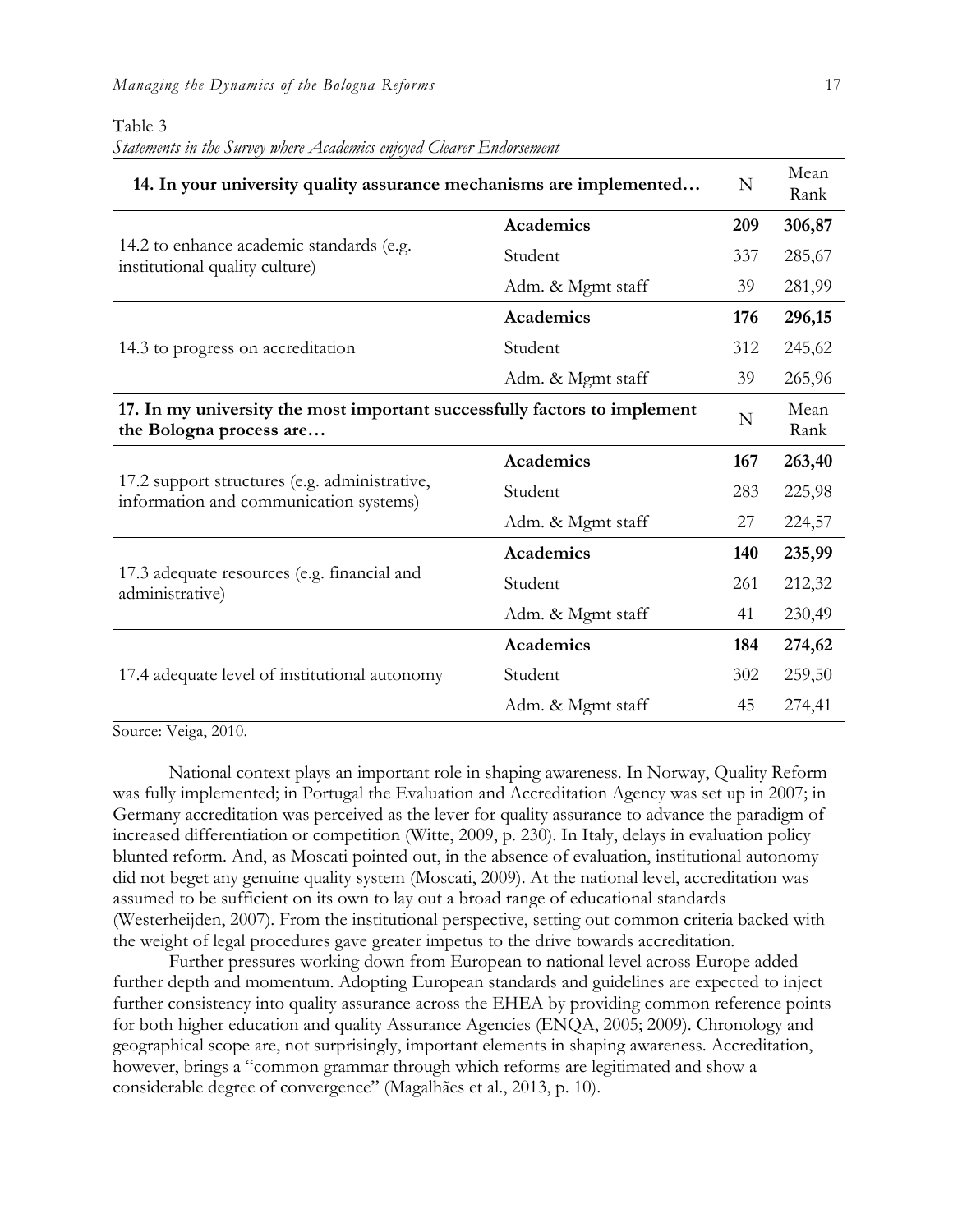For academic staff, evidence of success in the unfolding Bologna saga focused on the emergence of support structures – effectively retooling administrative procedures, information and communication systems. Institutional leadership was likewise thought to be an example of Bologna succeeding. However, whilst the academic constituency looked more positively on support structures, the administrative constituency looked towards institutional leadership as a significant factor in implementing policy. If held as a general instance of success, how far did support structures apply to the operational domain? How far did the perceptions the three constituencies entertained of the support system as a factor of success also extend to the Diploma Supplement and to the credit system?

For the academic constituency, changes in support structures were important if only to cope with the increasing academic administrative workload. The perception of support structures as a factor of success requires backing up by further measures of an operational nature.

The resource aspects of Bologna have a very special significance. The development of support structures did entail change, thereby underlining the significance of internal dynamics within institutional settings. They underscore the notion that the particular context, a university occupies, is an important facet in the implementation of policy designed to forward both European and national goals.

Perceptions academics entertain of changes in teaching and learning that follow from implementing Bologna have their own significance as pointers to understanding better how policy goals shape the interpretations of that constituency (see table 4). Academics acknowledged large change in a wide range of elements related to teaching and learning: in pedagogies (34%), in the development of flexible learning paths (33%), levels of student participation in activities of learning/teaching (31%), evaluation of students (31%) and the development of learning competencies (30%).

#### Table 4

*Perceptions of Academic Staff about Transformations, Changes, and Impact of Bologna on Teaching and Learning* **20. In your** *university* **how do you assess the changes associated with implementing the Bologna process in the teaching/learning area?**

|                                                                                    | No<br>change |       |     | Little<br>change |     | Moderate<br>change |         | Large<br>change | $\rm No$<br>opinion |        | Do not<br>know |       |
|------------------------------------------------------------------------------------|--------------|-------|-----|------------------|-----|--------------------|---------|-----------------|---------------------|--------|----------------|-------|
| 20.1 Pedagogies                                                                    | 27           | $6\%$ | 67  | 15%              |     | $105 \t24\%$       | 152 34% |                 |                     | 57 13% | 35             | $8\%$ |
| 20.2 The development<br>of flexible learning paths                                 | 30           | $7\%$ | 62  | $14\%$           | 111 | 25%                | 144 33% |                 |                     | 66 15% | 24             | $5\%$ |
| 20.3 The development<br>of learning competencies                                   | 33           | $8\%$ | 64  | 15%              |     | 111 26%            | 128 30% |                 |                     | 56 13% | 39             | $9\%$ |
| 20.4 Number of<br>formal contact hours                                             | 26           | $6\%$ | 56. | 13%              | 109 | 25%                | 126 29% |                 |                     | 82 19% | 35             | $8\%$ |
| $20.5$ Level of<br>participation of students<br>in learning/teaching<br>activities | 23           | $5\%$ | 64  | 15%              |     | 114 27%            | 132 31% |                 |                     | 64 15% | 29             | $7\%$ |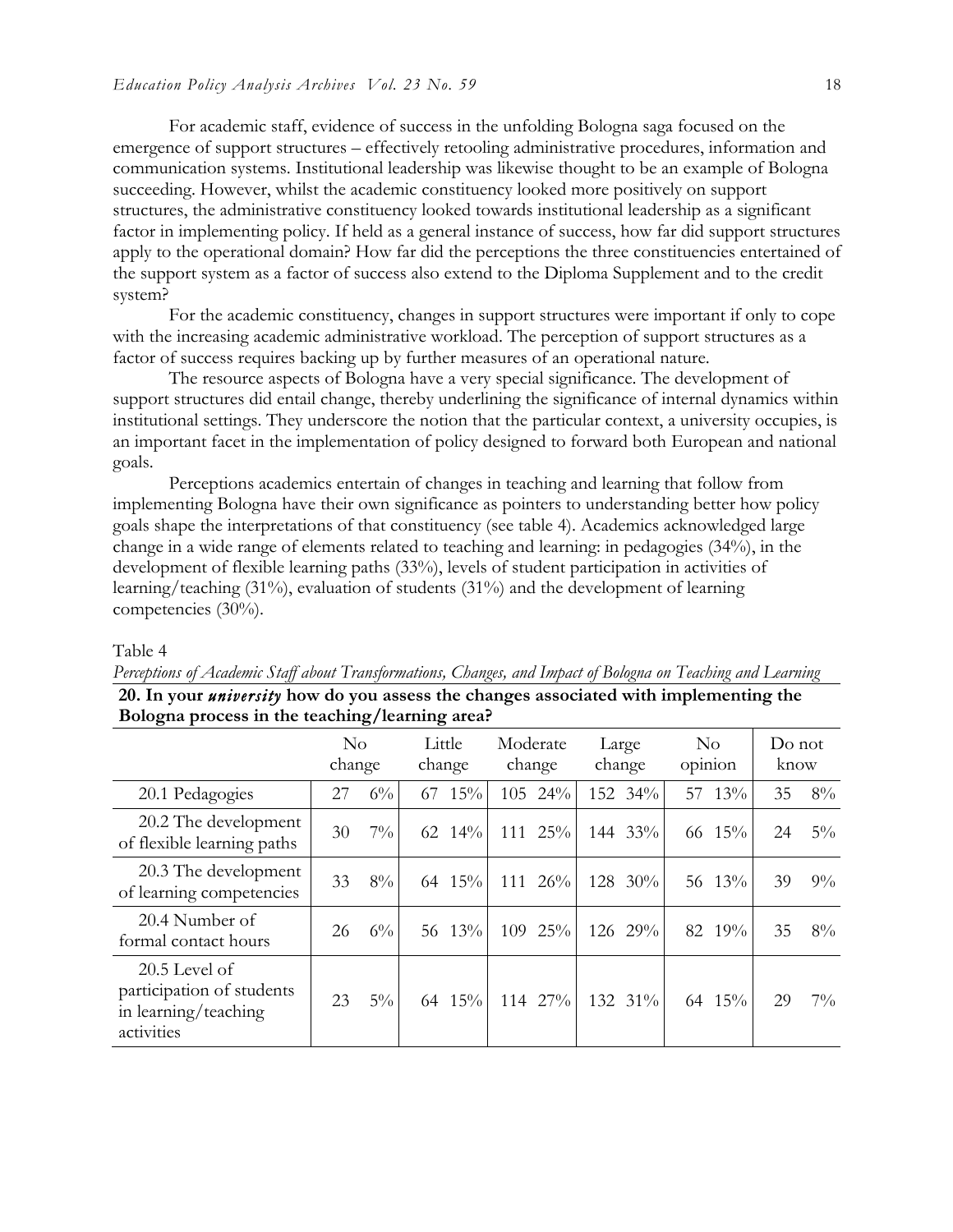*Perceptions of Academic Staff about Transformations, Changes, and Impact of Bologna on Teaching and Learning (cont.)*

**20. In your** *university* **how do you assess the changes associated with implementing the Bologna process in the teaching/learning area?**

|                                                          | No<br>change |       | Little<br>change | Moderate<br>change | Large<br>change |         | N <sub>o</sub><br>opinion |                  |    | Do not<br>know |
|----------------------------------------------------------|--------------|-------|------------------|--------------------|-----------------|---------|---------------------------|------------------|----|----------------|
| 20.6 Evaluation of<br>teachers by students               | 25           | $6\%$ | 74 17% 115 27%   |                    |                 | 124 29% |                           | 46 11%           |    | 43 10%         |
| 20.7 Evaluation of<br>students by teachers               | 20           | $5\%$ | 63 $15%$         | $105 \t25\%$       |                 | 131 31% |                           | $60 \t14\%$      | 41 | $10\%$         |
| 20.8 Student workload<br>to obtain the final<br>approval | 20           | $5\%$ | 46 11%           | 94 22%             |                 | 121 29% |                           | $101 \quad 24\%$ | 39 | $9\%$          |

**22. In your** *university* **the implementation of the Bologna's degree structure and curricular reform…**

|                                                         | Disagree |                     |     | Partially<br>Disagree | Partially<br>Agree |     | Agree |        | No<br>opinion |        |    | Do not<br>know |
|---------------------------------------------------------|----------|---------------------|-----|-----------------------|--------------------|-----|-------|--------|---------------|--------|----|----------------|
| 22.1 develops students'<br>research skills              | 25       | $6\%$               |     | 135 32%               | 77                 | 18% | 97    | 23%    | 52            | $12\%$ | 31 | $7\%$          |
| 22.2 develops students'<br>professional<br>competencies | 37       | $9\%$               | 117 | 28%                   | 86                 | 20% | 97    | 23%    | 54            | 13%    | 30 | $7\%$          |
| 22.3 narrows<br>professional profiles of<br>graduates   | 51       | 12<br>$^{0}/_{0}$ . | 92  | $22\%$                |                    | 19% | 92    | $22\%$ | 58            | $14\%$ | 45 | $11\%$         |

## **23. In your** *university* **the implementation of Diploma Supplement…**

|                                                                  | Disagree     | Partially<br>Disagree | Partially<br>Agree | Agree        | $\rm No$<br>opinion | Do not<br>know |  |
|------------------------------------------------------------------|--------------|-----------------------|--------------------|--------------|---------------------|----------------|--|
| 23.1 promotes the<br>access of graduates to the<br>labour market | 38 14%       | $22\%$<br>60          | 18%<br>50          | 15%<br>43    | $7\%$<br>19         | 25%<br>69      |  |
| 23.2 facilitates<br>academic recognition                         | $12\%$<br>33 | 45 16%                | 35 13%             | 51<br>19%    | 51 19%              | $22\%$<br>59   |  |
| 23.3 improves the<br>information given to all<br>stakeholders    | 52 19%       | 42 16%                | $9\%$<br>25        | $11\%$<br>29 | $7\%$<br>19         | 38%<br>103     |  |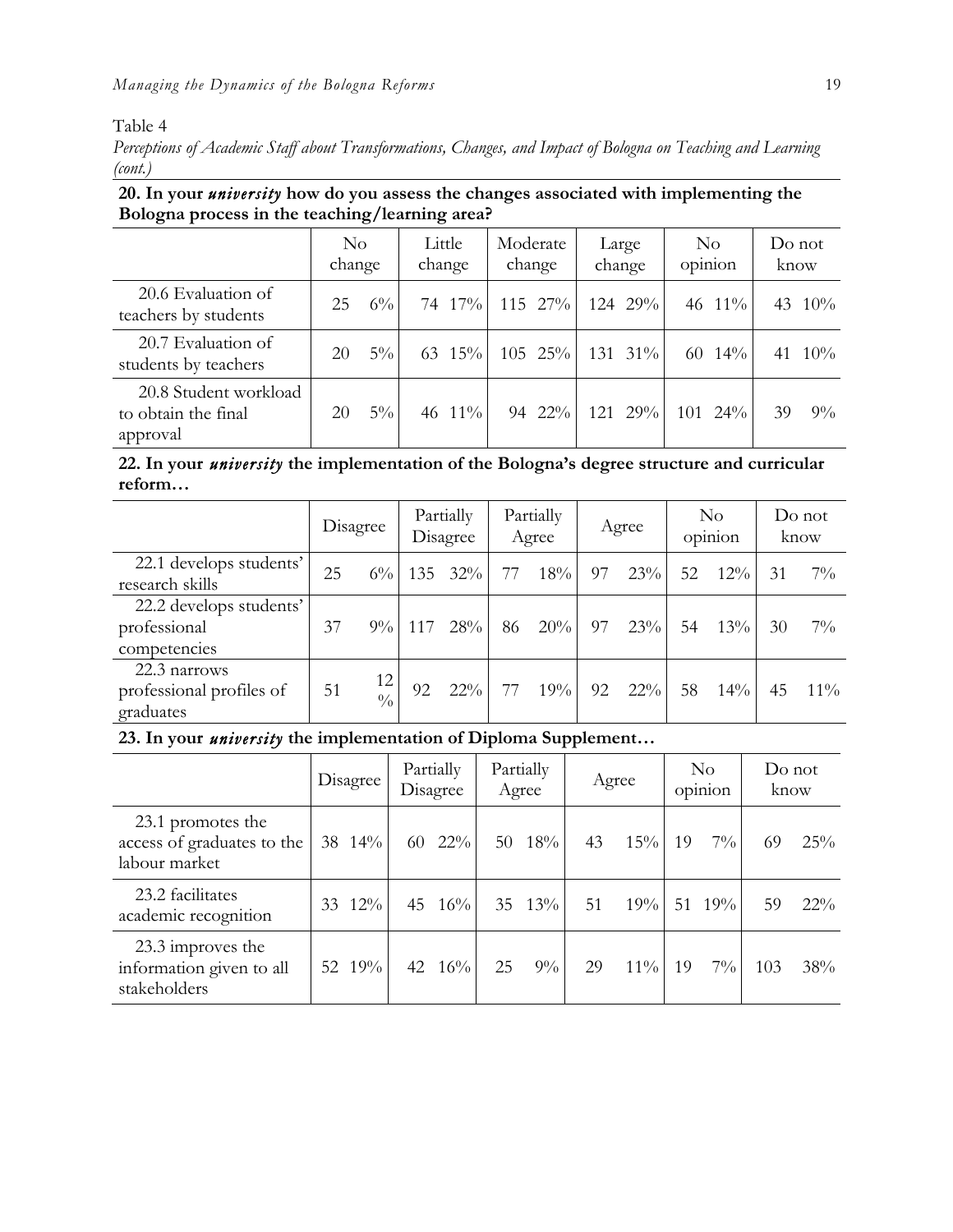*Perceptions of Academic Staff about Transformations, Changes, and Impact of Bologna on Teaching and Learning (cont.)*

| 24. In your <i>university</i> the implementation of the system of credits based on student |
|--------------------------------------------------------------------------------------------|
| workload                                                                                   |

|                                                                               | Disagree |        | Partially<br>Disagree |                       | Partially<br>Agree |           | Agree |        | $\rm No$<br>opinion |          | Do not<br>know |        |
|-------------------------------------------------------------------------------|----------|--------|-----------------------|-----------------------|--------------------|-----------|-------|--------|---------------------|----------|----------------|--------|
| 24.1 facilitates                                                              |          | 28 10% |                       | 43 15%                |                    | 49 18%    |       | 86 31% |                     | 47 17%   |                | 27 10% |
| academic recognition                                                          |          |        |                       |                       |                    |           |       |        |                     |          |                |        |
| 24.2 fosters the                                                              |          |        |                       |                       |                    |           |       |        |                     |          |                |        |
| adoption of ECTS                                                              |          |        |                       |                       |                    |           |       |        |                     |          |                |        |
| grading system (e.g. the                                                      | 29       | $11\%$ | 17                    | $6\%$                 | 39                 | 14%       | 87    | 32%    | 78                  | 28%      | 26             | $9\%$  |
| system ranks the students                                                     |          |        |                       |                       |                    |           |       |        |                     |          |                |        |
| on statistical basis A, B,                                                    |          |        |                       |                       |                    |           |       |        |                     |          |                |        |
| C, D, E                                                                       |          |        |                       |                       |                    |           |       |        |                     |          |                |        |
| 24.3 makes flexible the                                                       | 20       | $7\%$  |                       | 64 23%                |                    | 44 16%    |       | 82 29% |                     | 50 18%   | 19             | $7\%$  |
| curricular organization                                                       |          |        |                       |                       |                    |           |       |        |                     |          |                |        |
| 24.4 prevents                                                                 |          |        |                       |                       |                    |           |       |        |                     |          |                |        |
| overloaded curricula and                                                      |          | 27 10% |                       | 53 19%                |                    | 44 16%    |       | 86 31% |                     | 44 16%   | 24             | $9\%$  |
| undue burden on learners                                                      |          |        |                       |                       |                    |           |       |        |                     |          |                |        |
| 24.5 facilitates the                                                          |          |        |                       |                       |                    |           |       |        |                     |          |                |        |
| participation in lifelong                                                     |          | 29 10% |                       | 61 22%                |                    | 39 14%    |       | 71 25% |                     | 42 15%   |                | 37 13% |
| learning activities                                                           |          |        |                       |                       |                    |           |       |        |                     |          |                |        |
| 28. How does implementing the Bologna process is modifying your academic role |          |        |                       |                       |                    |           |       |        |                     |          |                |        |
|                                                                               |          |        |                       |                       |                    | Partially |       |        |                     | $\rm No$ |                | Do not |
|                                                                               | Disagree |        |                       | Partially<br>Disagree |                    | Agree     |       | Agree  |                     | opinion  |                | know   |
| 28.1 Increases the time                                                       |          |        |                       |                       |                    |           |       |        |                     |          |                |        |
| to teaching/learning                                                          |          |        |                       |                       |                    |           |       |        |                     |          |                |        |
| activities (e.g. including                                                    | 11       | $4\%$  | 45                    | 17%                   | 38                 | $14\%$    | 69    | 25%    |                     | 96 35%   | 12             | $4\%$  |
| tutorial activities)                                                          |          |        |                       |                       |                    |           |       |        |                     |          |                |        |
| 28.2 Increases                                                                |          |        |                       |                       |                    |           |       |        |                     |          |                |        |
| academic standards                                                            | 16       | $6\%$  |                       | 98 36%                |                    | 67 24%    | 55    | 20%    | 18                  | $7\%$    | 22             | $8\%$  |
| 28.3 Increases                                                                |          |        |                       |                       |                    |           |       |        |                     |          |                |        |
| academic administrative                                                       | 19       | $7\%$  | 17                    | $6\%$                 | 16                 | $6\%$     | 74    | 27%    | 133                 | 49%      | 15             | $5\%$  |
| workload                                                                      |          |        |                       |                       |                    |           |       |        |                     |          |                |        |
| 28.4 Increases time for                                                       |          |        |                       |                       |                    |           |       |        |                     |          |                |        |
|                                                                               | 27       | 10%    |                       | 72 26%                |                    | 36 13%    | 49    | 18%    | 73                  | 27%      | 16             | $6\%$  |
| writing research<br>proposals                                                 |          |        |                       |                       |                    |           |       |        |                     |          |                |        |
|                                                                               |          |        |                       |                       |                    |           |       |        |                     |          |                |        |
| 28.5 Increases the                                                            | 20       | $7\%$  |                       | 76 27%                |                    | 36 13%    |       | 58 21% |                     | 73 26%   | 15             | $5\%$  |
| pressure to publish                                                           |          |        |                       |                       |                    |           |       |        |                     |          |                |        |
| 28.6 Increases time                                                           |          |        |                       |                       |                    |           |       |        |                     |          |                |        |
| spent on entrepreneurial                                                      |          | 39 14% |                       | 86 31%                |                    | 33 12%    |       | 44 16% |                     | 41 15%   | 32             | $12\%$ |
| activities                                                                    |          |        |                       |                       |                    |           |       |        |                     |          |                |        |
| 28.7 Increases the level                                                      | 19       | $7\%$  |                       | 122 45%               |                    | 53 19%    |       | 44 16% | 19                  | $7\%$    | 16             | $6\%$  |
| of job satisfaction                                                           |          |        |                       |                       |                    |           |       |        |                     |          |                |        |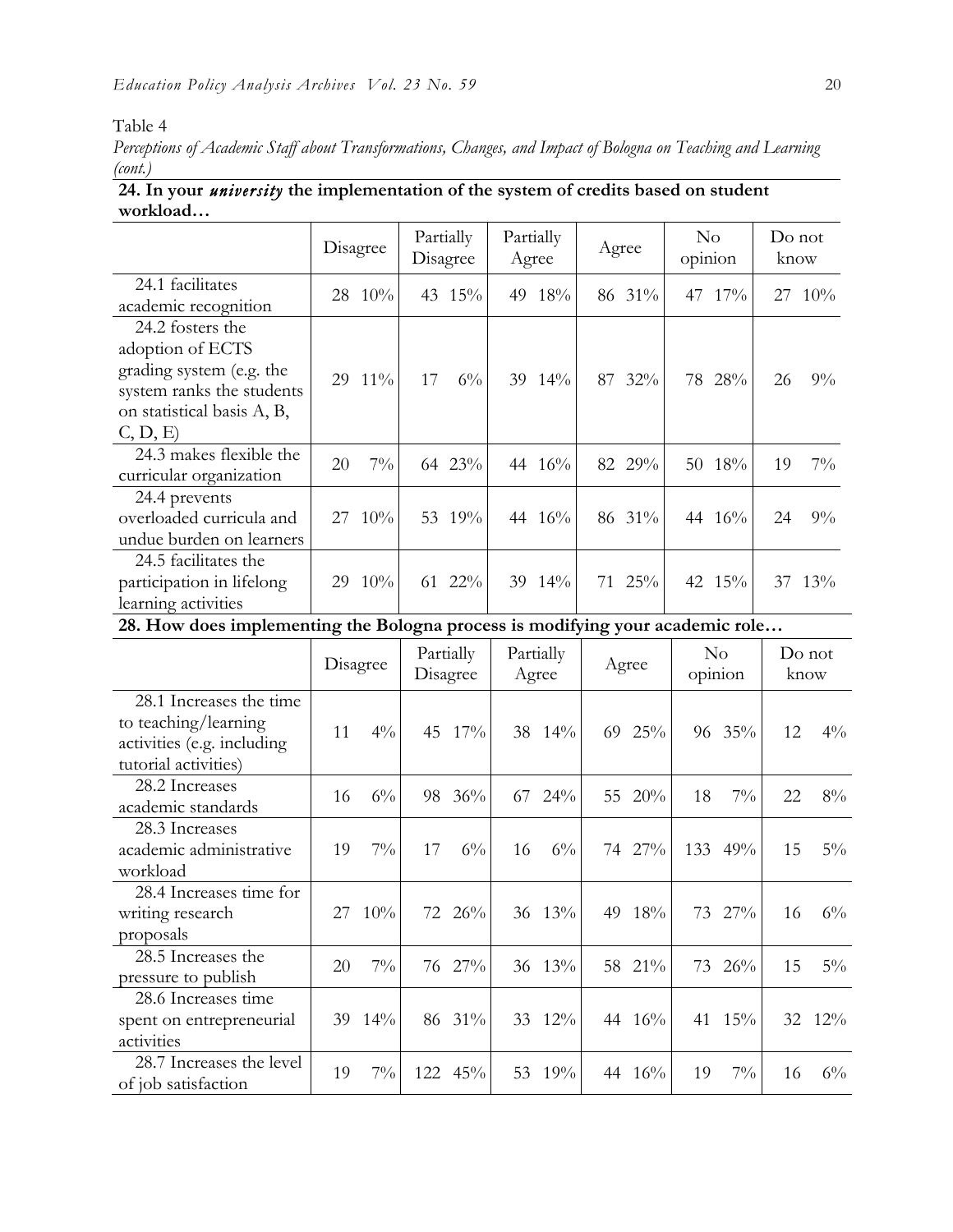*Perceptions of Academic Staff about Transformations, Changes, and Impact of Bologna on Teaching and Learning (cont.)*

**29. Here are some statements about implementing the Bologna process in your** *university* **vis-à-vis your academic work, what are your views?**

|                                                                                                                                                                                                   | Disagree |       | Partially<br>Disagree |        | Partially<br>Agree |        | Agree |     | $\rm No$<br>opinion |        | Do not<br>know |       |
|---------------------------------------------------------------------------------------------------------------------------------------------------------------------------------------------------|----------|-------|-----------------------|--------|--------------------|--------|-------|-----|---------------------|--------|----------------|-------|
| 29.1 Bologna induces a<br>new equilibrium between<br>values and practices in<br>the way I conduct<br>teaching and research                                                                        | 25       | $9\%$ |                       | 59 21% | 31                 | $11\%$ | 79.   | 29% | 61                  | $22\%$ | 20             | $7\%$ |
| 29.2 Bologna is part<br>of the new equilibrium<br>between values and<br>practices in the way I<br>conduct teaching and<br>research                                                                | 27       | 10%   | 60                    | $22\%$ | 35                 | 13%    | 79    | 29% | 50                  | 18%    | 23             | $8\%$ |
| 29.3 Bologna does not<br>impact core values and<br>practices embedded in<br>the way I conduct<br>teaching and research<br>$\mathcal{C}_{\text{obs}}$ $\mathcal{U}_{\text{obs}}$ $\mathcal{D}(10)$ | 27       | 10%   | 70                    | 25%    |                    | 55 20% | 54    | 19% |                     | 57 21% | 14             | $5\%$ |

Source: Veiga, 2010.

Turning to particular features in the Bologna degree structure and curricular reform, the highest percentage of replies partially dissented from the statement that the Bologna degree structure develops students' research skills. However, differentiation in the profile of qualifications was held to have less impact on the Bologna degree structure. Nor was students' professional competency seen as improving under the Bologna degree structure, indeed, 28% of the academic constituency partially disagreed with this statement. Whether such a judgment points to the attainment of employability as a key Bologna objective is less straightforward than was once expected, cannot be ruled out. That a significant share of students across the EHEA continue their studies on to the second cycle, gives further weight to the rider the Commission itself appended – namely, that the first cycle may not yet have been developed as a qualification giving access to the labor market (European Commission, 2012).

When asked to assess the worth of the credit system and the Diploma Supplement, the level of opinions suspended was marked. Views on the purposes and value of the credit system as a vehicle to achieve policy goals at European and nation-state level seem curiously muted. Certainly, the academic constituency was well aware of the impact the credit system held out for comparability. But this in no way prevented it from withholding judgment as to its worth – in all likelihood because, as the Commission once again noted: "ECTS credits can be allocated for different purposes thus rendering an understanding of the diplomas difficult" (European Commission, 2012, p. 10). Such an assessment was not greatly different from the view, expressed by the same source that whilst "the Bologna Process has transformed the face of European higher education" (European Commission, 2012, p. 7) "it appears that the tools are mostly, formally in place. However, their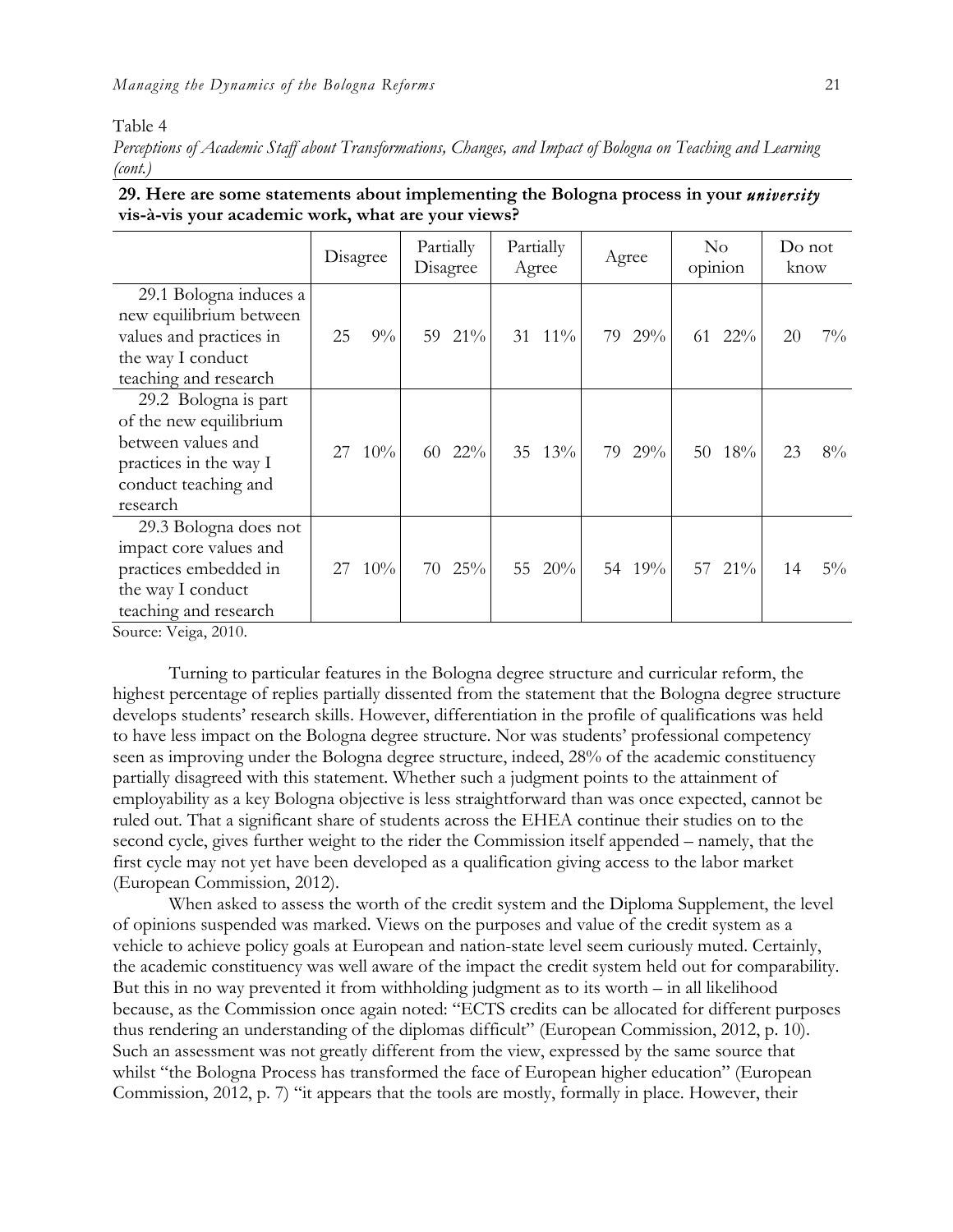successful implementation depends on them being used in a systematic way." (European Commission, 2012, p. 11).

Changes in the role of academia were seen largely in terms of time devoted to teaching and learning activities, both of which were deemed to be rising, as was the academic and administrative workload. Neither academic standards nor, for that matter, the level of job satisfaction showed improvement– some 52 % of academics – reckoned that implementing Bologna did not raise the level of job satisfaction. Clearly, the possibility cannot be dismissed that Bologna may well modify the role of academics, albeit subtly and incrementally.

The views of academics have considerable implications for attaining the objectives of the EHEA. Thus, the notion of 'coercive time' becomes singularly important given the apparent absence of impact Bologna has upon the academic constituency – or estate. In effect, 'coercive time' serves to underline the significance of non-impact yet further. That Bologna has no impact on the core values and practices of academic staff, an opinion held by 39% of academics surveyed, would seem to call for a fundamental re-assessment of Bologna's function vis-à-vis the EHEA. Furthermore, if the extent to which pedagogic reform has been embedded and factored in, bearing in mind that such embedding squares uneasily with the degree of demurral over how far the credit system has effectively been set in train, clearly some revision to hitherto heady hopes seems in order.

#### **The Views of Students**

For the student constituency, a statistical relationship emerged from its expressed and rated opinions and those statements that associated Bologna with administrative reform, with the legal framework as reflected in the Bologna degree structure and with the convergence of degree structures that reflect the European dimension to Bologna (see table 5). These three items underline at one and the same time an organizational dimension to the reforms, the role of national regulatory instruments and, finally, those normative mechanisms put in hand at European level to drive towards convergence. The statistical relationship between Bologna as a statement of administrative reform and student views is also worth underlining, if only because academic staff tended to endorse more the interpretation of Bologna as an administrative reform than the two remaining constituency groups. This suggests a similarity between the views of academic staff and those of students: both see Bologna as an administrative reform in marked contrast to the views administrative constituency who interpret Bologna more in terms of governance reform. The identification of policy goals by both academic and student constituencies stands apart from the perceptions of administrative and management staff.

The student interpretation rested on the managerial and organizational components of Bologna, just as the views of academic staff did in relation to quality assurance linked to accreditation. Yet, the student interpretation also called attention to instruments of policy implementation thereby reinforcing the idea that dominant institutional values rely on both legal aspects and normative elements. Frustratingly, the student perspective tended to suspend opinion on the very elements that constitute the heart of Bologna as promulgated at the European level. Indeed, neither the establishment of EHEA nor recognition of changes in policies with impact on the mobility of European students and staff – features that were to the fore at national and European levels of Bologna – were taken up by the student constituency, which also viewed progress in respect of pedagogic reform as doubtful.

That the student interpretation had "no opinion" or took refuge in the reply "do not know", points towards two possible explanations. First, that Bologna did not fire student opinion with enthusiasm; second, such detachment calls for further discussion because as a step towards establishing the EHEA, Bologna explicitly plays up mobility, employability and attractiveness as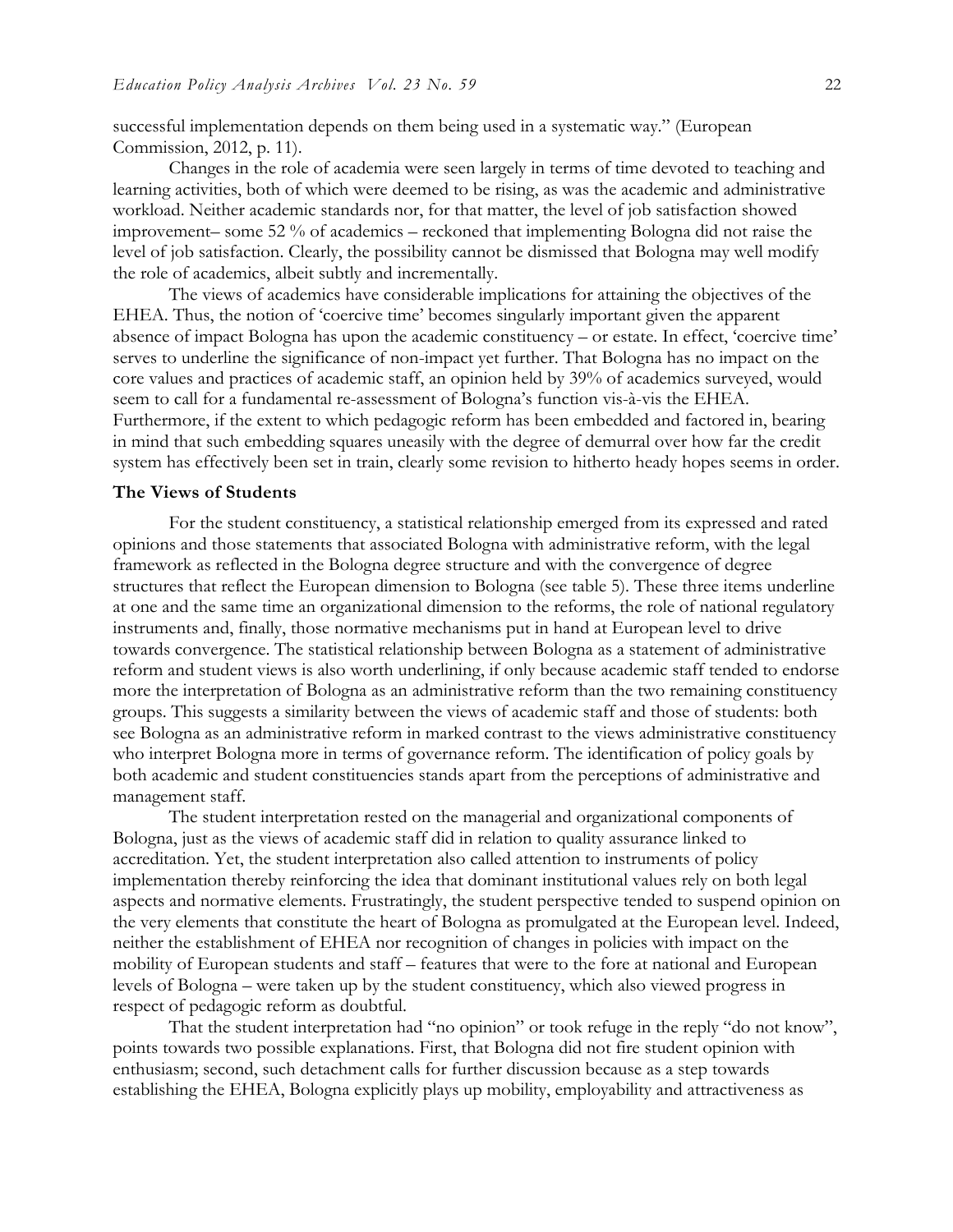traits overtly to win the backing of students. The levels of those suspending opinion were very high, pointing to the likelihood that students are unmoved by this bid to win their attention. In particular, when asked for views on two central elements in the Bologna Declaration – mobility of European students and staff and attraction of foreign students and academics – a very substantial minority had no opinion. Effectively, these two items were not associated with the changes the Bologna Process brought about. One possible explanation could be that student mobility programs were not only up and running well before the Bologna process moved to center stage, but in their earlier form, mobility programs were joint initiatives by both the European Commission and by individual establishments of higher education (Huisman & Van der Wende, 2004a). Mobility programs were already under way within higher education institutions and accompanied by less interference or institutional mediation at national level.

Table 5

*Students Contributed More With Rated Opinions and With More 'No Opinion' and/or 'Do Not Know' Answers on Each Item of the Question*

| Rated opinions with an adjusted residual $\geq 2$                                                                                                                                                                                               |     |
|-------------------------------------------------------------------------------------------------------------------------------------------------------------------------------------------------------------------------------------------------|-----|
| 3. In [Your] higher education system do you agree that implementing the Bologna process is<br>3.1 an administrative reform (e.g. establishment of degree structure and establishment of recognition<br>and mobility procedures)                 | 3,1 |
| 7. In your university how do you rate the impact of the following provisions developed at national<br>level for implementing the Bologna process? 7.1 Legal framework (e.g. laws, rules and regulations)                                        | 2,8 |
| 8. How do you rate all these items as they reflect the European dimension of the Bologna process<br>in your university? 8.1 Degree structure converging with other European degree structures (e.g. length of<br>studies and designations)      | 2,3 |
| No opinion and/or do not know with an adjusted residual $\geq 2$                                                                                                                                                                                |     |
| 2. In [Your] higher education system do you agree that recent reforms 2.1 are being implemented to<br>establish European Higher Education Area                                                                                                  | 2,0 |
| 5. In [Your] higher education system which of these items do you reckon have changed as a result<br>of implementing the Bologna process? 5.5 Mobility of European students and staff (e.g. academic and<br>administrative and management staff) | 3,6 |
| 10. In your university how has implementation progressed in respect to the following items? 10.2<br>Pedagogic reform (e.g. curriculum reform and teaching/learning methods)                                                                     | 3,5 |

Note: Veiga, 2010.

The views of the student constituency pose further challenges at different levels of analysis. At the institutional level, those polled did not stand out as more enthusiastic than other constituent groups in assessing those statements that registered the highest percentages of rated opinions: namely pedagogic reform, the impact of European programs, the impact of Bologna degrees on enhancing student mobility. Lack of student concern and interest in the Bologna reforms may well reflect the relative marginality of students within higher education institutions. At the national level, however, recognizing the impact of the legal framework, while underlining its value, requires further regulation to link it clearly to establishing the EHEA. From the European level, securing comparability and compatibility between European degree structures remains a doughty task, which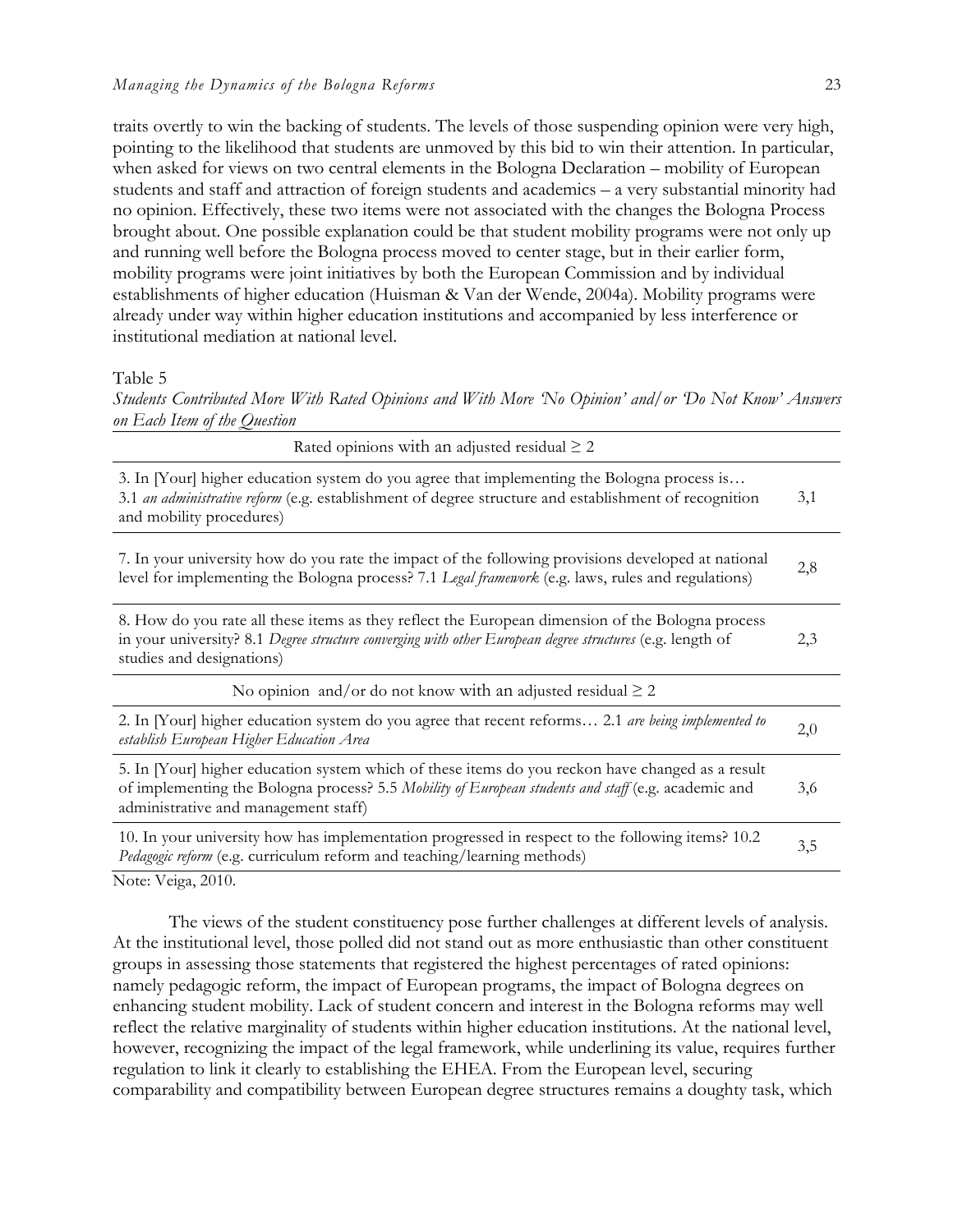the Commission itself admits will not be all plain sailing "There is no single model of first-cycle programs in the EHEA. Most countries have a combination of 180 ECTS and 240 ECTS and another duration in the first cycle" (European Commission, 2012, p. 33).

The student constituency's assessment of Bologna's impact raises the issue as to whether Bologna as currently perceived does not demand reassessing how precisely it is to shape the EHEA.

#### **The Views of Administrative and Management Staff**

Of the three constituencies examined, administrative and management staff were the most supportive of the statements, which commanded high levels of agreement: for instance, developing a competitive European higher education market, the impact of European programs funded by the European Union, full implementation of the Diploma Supplement, of quality assurance mechanisms, assessment of teaching quality, changes as result of the Bologna process enhancing control by central administration, improving information/communication systems and creating new structures (see table 6). Such a stance may be attributed to constituency members interpreting their responsibilities as 'key mediators of policy' (Ball, 2006). Re-construing their role in this way may well reflect the managerial dynamic of the reform itself as well as demonstrating how at institutional level established rules and norms appear to shift as policy objectives are enacted. As a result, the way Bologna's impact is viewed by administrative staff may anticipate a significant re-interpretation of its function vis-a-vis the EHEA.

Administrators and management were more affirmative about the role of institutional leadership as one of the success factors in policy implementation. Within the Bologna framework, strengthening institutional leadership went hand in glove in with the rise of institutional management, as part of a broad strategy to move "higher education towards greater economic effectiveness by increasing the entrepreneurial spirit of institutions in a more competitive environment" (Amaral, Fulton and Larsen, 2003, p. 297).

The administrative estate perceives embedding the Bologna program into higher education in terms of increasing the control of central administration and, within the universities scrutinized, greater intervention from governing boards. Thus, the management dynamic of the Bologna reforms seemingly reinforces tensions between academic and administrative and management staff, though whether the same dynamic slows down the acceptability of the idea of EHEA or puts a brake on the development of a shared rationality, must for the moment remain a moot point. Whether these same developments bear any relationship, direct or indirect, with the negative effects the academic constituency held to apply to academic work itself, deserves similar caution.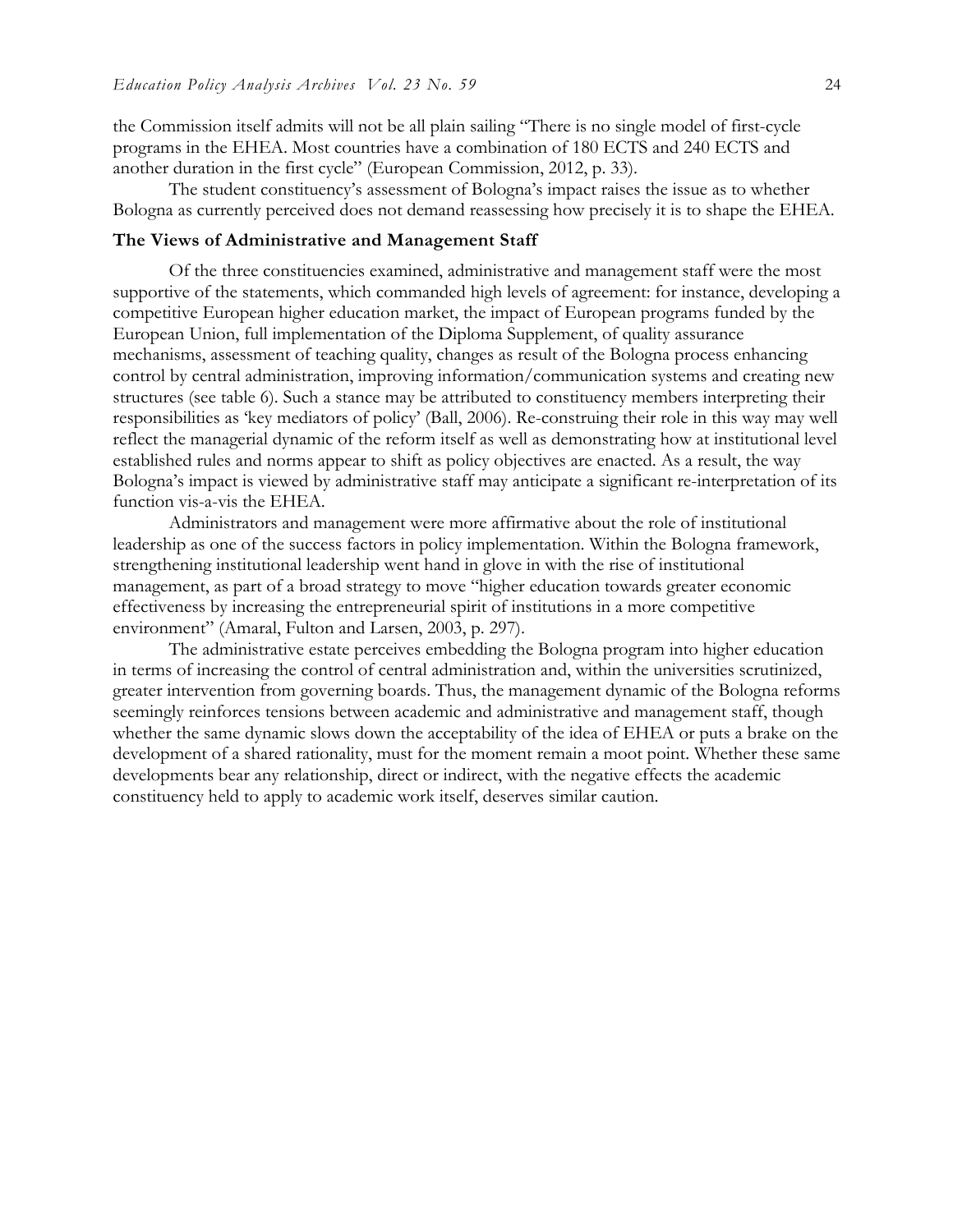```
Questions in the Survey where Administrative and Management Staff Enjoyed Clearer Endorsement
```

|                                                                                                                                                                                                                                                                                                           |                   | N   | Mean<br>Rank |
|-----------------------------------------------------------------------------------------------------------------------------------------------------------------------------------------------------------------------------------------------------------------------------------------------------------|-------------------|-----|--------------|
| 4. In your higher education system would you agree that<br>implementing the Bologna process is focused on the 4.4<br>development of a competitive European HE market (e.g.                                                                                                                                | Academics         |     | 210 288,94   |
|                                                                                                                                                                                                                                                                                                           | Student           |     | 333 285,03   |
| attractiveness of the European Higher Education Area to<br>foreigner students and researchers)                                                                                                                                                                                                            | Adm. & Mgmt staff |     | 39 360,53    |
| 6. In your university how do you rate the impact of the<br>following initiatives launched at European level for<br>implementing the Bologna process? 6.2 European programmes<br>funded by the European Union (e.g. Socrates programme,<br>ECTS and Diploma Supplement labels, Erasmus Mundus<br>programme | Academics         |     | 220 287,55   |
|                                                                                                                                                                                                                                                                                                           | Student           |     | 294 260,59   |
|                                                                                                                                                                                                                                                                                                           | Adm. & Mgmt staff |     | 37 329,81    |
| 10. In your university how has implementation progressed in                                                                                                                                                                                                                                               | Academics         |     | 139 228,01   |
| respect to the following items? 10.1 The Bologna degree                                                                                                                                                                                                                                                   | Student           |     | 270 219,31   |
| structure                                                                                                                                                                                                                                                                                                 | Adm. & Mgmt staff |     | 38 242,66    |
| 10. In your university how has implementation progressed in                                                                                                                                                                                                                                               | Academics         |     | 229 306,26   |
| respect to the following items? 10.2 Pedagogic reform (e.g.                                                                                                                                                                                                                                               | Student           |     | 332 303,12   |
| curriculum reform and teaching/learning methods)                                                                                                                                                                                                                                                          | Adm. & Mgmt staff |     | 54 345,37    |
|                                                                                                                                                                                                                                                                                                           | Academics         |     | 149 242,07   |
| 10. In your university how has implementation progressed in<br>respect to the following items? 10.3 Diploma Supplement                                                                                                                                                                                    | Student           |     | 269 211,26   |
|                                                                                                                                                                                                                                                                                                           | Adm. & Mgmt staff |     | 29 249,34    |
| 10. In your university how has implementation progressed in                                                                                                                                                                                                                                               | Academics         |     | 226 332,51   |
| respect to the following items? 10.5 Quality assurance                                                                                                                                                                                                                                                    | Student           |     | 350 295,36   |
| mechanisms                                                                                                                                                                                                                                                                                                | Adm. & Mgmt staff |     | 51 359,91    |
| 15. How far in your university are working procedures of its                                                                                                                                                                                                                                              | Academics         |     | 226 324,58   |
| internal quality systems implemented? 15.1 Approval,                                                                                                                                                                                                                                                      | Student           | 360 | 305,06       |
| monitoring and periodic review of programmes                                                                                                                                                                                                                                                              | Adm. & Mgmt staff |     | 41 334,21    |
| 15. How far in your university are working procedures of its                                                                                                                                                                                                                                              | Academics         |     | 214 327,78   |
| internal quality systems implemented? 15.2 Assessment of                                                                                                                                                                                                                                                  | Student           |     | 361 299,17   |
| teaching quality                                                                                                                                                                                                                                                                                          | Adm. & Mgmt staff |     | 50 349,60    |
| 17. In my university the most important successfully factors to                                                                                                                                                                                                                                           | Academics         |     | 152 265,16   |
| implement the Bologna process are 17.1 institutional<br>leadership (e.g. clear objectives, strategies and guidelines)                                                                                                                                                                                     | Student           | 293 | 225,42       |
|                                                                                                                                                                                                                                                                                                           | Adm. & Mgmt staff | 37  | 271,59       |
| 18. In your university how do you assess the changes<br>implemented as result of the Bologna process? 18.1 Increased<br>management and administrative workload                                                                                                                                            | Academics         | 159 | 256,47       |
|                                                                                                                                                                                                                                                                                                           | Student           | 259 | 197,85       |
|                                                                                                                                                                                                                                                                                                           | Adm. & Mgmt staff | 29  | 279,52       |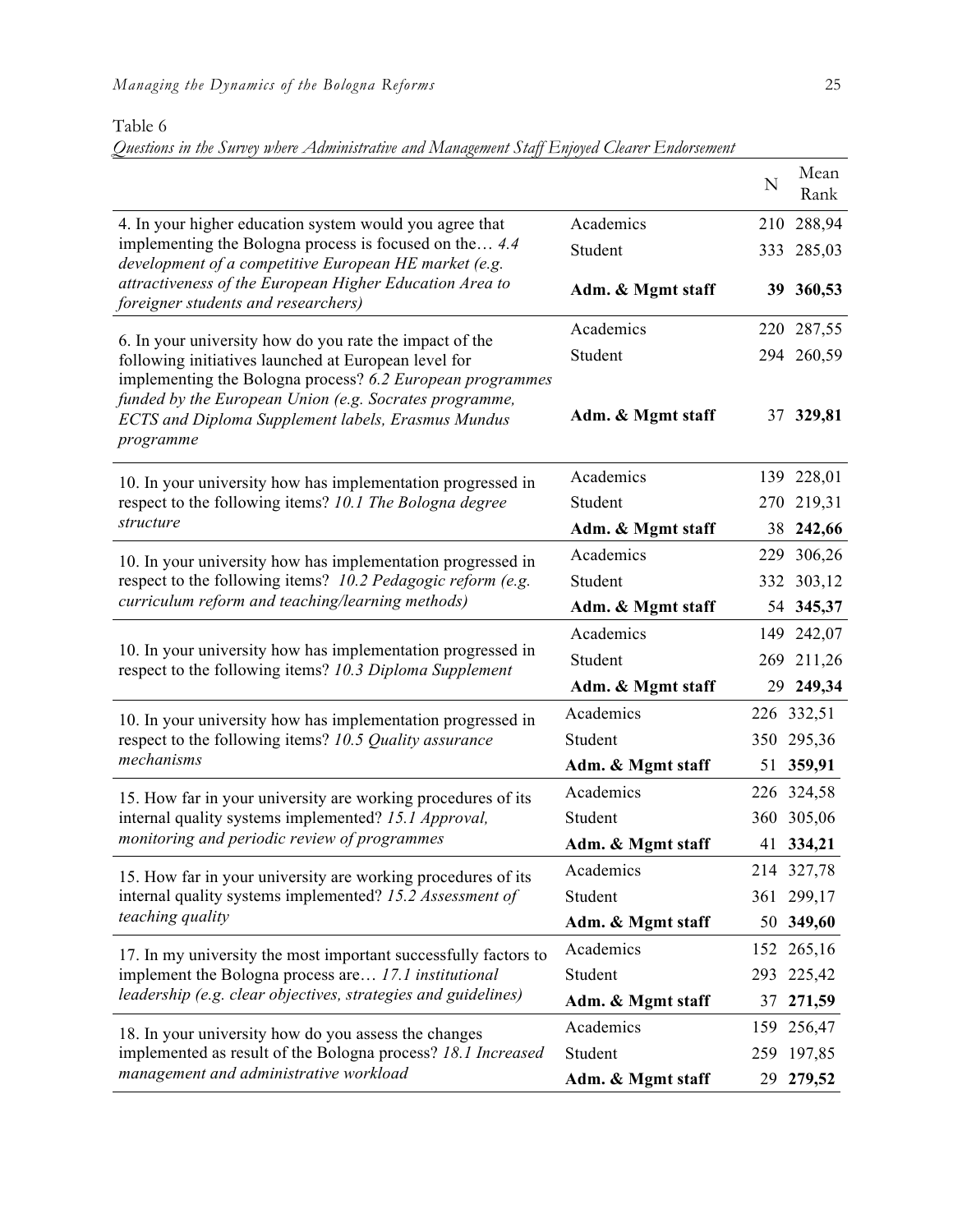| 18. In your university how do you assess the changes<br>implemented as result of the Bologna process? 18.2 Increased<br>control by central administration                                                      | Academics         |    | 214 314,99 |
|----------------------------------------------------------------------------------------------------------------------------------------------------------------------------------------------------------------|-------------------|----|------------|
|                                                                                                                                                                                                                | Student           |    | 293 250,26 |
|                                                                                                                                                                                                                | Adm. & Mgmt staff |    | 60 338,23  |
| 18. In your university how do you assess the changes<br>implemented as result of the Bologna process? 18.3 Improved<br>information/communication systems                                                       | Academics         |    | 244 340,97 |
|                                                                                                                                                                                                                | Student           |    | 370 323,54 |
|                                                                                                                                                                                                                | Adm. & Mgmt staff | 57 | 395,64     |
| 18. In your university how do you assess the changes<br>implemented as result of the Bologna process? 18.4 Improved<br>or created new university support structures (e.g. services of<br>students counselling) | Academics         |    | 236 361,56 |
|                                                                                                                                                                                                                | Student           |    | 403 328,94 |
|                                                                                                                                                                                                                | Adm. & Mgmt staff | 51 | 402,07     |
|                                                                                                                                                                                                                |                   |    |            |

*Questions in the Survey where Administrative and Management Staff Enjoyed Clearer Endorsement (cont.)*

Statements, which sought to ascertain how far Bologna could be characterized as a 'policy process' – its rationale, its strategic goals, the targets of reform and their foci, policies changed in the wake of Bologna implemented, received but low levels of agreement. The way rationales and strategic objectives were perceived by higher education's three constituencies reveals a lack both of consistency and of clarity especially when such objectives, evolved as policy, were perceived and interpreted. By contrast, however, administrative and management staff showed a proactive approach towards Bologna qua policy process. They, more than the two other constituencies, were more positively receptive to reforms and changes the Bologna process brought in its train. Whether the views of the administrative estate are seen by academics as part of the 'high costs' of retaining the status quo, it remains unclear. So, for that matter, does the very real possibility that the administrative estate, by aligning on the Bologna priorities, also aligns with the time-scale set for them. In short, the administrative estate moves over to becoming an instrument of 'coercive time' within the institution, thereby widening the gap between the rhetoric of the *pays politique* and the embedded practices of the *pays réel*.

Administrative staff was more positive towards the creation of a competitive European higher education market and changes that followed from the internationalization agenda. They also saw European programs, launched at European level, as having major consequence for implementing the Bologna process. Yet, the different response patterns of the administrative constituency may serve as a species of litmus paper for detecting changes taking place in the underlying rationale of student mobility within the EHEA. Within the framework of European programs, student mobility has become rapidly embedded as accepted practice, progressively institutionalized and seen as a positive asset (Huisman & Van der Wende, 2004a). Originally, the rationale for mobility, set out by European programs, promoted a period of study abroad and later extended across different study cycles (Prague Communiqué, 2001). More recently, mobility, at the European and nation-state levels, has been redefined as a vehicle to boost the attractiveness of European higher education systems for non-European students and to harness mobility to an economic rationale. This latter is evident in the weight attached to competitiveness and attractiveness: that is, the development of a European higher education market where competition and globalization intermesh. One illustration of such 'cross coupling' between policies may be seen in the European Commission initiative, Youth on the Move – Europe 2020. Its purpose is to raise both performance and the international drawing power of European higher education by grounding it in the broader 'Modernization agenda' of the European Union (European Commission, 2005).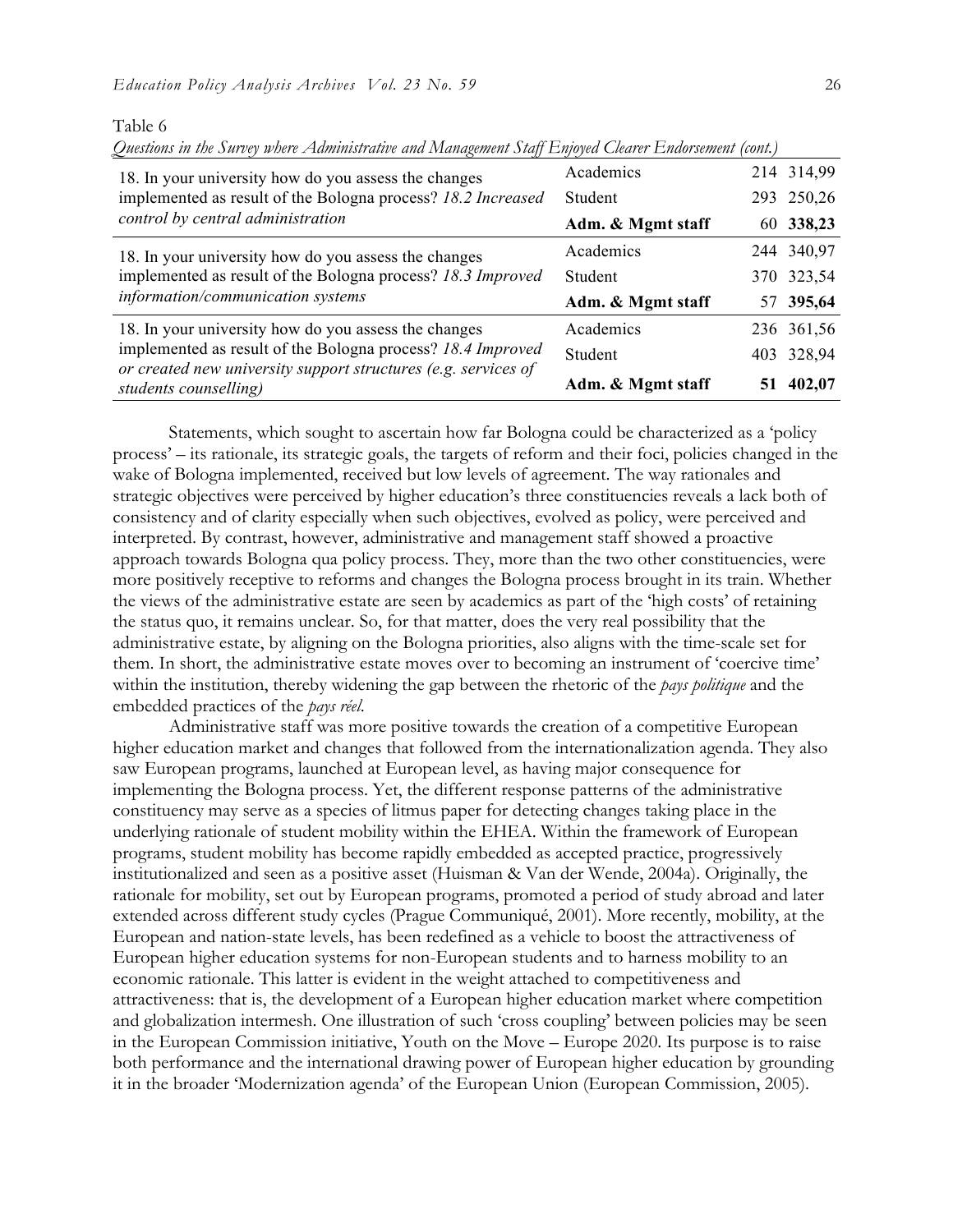To the administrative constituency, Bologna as 'policy under implementation' reflected the changes individual universities undertook to accommodate the recognition procedures of European degrees, to foreign degrees and to the Diploma Supplement. Such adjustments were perceived as advancing student and graduate mobility. Both dimensions were fully in keeping with the way the administrative constituency construed Bologna as a policy process. Indeed, both dimensions reflected a European scope and in doing so, extended the scope of Bologna as a policy process beyond the Nation-State level. Indeed, the pattern of response from members of the administrative constituency bore this out. When asked whether administrative reform figured amongst the Bologna agenda, they preferred to suspend judgment. More than either the academic or the student constituencies, administrative and staff took shelter by having "no opinion" or "not knowing" about this issue.

For the administrative constituency, changes introduced by the Bologna process, which altered both organization and structures, were looked upon with enthusiasm.

#### **Conclusion**

Institutional actors surveyed entertain different views on the ways norms and values permeate across European, national and institutional levels. They would appear to interpret Bologna according to their own lights, thus generating variation, if not disagreement and tensions. Clearly, such activity has implications for the ultimate fulfillment of policy objectives that rest on the principle of convergence. Such activity represents a powerful diluent to that basic feature that accompanied the Bologna Process, namely the concept of 'coercive time'. Furthermore, it reveals different interpretations and weighting set upon the logic of appropriateness as well as marked variations within it.

This examination suggests more attention should be paid to the role institutional actors play in shaping policy, an issue of particular interest and one recently raised in a comparative study of the Bologna Process, viewed from both the European and Latin American perspectives (Teodoro & Guilherme, 2014). From a European standpoint, implementing the Bologna Process is not merely a structural, managerial and operational undertaking alone. It also calls for a closer alignment between 'coercive time' and 'academic time'. With the possibility of creating regional dimensions in higher education coming to the fore as it is in Latin America, this study suggests added weight should be put on the observation made some four years back by Fernandez Lamarra:

convergence should be the result of a process of agreement and consensus building among all the different institutional actors and with the prevalence of universities, rather than an inter-ministerial agreement as it is the case in Europe (Fernandez Lamarra, 2010) (Gorostiaga, J., Cambours de Donini, A., & Pini, M., 2014, p. 172).

In their handling of the dynamics of the Bologna agenda, informants at institutional level certainly reflect the rules of 'appropriate' behavior. They show hope and enthusiasm. They make very clear that they are by no means convinced that the operational consequences while held to flow from institutional take-up, necessarily follow. Administrative staff took the former stance. Students plumbed for the latter.

For the administrative constituency, changes in organizational structure and in institutional leadership responsibilities were successful illustrations of policy as implementation. Such a 'positive attitude' is not entirely divorced from self-valuation by that constituency which saw its role as managing the dynamics of reform. By the same token, arguably the administrative constituency was more accessible – or receptive – to the norms and values of the reforming impulse, whether at European, national and institutional levels.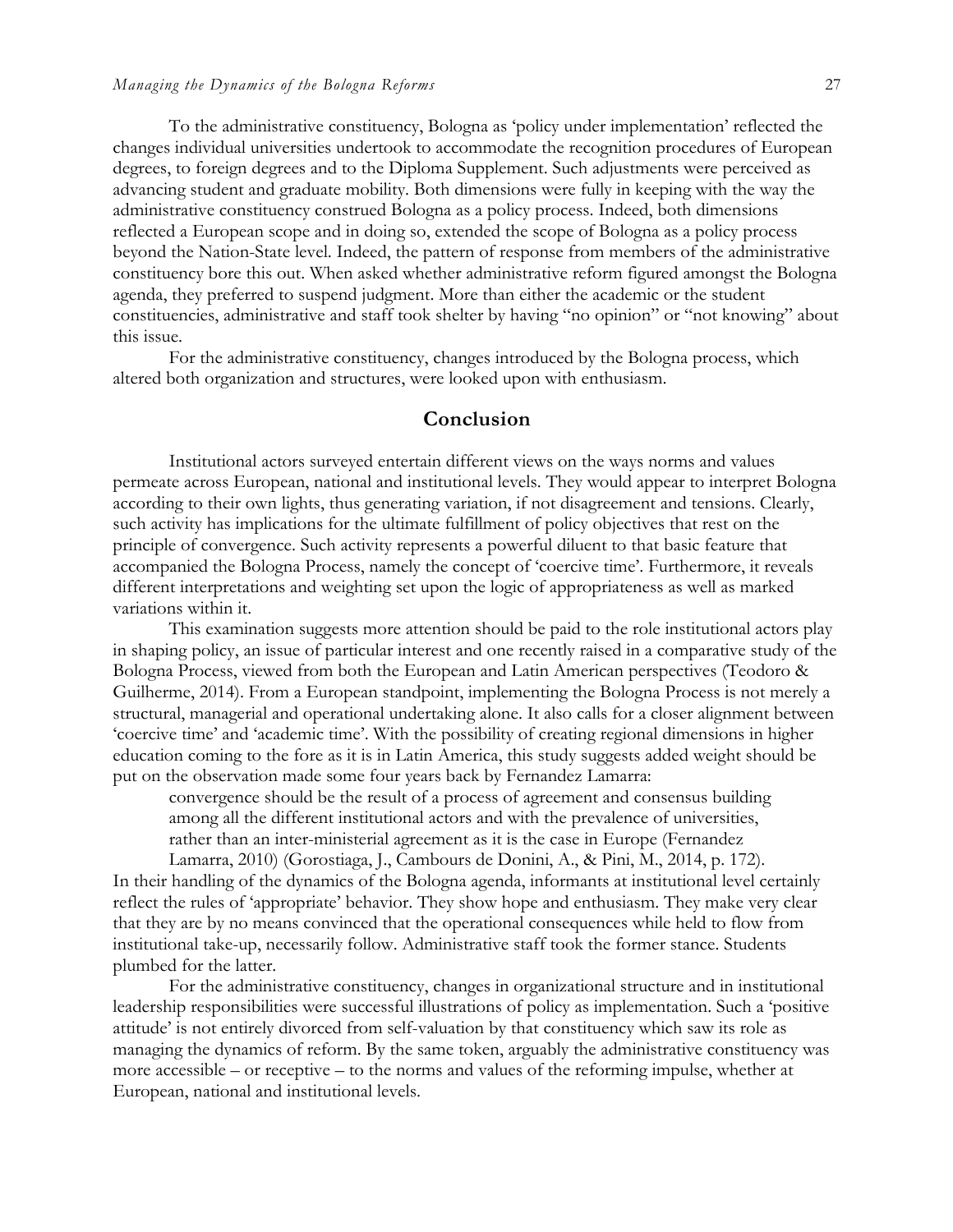Within individual universities, what lent substance to European policy were very precisely the views of administrative staff. Though authority in higher education has tended to be fragmented (Becher & Kogan, 1992; Clark, 1983), there remain basic units, driven by peer-group norms and values even when organizing curriculum and research to meet social, economic and cultural requirements (Machado & Cerdeira, 2012; Meek, Goedegebuure, Santiago, & Carvalho, 2010; Whitchurch & Gordon, 2010). Of late, however, "professional staff are becoming more specialized in terms of their expertise, while at the same time are becoming involved in cross-boundary areas such as teaching and learning support." (Whitchurch & Gordon, 2010, p. 130). Within the general setting of the Bologna reforms, administrative staff appeared to assume the mantle of Elijah "as authoritative interpreters of principles, rules and situations" (Olsen, 2001, p. 328), reinterpreting principles, re-stating frames of understanding and justification that reinforced their own role and sustained their capacity to act. However, the logic of appropriateness is also aligned upon 'coercive time'. In short, it is determined by the imperatives of the knowledge economy and productivism both of which are in tension with academic time.

The student constituency, by contrast, demurred. Its views reflected lack of confidence in the institutional outcomes of the Bologna process, whilst calling for greater student involvement in implementing Bologna's objectives. Greater student involvement at the institutional level is, not surprisingly, a substantial issue made more delicate still by the fact that at European level, their representatives, in the shape of the European Students' Union, have been instrumental in adding the 'social dimension' to the Bologna Process (Prague Communiqué, 2001).

The academic constituency was mixed in the views held. Its opinion on the range of issues Bologna posed varied. Furthermore, the rationale setting out the objectives of the EHEA in terms of the compatibility and comparability of Europe's systems of higher education was far from being clearly reflected in the perceptions of academia.

Such differences in approach towards establishing the EHEA may be explained in terms of institutional roles. To take this line of argument, however, raises one question in particular. Was the administrative constituency better positioned at institutional level to advance the furtherance of the EHEA by cleaving to a specific logic of appropriateness? For those universities surveyed, the professional capacity of the administrative constituency to take such initiatives was not reflected to any significant degree. The views the administrative constituency underlined its status as privileged interlocutors and as transmitters of influence. However, such a status was not sufficient to offset the lack of enthusiasm of the academic constituency and still less student indifference vis-a-vis the operational consequences of the Bologna program and the establishment of the EHEA. Capacity to bring about change at institutional level – in effect, the strength of institutional leadership together with more elaborate support structures – was certainly a prior and necessary condition. But the burden of this study suggests that at the institutional level both were insufficient to implement Bologna. Could the administrative constituency influence institutional policy processes and subsequent implementation?

Administrative staff appeared to reflect some of the habitual tensions between academics and administrators. As Amaral et al. noted "Central administration tends to cling to power, and even when they nominally decentralize responsibilities to operating units, they may still try to retrain the ultimate control" (Amaral et al., 2003, p. 284). Set against this backdrop, implementing the Bologna process is but one specific element in a broader context. That broader context is the changing nature of governance and management in higher education. By interpreting the role of administrative staff as providing an essentially technical contribution to Bologna implemented, 'the mode of evaluating Bologna' shifts from being a matter of values and process to one of technical procedure and results. In short, within Bologna's management dynamic there emerges a very different 'logic of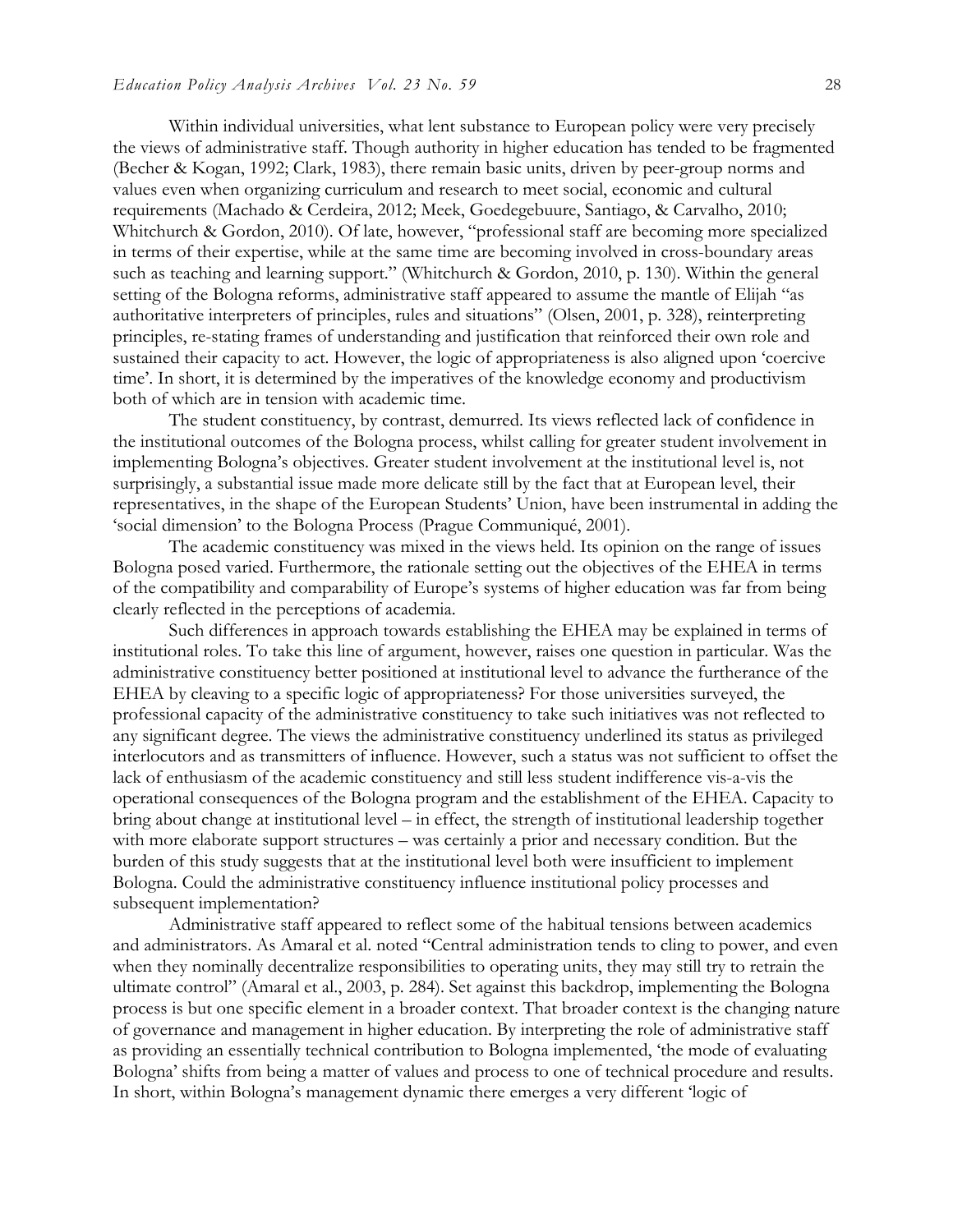appropriateness'. The setting in place of support structures may certainly be seen as a measure both institutionally appropriate and indispensable if the Bologna degree structure, credit system and Diploma Supplement are to take on operational meaning and purchase. There are, as Neave (2012) argued, certain advantages to be had by attending to the 'logic of appropriateness' construed in terms of technical procedure rather than as process and values. The procedural and results-oriented logic of appropriateness lends itself more easily to 'creating a common terminological architecture'. It allows the apparent reconciliation between differing and often deeply-held values, visions and priorities to which they give rise. Thus, the shift in the logic of appropriateness from values to focus on procedure as the technical means of validating performance accelerates mechanical change (Veiga & Amaral, 2006, 2009b).

If this 'shift in the logic of appropriateness' from process and values to technical procedure and results was held by European and national agencies to be a necessary step in establishing the EHEA (Veiga & Amaral, 2009a), it is clear that the way university administration and management construe Bologna's impact represents a situation both fundamentally different and paradoxical to the relationship between Bologna and the EHEA "Bologna is itself viewed as an end, rather than as a means with the result that the EHEA as the end result appears like the man who met the Boojum, 'and softly and silently vanished away' " (Neave & Veiga, 2013, p. 74). Once again, the notion of 'coercive time' resurfaces, this time driven forward on a spate of ideas justifying further political action to offset the apparent lack of impact Bologna has had in legitimizing the establishment of the EHEA.

Bologna's management dynamic strengthened the influence of European programs of mobility, to cite but one example. But Bologna's role as the focal point or instrument for leveraging a more comprehensive program, though up to now acting as the means to this end, is far from being certain or even assured. Regardless of whether Bologna may be interpreted through the logic appropriate to values and process or via the logic that rests on disseminating technical procedures and results, both the acceptability of the former and the effectiveness of the latter are dependent on resources and where they are applied. This, as the European Students' Union recently pointed out, is an issue that hovers in the wings of Europe's higher education policy. It raises the uncomfortable dilemma of having to decide whether, in the drive to mobility, the management dynamic of Bologna is to continue as a means of building a EHEA or whether the priorities laid upon the latter are to be divorced from it.

While the EHEA is turning welcome attention to balancing mobility flows internally within Europe and externally with other regions, the key issue that remains to be solved is funding of mobility. This has undoubtedly been the most contentious issue on the agenda, especially driven by the debate on new mobility programmes in the EU and a strong demand for more robust solutions. Lack of proper and adequate funding is the most significant obstacle to mobility, especially for students from lower socioeconomic backgrounds. (European Students' Union ESU, 2012, p. 6).

Whether this vision of Bologna's function vis-a-vis the EHEA will limit the dynamics of reform as they apply to students, must remain a matter of speculation. Whether the outreach of European higher education policy and the pursuit of broader policy objectives entail abandoning earlier objectives, whether fulfilled or not, must similarly remain an open issue.

What may we retain from this exploration of the perceptions academia, administrators and students have of the agenda that launched Bologna? How institutions of higher education 'embed' a European-wide policy agenda into grounded practice is not simply the forging of new structures, methods of working or teaching. It is also how those elements are perceived by those who have the burden of adapting them both within and to, institutional circumstances. Those who have reform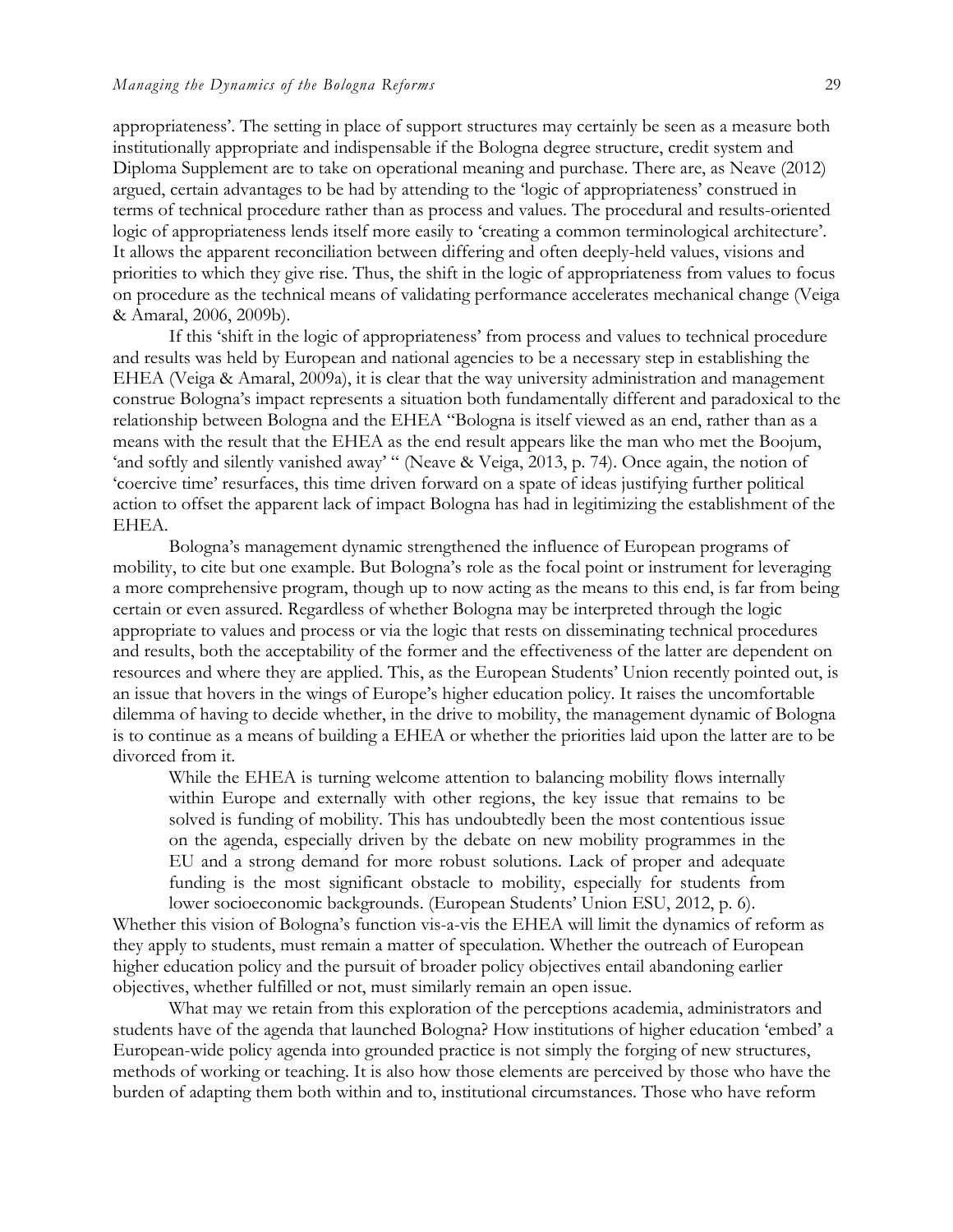done to them are by dint of the way they construe that reform, also its shapers. Succinctly stated, faced with an agenda of change and adaptation, Europe's policy-makers do well not to discount the 'bottom heavy' nature of higher education (Clark, 1983). Further progress in successfully embedding at institutional level the aims Bologna set for itself may indeed depend on recognizing this.

#### **References**

- Alesi, B., S. Burger, B. Kehm, & Teichler, U. (2005). Status of the introduction of bachelor and master study programmes in the Bologna process and in selected European countries compared with Germany. Kassel: Centre for Research on Higher Education and Work – University of Kassel.
- Amaral, A., & Magalhaes, A. (2004). Epidemiology and the Bologna Saga. *Higher Education*, *48*(1), 79- 100. http://dx.doi.org/10.1023/B:HIGH.0000033766.02802.92
- Amaral, A., Neave, G., Musselin, C., & Maassen, P. (Eds.). (2009). *European Integration and the Governance of Higher Education and Research*. Dordrecht: Springer. http://dx.doi.org/10.1007/978-1-4020-9505-4
- Amaral, A., & Veiga, A. (2012). The European higher education area: Various perspectives on the complexities of a multi-level governance system. *Educação Sociedade & Culturas,* (36), 25-48.
- Amaral, A., Fulton, O., & Larsen, I. M. (2003). A managerial revolution? In Amaral, A., Meek, V. L., & Larsen, I. M. (Eds.) *The Higher Education Managerial Revolution?* Dordrecht: Kluwer Academic Publishers. http://dx.doi.org/10.1007/978-94-010-0072-7
- Ball, S. (2006). 'Policy: texts, trajectories and toolboxes'. In Ball, S. (Ed.) *Education Policy and Social Class – The selected works of Stephan Ball*. New York: Routledge.
- Balzer, C., & Martens, K. (2004). International Higher Education and the Bologna Process: What part does the European Commission play? epsNET 2004 Plenary Conference, Charles University, Prague.
- Becher, T., & Kogan, M. (1992). *Process and Structure in Higher Education*. London: Heineman.
- Bologna Follow-up Group. (2005). Bologna process stocktaking report *Ministerial Meeting in Bergen*. Bergen: Bologna Follow-up Group.
- Bologna Follow-up Group. (2007). Bologna process stocktaking report *Ministerial Meeting in London*. London: Bologna Follow-up Group.
- Bologna Follow-up Group. (2009). Bologna process stocktaking report *Ministerial Meeting in Leuven/Louvain-la-Neuve*. Leuven/Louvain-la-Neuve: Bologna Follow-up Group.
- Capano, G., & Piattoni, S. (2011). From Bologna to Lisbon: the political uses of the Lisbon 'script' in European higher education policy. *Journal of European Public Policy, 18*(4), 584-606. http://dx.doi.org/10.1080/13501763.2011.560490
- Cemmel, J. (2006). European Students in the Periphery of the Bologna process. In V. Tomusk (Ed.), *Creating the European Area of Higher Education – Voices from the periphery* (pp. 19-41). Dordrecht: Springer. http://dx.doi.org/10.1007/978-1-4020-4616-2\_12
- Cerych, L., & Sabatier, P. (1986). *Great Expectations and mixed performance: the implementation of higher education reforms in Europe.* Stoke-on-Trent (UK): Trentham Books.
- CHEPS, INCHER-Kassel, & ECOTEC consortium. (2010). *The Bologna Process Independent Assessment – The first decade of working on the European Higher Education Area*. Brussels: Directorate General for Education and Culture of the European Commission.
- Chou, M., & Gornitzka, Å. (2014). "Building a European knowledge area: an introduction to the dynamics of policy domains on the rise " In *Building the Knowledge Economy in Europe New*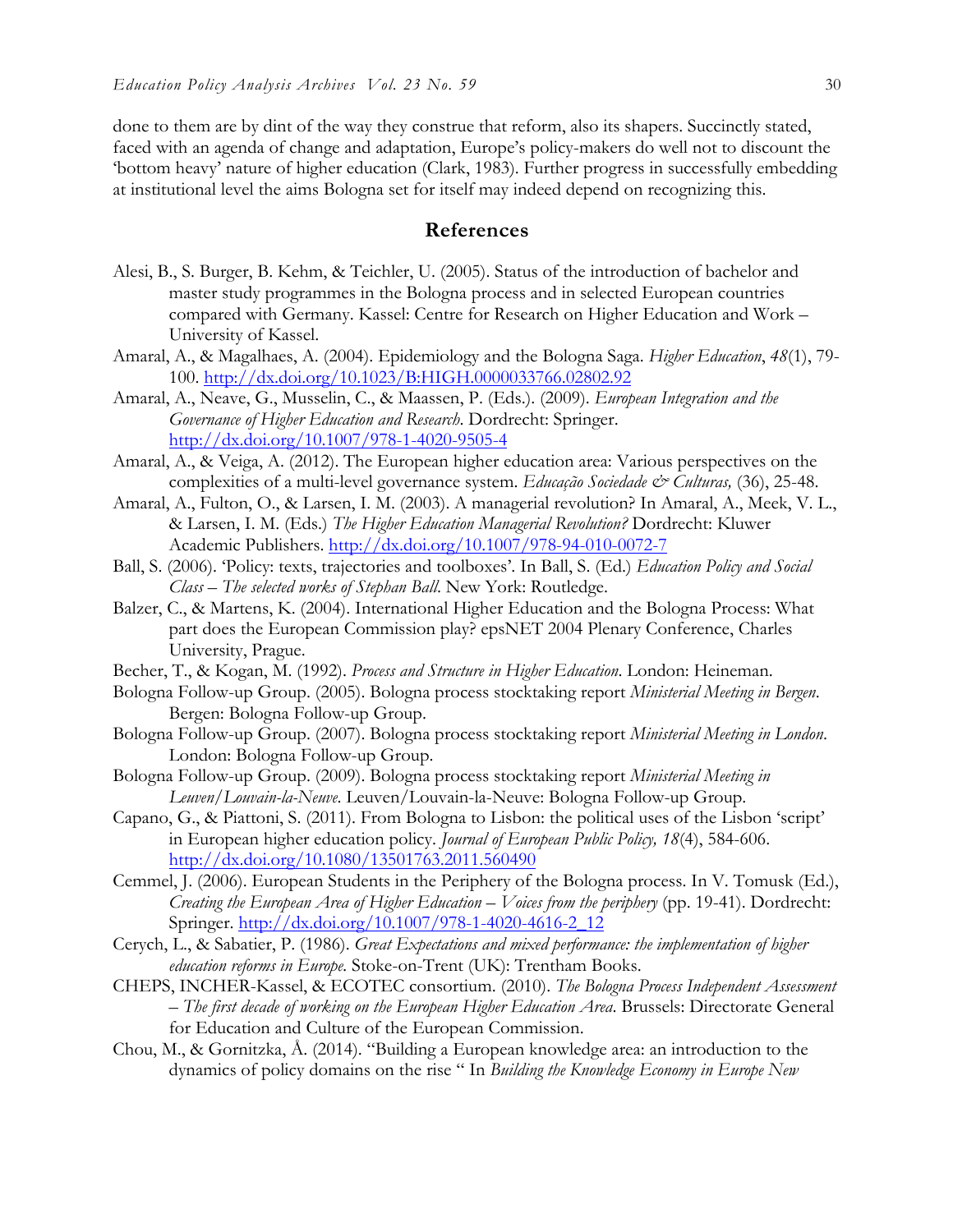*Constellations in European Research and Higher Education Governance*, 1-26. Cheltenham, UK: Edward Elgar Publishing, Inc.

- Clark, B. (1983). *The Higher Education System* (Berkeley/Los Angeles/ London: University of California Press.
- Crosier, D., Purser, L., & Smidt, H. (2007). *Trends V: Universities shaping the European Higher Education Area.* Brussels: European University Association.
- Diaz, M. J. F., Santaolalla, R. C., & Gonzalez, A. G. (2010). Faculty attitudes and training needs to respond the new European Higher Education challenges. *Higher Education, 60*(1), 101-118. http://dx.doi.org/10.1007/s10734-009-9282-1
- Education International & European Students' Union. (2011). Student-centred Learning *Toolkit for students, staff and higher education institutions*. Brussels: EI and ESU.
- European Commission. (2005). *Modernising education and training systems: a vital contribution to prosperity and social cohesion in Europe*. Brussels: European Commission.
- European Commission. (2006). *Communication from the Commission to the Council and the European Parliament – Delivering on the modernisation agenda for universities: education, research and innovation* COM(2006) 208 final. Brussels: European Commission.
- European Commission. (2012). *The European Higher Education Area in 2012: Bologna process implementation report*. (Brussels: Eurydice)
- European Association for Quality Assurance in Higher Education (ENQA). (2005). *Standards and Guidelines for Quality Assurance in the European Higher Education Area*. Helsinki: European Association for Quality Assurance in Higher Education.
- European Association for Quality Assurance in Higher Education (ENQA). (2009). *Standards and Guidelines for Quality Assurance in the European Higher Education Area*. Helsinki: European Association for Quality Assurance in Higher Education.
- ESIB. (2005). *Bologna with Students' Eyes*. Bergen: ESIB.
- ESIB. (2007). *Bologna with Students' Eyes*. London: ESIB.
- ESIB. (2009). *Bologna with Students' Eyes*. Leuven: ESIB.
- European Students' Union (ESU). (2012). *Bologna with Student Eyes' 2012*. Brussels: ESU.
- Eurydice. (2010). *Focus on Higher Education in Europe 2010: The impact of the Bologna process.* Brussels: Education, Audiovisual and Culture Executive Agency.
- Gordon, I., Lewis, J., & Young, K. (1997). 'Perspectives on policy analysis', in M. Hill (ed.). The Policy Process, London: Prentice Hall.
- Gornitzka, Å., & Langfeldt, L. (2005). The Role of Academics in the Bologna Process *Education International – Working Paper nº 15*. Brussels: Education International.
- Gornitzka, Å. (2006). "What is the use of Bologna in national reform?" In *Creating the European Area of Higher Education – Voices from the periphery*, edited by V. Tomusk, 19-41. Dordrechet: Springer.
- Gornitzka, Å. (2007). "The Lisbon process: a supranational policy perspective institutionalizing the Open Method of Coordination." In *University Dynamics and European Integration*, edited by P. Maassen and J. P. Olsen, 3-22. Dordrecht: Springer. http://dx.doi.org/10.1007/978-1-4020- 5971-1\_8
- Gornitzka, Å. (2010). "Bologna in Context: a horizontal perspective on the dynamics of governance sites for a Europe of Knowledge." *European Journal of Education, 45*(4), 535-548. http://dx.doi.org/10.1111/j.1465-3435.2010.01452.x
- Gorostiaga, J. M., Cambours de Donini, A. M., & Pini, M. E. (2014). 'Governance and Convergence in Higher Education'. In A. Teodoro & M. Guilherme (Eds.), *European and Latin American*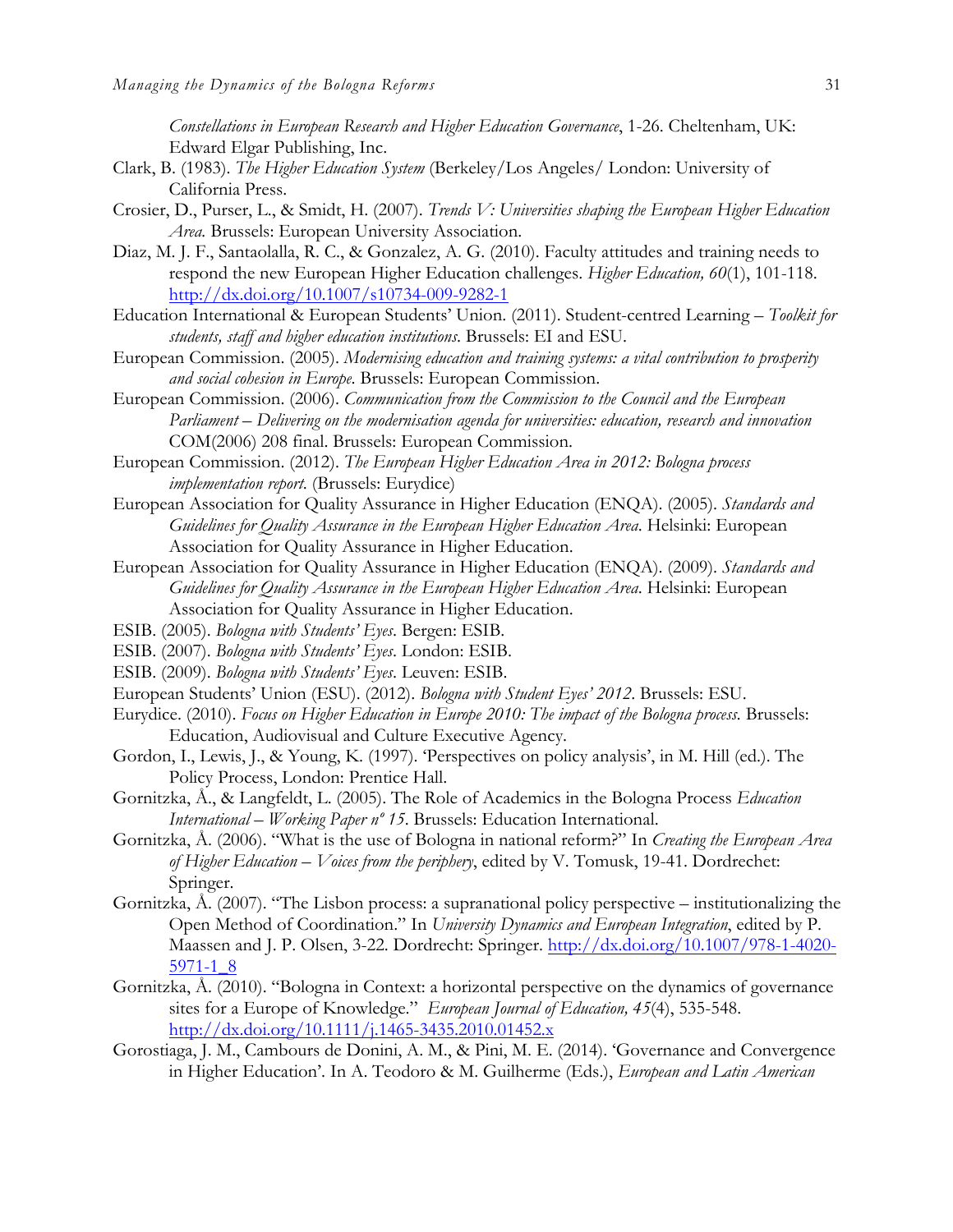*Higher Education Between Mirrors* (pp. 169-178). Rotterdam: Sense Publications. http://dx.doi.org/10.1007/978-94-6209-545-8\_12

- Guth, J. (2006). "The Bologna Process: The Impact of Higher Education Reform on the Structure and Organisation of Doctoral Programmes in Germany." *Higher Education in Europe, 31*(3), 1- 13. http://dx.doi.org/10.1080/03797720601058930
- Haug, G., & Tauch, C. (2001). Trends in Learning Structures in Higher Education (II) *Follow-up Report prepared for the Salamanca and Prague Conferences of March / May 2001.* Brussels: European Universities Association.
- Heinze, T., & Knill, C. (2008). "Analysing the differential impact of the Bologna Process: Theoretical considerations on national conditions for international policy convergence." *Higher Education, 56*(4), 493-510. doi: 10.1007/s10734-007-9107-z.
- Helgøy, I., & Homme, A. (2013). "Path-dependent Implementation of the European Qualifications Framework in Education. A Comparison of Norway, Germany and England." *Journal of Comparative Policy Analysis: Research and Practice*, 1-16. doi: 10.1080/13876988.2013.849399.
- Hoareau, C. (2011). "Deliberative governance in the European Higher Education Area. The Bologna Process as a case of alternative governance architecture in Europe." *Journal of European Public Policy, 19*(4):530-548. doi: 10.1080/13501763.2011.610690.
- Humburg, M., van der Velden, R., & Verhagen, A. (2013). *Final report of the study "What makes the difference? A qualitative appraisal of higher education graduate employability in Europe: the employers' perspective".* Maastricht: European Commission.
- Huisman, J., & Van der Wende, M. (Eds.). (2004a). *On Cooperation and Competition: National and European policies for the internationalisation of higher education*. Bonn: Lemmens.
- Huisman, J., & Van Der Wende, M. (2004b). "The EU and Bologna: are supra and international initiatives threatening domestic agendas?" *European Journal of Education, 39*(3), 349-357. http://dx.doi.org/10.1111/j.1465-3435.2004.00188.x
- Kallen, D. et al (eds). (1982). *Social Science Research and policy-making: a reappraisal*. London: NFER-Nelson.
- Keeling, R. (2006). The Bologna process and Lisbon Research Agenda: the European Commission's expanding role in higher education discourse. *European Journal of Education, 41*(2), 203-223. http://dx.doi.org/10.1111/j.1465-3435.2006.00256.x
- Kehm, B., Huisman, J., & Stensaker, B. (Eds.). (2009). *The European Higher Education Area: Perspectives on a Moving Target*. Edited by B. Kehm, J. Huisman and B. Stensaker, *The European Higher Education Area: Perspectives on a Moving Target*. Rotterdam: Sense Publishers.
- Kehm, B., & Teichler, U. (2006). Which Direction for Bachelor and Master Pro-grammes? A Stocktaking of the Bologna Process. *Tertiary Education and Management, 12*(4), 269-282. http://dx.doi.org/10.1080/13583883.2006.9967173
- Machado, M. L., & Cerdeira, L. (2012) 'The Rise of the Administrative Estate in Portuguese Higher Education'. In G. Neave & A. Amaral (Eds.) *Higher Education in Portugal 1974-2009 – A Nation, a Generation*. Dordrecht: Springer.
- Magalhães, A. (2010). The creation of the EHEA, 'learning outcomes' and the transformation of educational categories in higher education. *Educação Sociedade & Culturas*.
- Magalhães, A., & Amaral, A. (2009).'Mapping out Discourses on Higher Education Governance. In Huisman, J. (ed.) *International Perspectives on the Governance of Higher Education* (pp. 182-197). London: Routledge.
- March, G. J., & Olsen, J. P. (1989). *Rediscovering Institutions – The organizational basis of politics*. New York: The Free Press.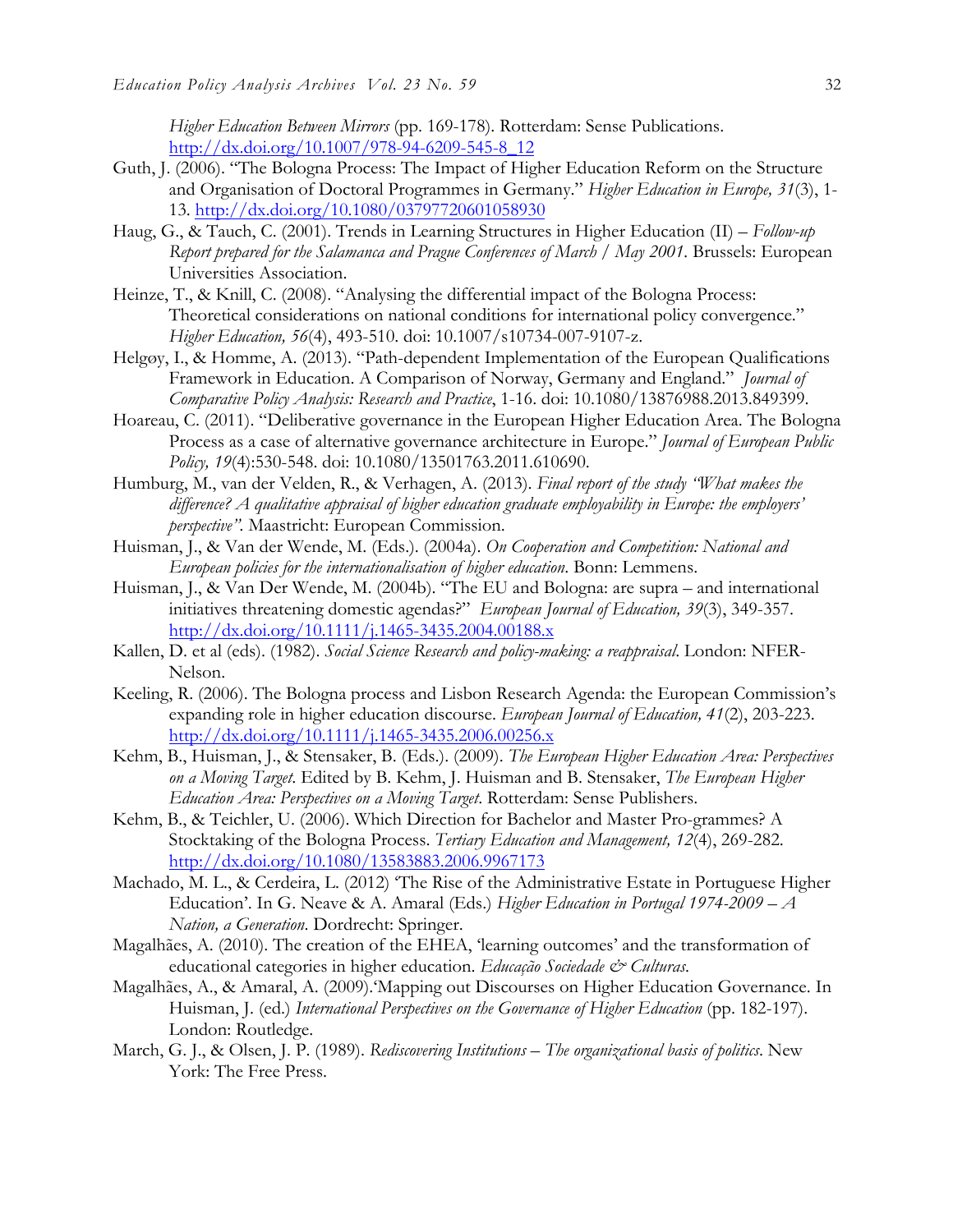- Meek, V. L., Goedegebuure, L., Santiago, R., & Carvalho, T. (2010). *The Changing Dynamics of Higher Education Middle Management*. Dordrecht: Springer. http://dx.doi.org/10.1007/978-90-481- 9163-5
- Michavila, F., & Parejo, J. L. (2008). Student participation policies in the Bologna Process. *Revista De Educacion*, 85-118.
- Moscati, R. (2009). The implementation of Bologna process in Italy. In Amaral, A., Neave, G., Musselin, C., & Maassen, P. (Eds.) *European Integration and the Governance of Higher Education and Research* (pp. 201-226). Dordrecht: Springer. http://dx.doi.org/10.1007/978-1-4020- 9505-4\_9
- Musselin, C. (2009). The side effects of the Bologna process on national institutional settings. In Amaral, A., Neave, G., Musselin, C., & Maassen, P. (Eds.), *European Integration and the Governance of Higher Education and Research* (pp. 281-299). Dordrecht: Springer. http://dx.doi.org/10.1007/978-1-4020-9505-4\_8
- Neave, G. (2002). Anything Goes: Or, How the Accommodation of Europe's Universities to European Integration Integrates – an Inspiring Number of Contradictions. Boletim da Universidade do Porto, 10.35. http://dx.doi.org/10.1080/13583883.2002.9967078
- Neave, G. (2005). *On snowballs, slopes and the process of Bologna: Some testy reflections on the advance of higher education in Europe*. Oslo: University of Oslo. Arena – Centre for European Studies.
- Neave, G. (2009). The Bologna Process as Alpha or Omega Or, an Interpreting History and Context as Inputs to Bologna, Prague, Berlin and Beyond. In A. Amaral, G. Neave, C. Musselin, & P. Maassen (Eds.), *European Integration and the Governance of Higher Education* (pp. 17-58). Dordrecht: Springer. http://dx.doi.org/10.1007/978-1-4020-9505-4\_2
- Neave, G. (2012). The Evaluative State, Institutional Autonomy and Re-engineering Higher Education in Western Europe: The Prince and His Pleasure Institutional Autonomy, the Basingstoke: Palgrave. http://dx.doi.org/10.1057/9780230370227
- Neave, G., & Veiga, A. (2013). The Bologna Process: inception, 'take up' and familiarity. *Higher Education, 66*(1), 59-77. doi: DOI 10.1007/s10734-012-9590-8
- Neave, G., & Maassen, P. (2007). The Bologna process: an intergovernmental policy perspective. In P. Maassen & J. P. Olsen (Eds.), *University Dynamics and European Integration* (pp. 3-22). Dordrecht: Springer. http://dx.doi.org/10.1007/978-1-4020-5971-1\_7
- Olsen, J. P. (2001). Organizing European Institutions of Governance... A Prelude to an Institutional Account of Political Integration. In Wallace, H. (ed.) *Interlocking Dimensions of European Integration* (Basingstoke: Palgrave Macmillan).
- Papatsiba, V. (2006). Making higher education more European through student mobility? Revisiting EU initiatives in the context of the Bologna Process. *Comparative Education,* 42(1), 93-111. http://dx.doi.org/10.1080/03050060500515785
- Peters, G. (1999). *Institutional theory in political science: the new institutionalism* (London: Continuum).
- Portela, M., Sa, C. Alexandre, F., & Cardoso, A. (2009). Perceptions of the Bologna process: what do students' choices reveal? *Higher Education, 58*(4), 465-474. doi: 10.1007/s10734-009-9205- 1.
- Powell, J. W., Graf, L., Bernhard, N., Coutrot, L., & Kieffer, A. (2012). The Shifting Relationship between Vocational and Higher Education in France and Germany: towards convergence? *European Journal of Education, 47*(3), 405-423. doi: 10.1111/j.1465-3435.2012.01534.x.
- Premfors, R. (1989). Vitality of Basic Units in Universities. *Higher Education in Europe*, *16*(3), 5-22. http://dx.doi.org/10.1080/0379772890140302
- Prague Communiqué. (2001). *Towards the European Higher Education Area* (Prague: Ministerial Statement).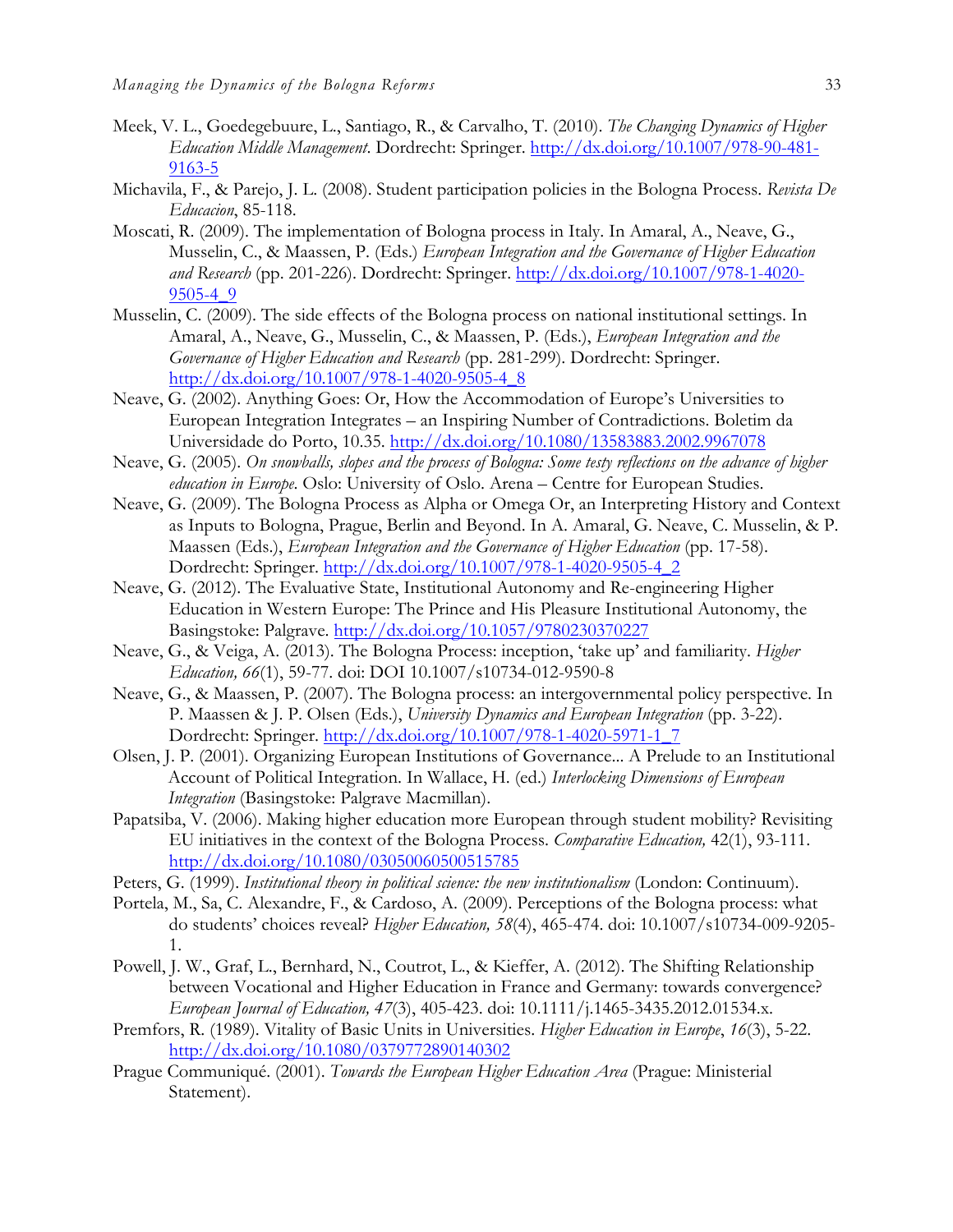- Ravinet, P. (2008). From voluntary participation to monitored coordination: why European countries feel increasingly bound by their commitment to the Bologna process. *European Journal of Education, 43*(3), 353-367. http://dx.doi.org/10.1111/j.1465-3435.2008.00359.x
- Reichert, S., & Tauch, C. (2003). Trends 2003 *Progress towards the European Higher Education Area Bologna four years after: Steps toward sustainable reform of higher education in Europe*. (Brussels: European University Association).
- Reichert, S., & Tauch, C. (2005). *Trends IV: European Universities Implementing Bologna.* (Brussels: European University Association).
- Rudder, H. (2010). Mission accomplished? Which mission?The 'Bologna process' a view from Germany. *Higher Education Review, 43*(1), 3-20.
- Sin, C. (2012). Academic Understandings of and Responses to Bologna: a three-country perspective. *European Journal of Education, 47*(3), 392-404. doi: 10.1111/j.1465-3435.2012.01533.x.
- Sursock, A., & Smidt, H. (2010). *Trends 2010: A decade of change in European Higher Education*. (Brussels: European University Association.)
- Teodoro, A., & Guilherme, M. (2014). *European and Latin American Higher Education Between Mirrors*: (Rotterdam: Sense Publications.) http://dx.doi.org/10.1007/978-94-6209-545-8
- Tomusk, V. (2006). Pizza Bolognese à la Russe: The Promise and Peril of the Bologna Process in Russia. In V. Tomusk (Ed.), *Creating the European Area of Higher Education – Voices from the periphery* (pp. 227-249). Dordrechet: Springer.
- Tuning Management Committee. (2006). *An Introduction toTuning Educational Structures in Europe – Universities' contribution to the Bologna Process.* (Brussels: DG Education and Culture.)
- Vällima, J., Hoffman, D., & Huusko, M. (2006). The Bologna process in Finland: Perspectives from the Basic Units. In V. Tomusk (Ed.), *Creating the European Area of Higher Education – Voices from the periphery* (pp. 43-67). (Dordrecht: Springer.) http://dx.doi.org/10.1007/978-1-4020- 4616-2\_3
- Välimaa, J., Stensaker, B., & Sarrico, C. (2012). *Managing Reform in Universities – The Dynamics of Culture, Identity and Organizational Change* (Basingstoke: Palgrave Macmillan.)
- Veiga, A. (2010). *Bologna and the Institutionalisation of European Higher Education Area.* Diss. Doutoramento, Universidade do Porto (2 vols.), Porto.
- Veiga, A. (2012). Bologna 2010. The Moment of Truth? *European Journal of Education, 47*(3), 378-391. doi: 10.1111/j.1465-3435.2012.01532.x
- Veiga, A., & Amaral, A. (2006). The open method of coordination and the implementation of the Bologna process. *Tertiary Education and Management, 12*(4), 283-295. http://dx.doi.org/10.1080/13583883.2006.9967174
- Veiga, A., & Amaral, A. (2008). How does the Bologna process challenge national traditions of higher education institutions? In J. Välimaa & O.-H. Ylijoki (Eds.), *Cultural Perspectives on Higher Education* (pp. 238-256). Dordrecht: Springer. http://dx.doi.org/10.1007/978-1-4020- 6604-7\_16
- Veiga, A., & Amaral, A. (2009a). Policy Implementation Tools and European Governance. In A. Amaral, G. Neave, C. Musselin, & P. Maassen (Eds.), *European Integration and the Governance of Higher Education and Research* (pp. 133-157). Dordrecht: Springer. http://dx.doi.org/10.1007/978-1-4020-9505-4\_6
- Veiga, A., & Amaral, A. (2009b). Survey on the implementation of the Bologna process in Portugal. *Higher Education, 57*(1), 57-69. http://dx.doi.org/10.1007/s10734-008-9132-6
- Veiga, A., & Amaral, A. (2012a). The impacts of Bologna and Lisbon agenda. In G. Neave & A. Amaral (Eds.), *Higher Education in Portugal 1974-2009 – A Nation, a Generation* (pp. 265-284). Dordrecht: Springer.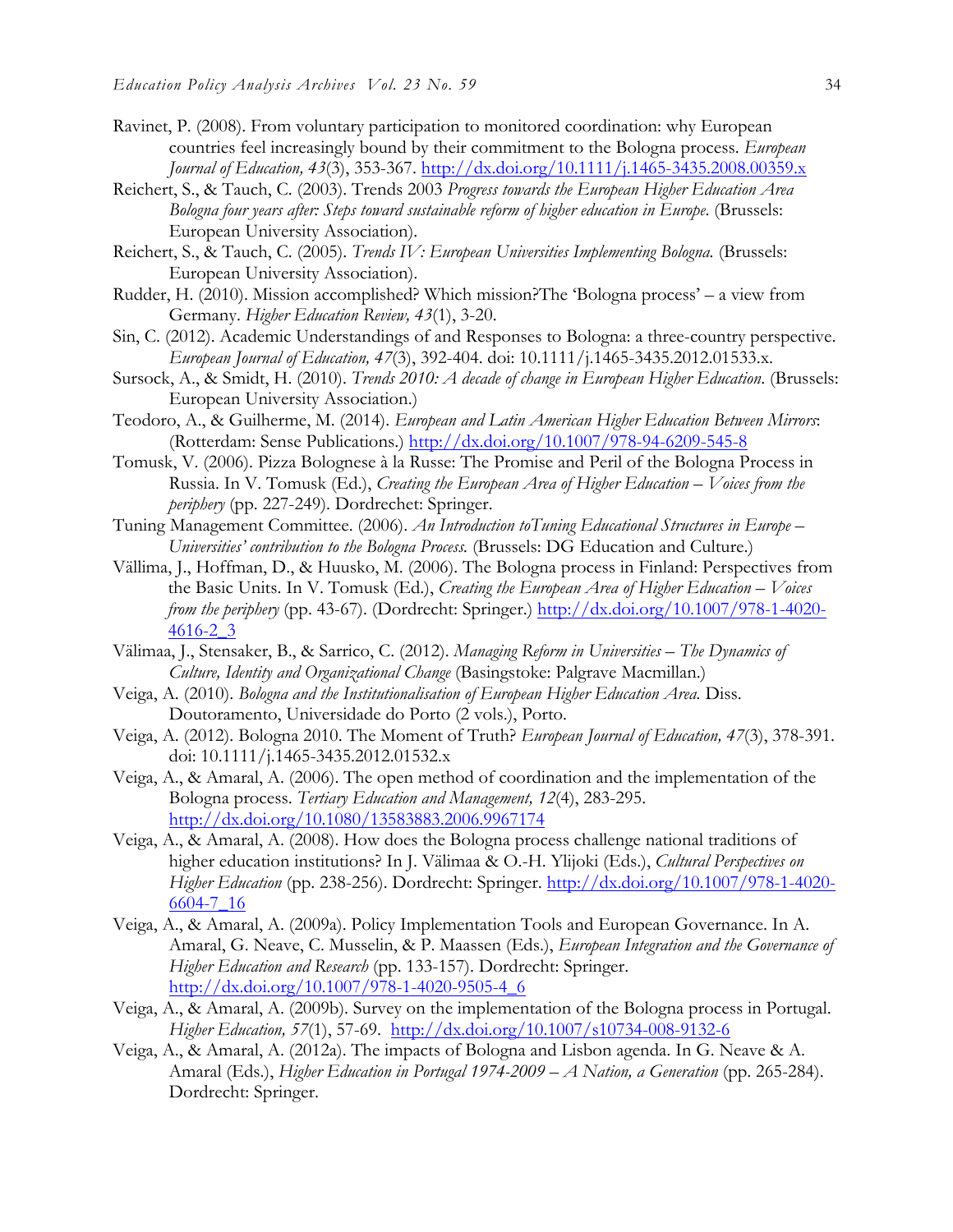- Veiga, A., & Amaral, A. (2012b). Soft Law and the implementation problems of the Bologna process. *Educação Sociedade & Culturas,* (36), 121-141.
- Veiga, A., Amaral, A., & Mendes, A. (2008). Implementing Bologna in Southern European countries: Comparative analysis of some research findings. *Education for Chemical Engineers, 3*(1), e47-e56. http://dx.doi.org/10.1016/j.ece.2008.01.004
- Veiga, A., Magalhães, A., & Amaral, A. (2015). Differentiated integration and the Bologna process. *Journal of Contemporary European Research, 11*(1), 84-102.
- Voegtle, E., Christoph K., & Michael D. (2011). To what extent does transnational communication drive cross-national policy convergence? The impact of the bologna-process on domestic higher education policies. *Higher Education, 61*(1), 77-94. doi: 10.1007/s10734-010-9326-6.
- Westerheijden, D. (2007). States and Europe and Quality of Higher Education. In Westerheijden, D., Stensaker, B., & Rosa, M.J. (eds.) *Quality Assurance in Higher Education* (Dordrecht: Springer.) http://dx.doi.org/10.1007/978-1-4020-6012-0\_3
- Whitchurch, C., & Gordon, G. (2010). Diversifying Academic and Professional Identities in Higher Education: Some management challenges. *Tertiary Education and Management*, *16*(2), 129-44. http://dx.doi.org/10.1080/13583881003757029
- Wit, K. de, & Verhoeven, J. C. (2001). The Higher Education Policy of the European Union: With or Against the Member States? In J. Huisman, P. Maassen, & G. Neave*, Higher Education and the Nation State: The International Dimension of Higher Education* (pp. 175-231). (Oxford: Elsevier Science.)
- Witte, J. (2006). *Change of degrees and degrees of change: comparing adaptations of European Higher Education Systems in the Context of the Bologna Process.* Doctoral Thesis (University of Twente: Enschede).
- Witte, J. (2009). 'Parallel Universes and Common Themes: Reforms of Curricular Governance in the Bologna Context'. In A. Amaral, G. Neave, C. Musselin, & P. Maassen (Eds.) *European Integration and the Governance of Higher Education and Research* (Dordrecht: Springer). http://dx.doi.org/10.1007/978-1-4020-9505-4\_10
- Witte, J., Huisman, J., & Purser, L. (2009). European Higher Education Reforms in the context of the Bologna process: How did we get here, where are we, and where are we going? In *OECD Higher Education to 2030*, edited by OECD, 205-229. (Paris: OECD Publishing). http://dx.doi.org/10.1787/9789264075375-9-en

## **Acknowledgement**

The present chapter was financed by national funds through FCT – Foundation for Science and Technology, under the project UID/CED/UI0757/2013.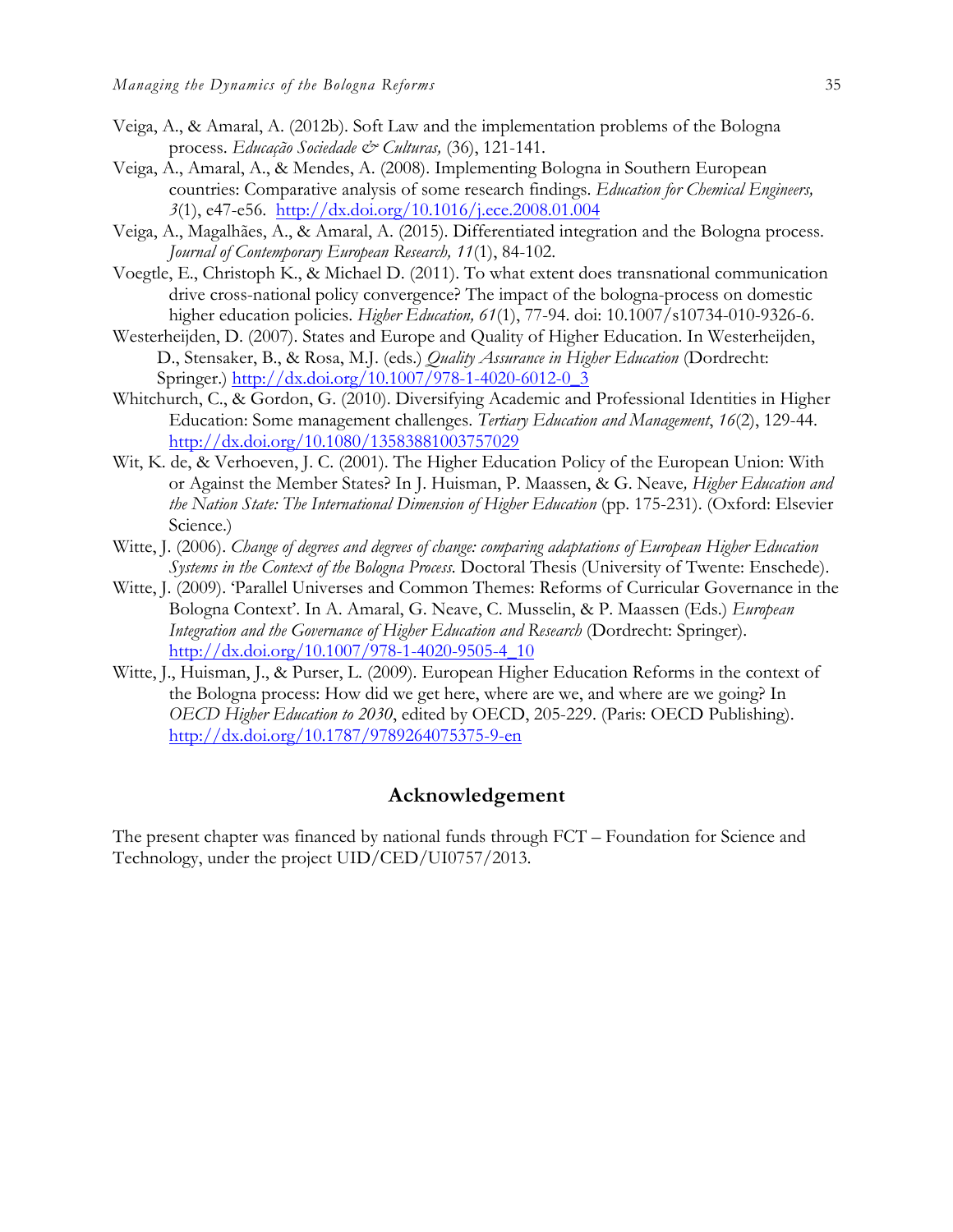## **About the Author**

#### **Amélia Veiga**

Centre for Research on Higher Education Policies (CIPES) Agency for Assessment and Accreditation of Higher Education (A3ES) aveiga@cipes.up.pt

Amélia Veiga is researcher at Centre for Research in Higher Education Policies (CIPES) and at the Agency for Assessment and Accreditation of Higher Education (A3ES). Her main research interests lie in higher education policy analysis, in particular governing and governance in higher education, European integration, internationalization and globalization of higher education. She has been involved in national and international projects on these matters. Her recent works include papers on differentiated integration and on the impact of Bologna process at the institutional level under a comparative perspective.

ORCID (http://orcid.org/0000-0002-5220-4019)

#### **Guy Neave**

Centre for Research on Higher Education Policies (CIPES) guy.r.neave@gmail.com

Guy Neave is currently Director of Research at CIPES. In addition to being Founder Editor of Higher Education Policy (Palgrave) he was joint Editor in Chief with Burton R Clark of the Encycleopdia of Higher Education (1992) Neave has been the Professor of Comparative Education at the University of London Institute of Education (1985 – 1990), and is Professor Emeritus of Centre for Higher Education Policy Studies (Uiversiteit Twente, Netherlands (Netherlands). In 1999 he was elected Foreign Associate of the US National Academy of Education. An historian by training, his interests lie in European Integration, and Goverment Higher Education relations.

# education policy analysis archives

Volume 23 Number 59 June 22<sup>nd</sup>, 2015 ISSN 1068-2341

<sub>(cc)</sub>

Readers are free to copy, display, and distribute this article, as long as the work is attributed to the author(s) and **Education Policy Analysis Archives,** it is distributed for noncommercial purposes only, and no alteration or transformation is made in the work. More details of this Creative Commons license are available at

http://creativecommons.org/licenses/by-nc-sa/3.0/. All other uses must be approved by the author(s) or **EPAA**. **EPAA** is published by the Mary Lou Fulton Institute and Graduate School of Education at Arizona State University Articles are indexed in CIRC (Clasificación Integrada de Revistas Científicas, Spain), DIALNET (Spain), Directory of Open Access Journals, EBSCO Education Research Complete, ERIC, Education Full Text (H.W. Wilson), QUALIS A2 (Brazil), SCImago Journal Rank; SCOPUS, SOCOLAR (China).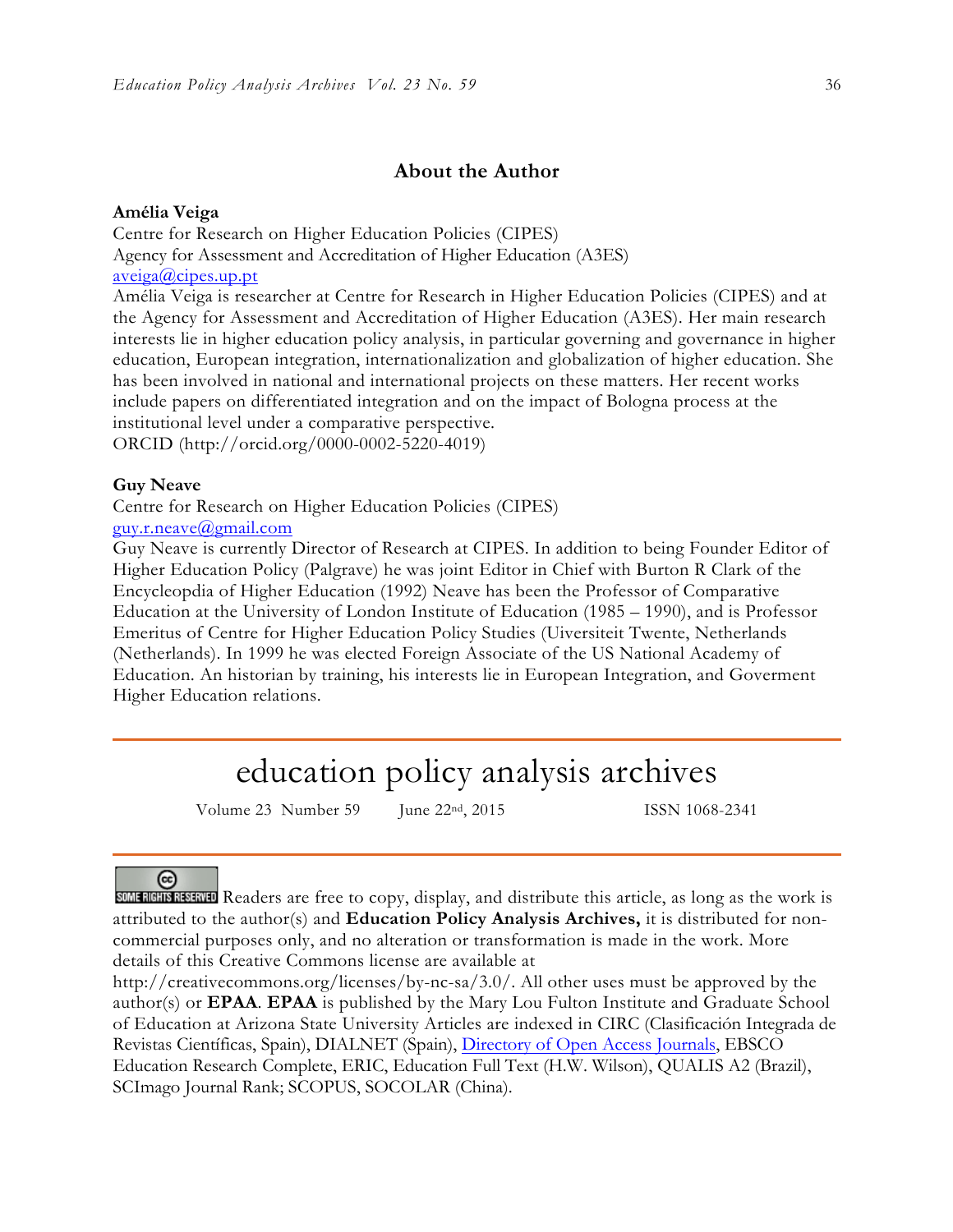Please contribute commentaries at http://epaa.info/wordpress/ and send errata notes to Gustavo E. Fischman fischman@asu.edu

**Join EPAA's Facebook community** at https://www.facebook.com/EPAAAAPE and **Twitter feed** @epaa\_aape.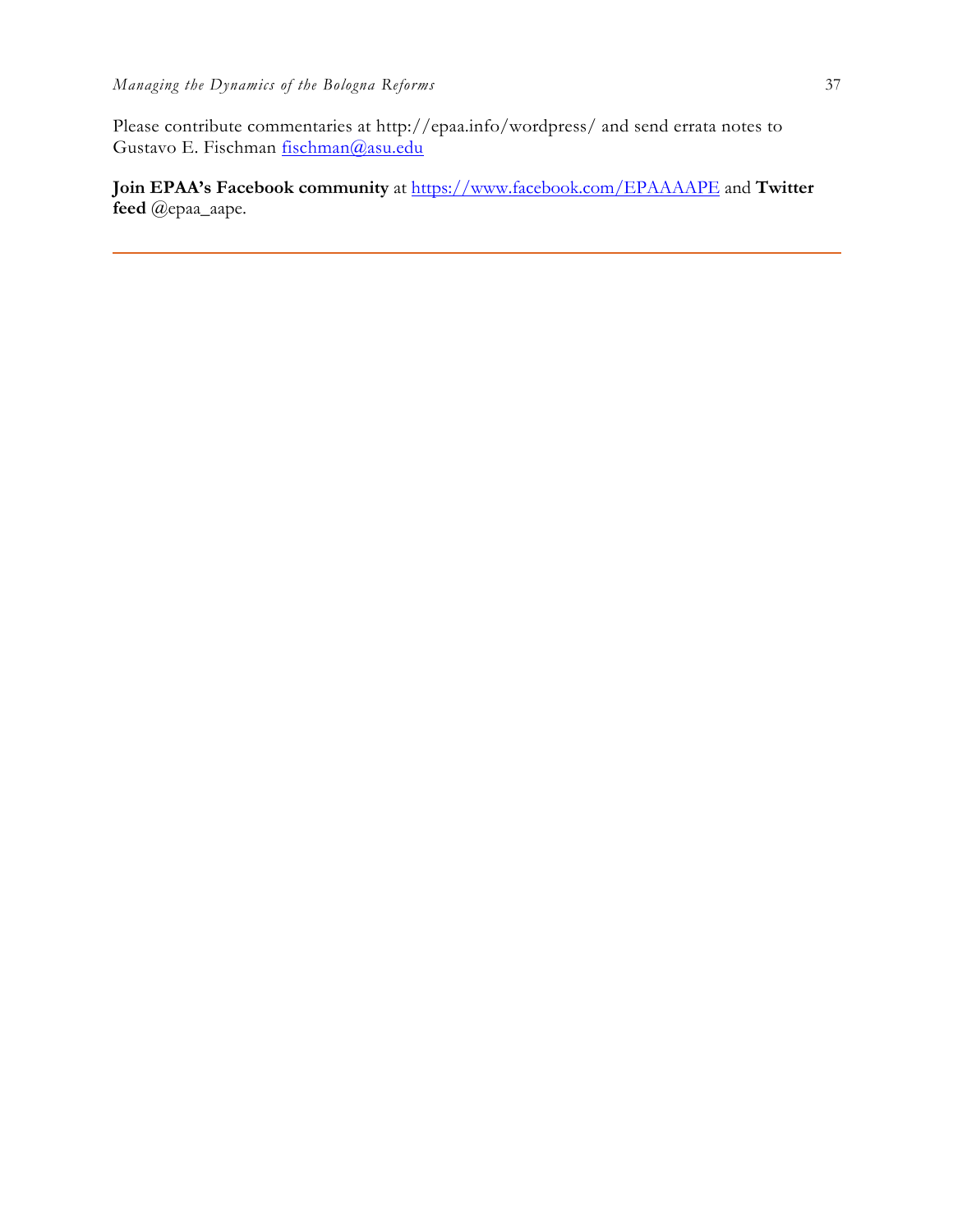## education policy analysis archives editorial board

#### Editor **Gustavo E. Fischman** (Arizona State University)

Associate Editors: **Audrey Amrein-Beardsley** (Arizona State University), **Jeanne M. Powers** (Arizona State University)

**Jessica Allen** University of Colorado, Boulder **Jaekyung Lee** SUNY Buffalo **Gary Anderson** New York University **Christopher Lubienski** University of Illinois, Urbana-Champaign **Michael W. Apple** University of Wisconsin, Madison **Sarah Lubienski** University of Illinois, Urbana-Champaign **Angela Arzubiaga** Arizona State University **Samuel R. Lucas** University of California, Berkeley **David C. Berliner** Arizona State University **Maria Martinez-Coslo** University of Texas, Arlington **Robert Bickel** Marshall University **William Mathis** University of Colorado, Boulder **Henry Braun** Boston College **Tristan McCowan** Institute of Education, London **Eric Camburn** University of Wisconsin, Madison **Michele S. Moses** University of Colorado, Boulder **Wendy C. Chi** Jefferson County Public Schools in Golden, Colorado **Julianne Moss** Deakin University **Casey Cobb** University of Connecticut **Sharon Nichols** University of Texas, San Antonio **Arnold Danzig** California State University, San Jose **Noga O'Connor** University of Iowa **Antonia Darder** Loyola Marymount University **João Paraskveva** University of Massachusetts, Dartmouth **Linda Darling-Hammond** Stanford University **Laurence Parker** University of Utah **Chad d'Entremont** Rennie Center for Education Research and Policy **Susan L. Robertson** Bristol University **John Diamond** Harvard University **John Rogers** University of California, Los Angeles **Tara Donahue** McREL International **A. G. Rud** Washington State University **Sherman Dorn** Arizona State University **Felicia C. Sanders** Institute of Education Sciences **Christopher Joseph Frey** Bowling Green State University **Janelle Scott** University of California, Berkeley **Melissa Lynn Freeman** Adams State College **Kimberly Scott** Arizona State University **Amy Garrett Dikkers** University of North Carolina Wilmington **Dorothy Shipps** Baruch College/CUNY **Gene V Glass** Arizona State University **Maria Teresa Tatto** Michigan State University **Ronald Glass** University of California, Santa Cruz | Larisa Warhol Arizona State University **Harvey Goldstein** University of Bristol **Cally Waite** Social Science Research Council **Jacob P. K. Gross** University of Louisville **John Weathers** University of Colorado, Colorado Springs **Eric M. Haas** WestEd **Kevin Welner** University of Colorado, Boulder **Kimberly Joy Howard** University of Southern California **Ed Wiley** University of Colorado, Boulder **Aimee Howley** Ohio University **Terrence G. Wiley** Center for Applied Linguistics **Craig Howley** Ohio University **John Willinsky** Stanford University **Steve Klees** University of Maryland **Kyo Yamashiro** Los Angeles Education Research

Institute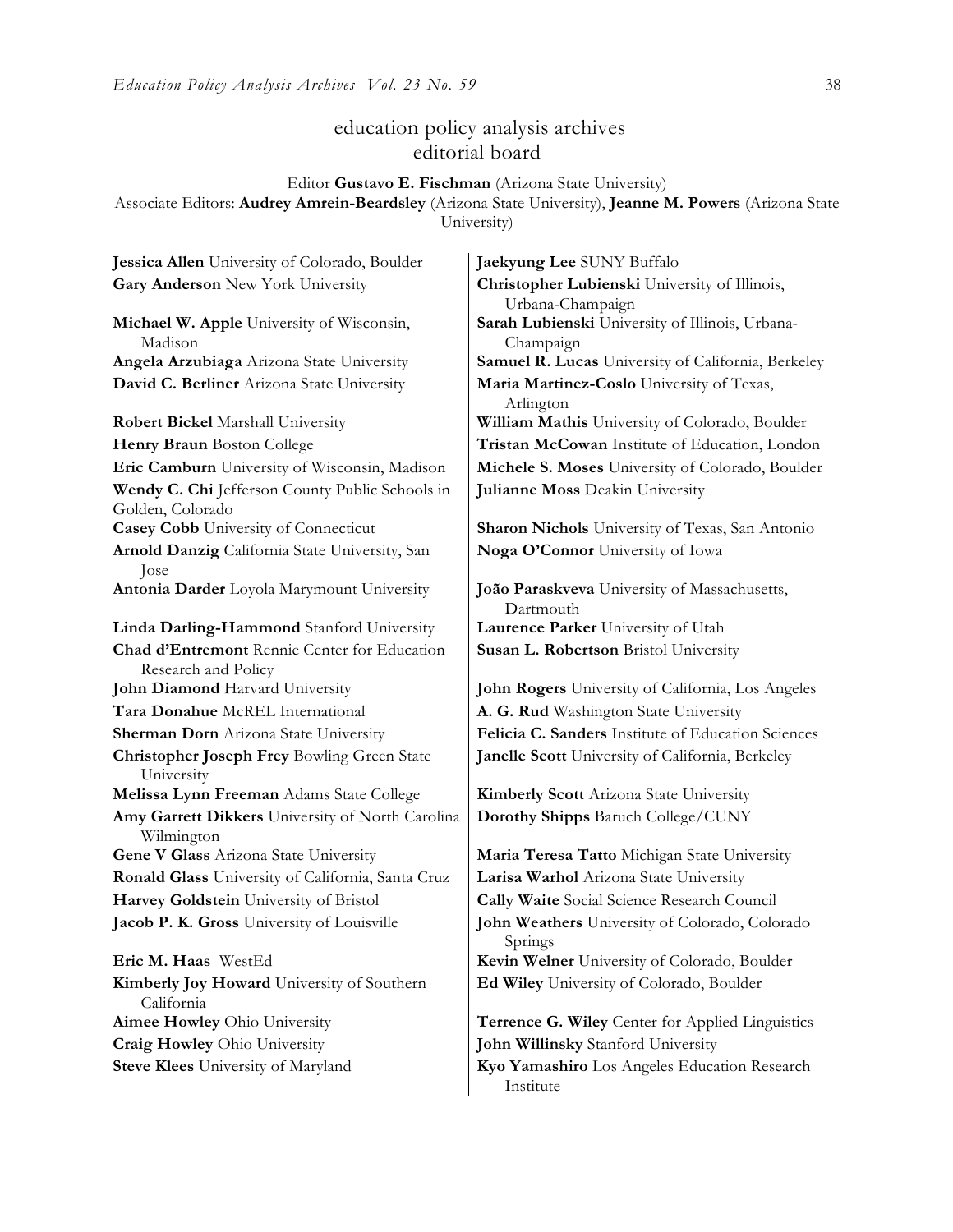**Armando Alcántara Santuario** IISUE, UNAM

## archivos analíticos de políticas educativas consejo editorial

Editores: **Gustavo E. Fischman** (Arizona State University), **Jason Beech** (Universidad de San Andrés), **Alejandro Canales** (UNAM) y **Jesús Romero Morante** (Universidad de Cantabria)

México **Claudio Almonacid** University of Santiago, Chile **Imanol Ordorika** Instituto de Investigaciones **Pilar Arnaiz Sánchez** Universidad de Murcia, España **Xavier Besalú Costa** Universitat de Girona, España **Jose Joaquin Brunner** Universidad Diego Portales, Chile **Damián Canales Sánchez** Instituto Nacional para la Evaluación de la Educación, México **María Caridad García** Universidad Católica del Norte, Chile **Raimundo Cuesta Fernández** IES Fray Luis de León, España **Marco Antonio Delgado Fuentes** Universidad Iberoamericana, México **Inés Dussel** DIE**-**CINVESTAV, Mexico **Rafael Feito Alonso** Universidad Complutense de Madrid. España **Pedro Flores Crespo** Universidad Iberoamericana, México **Verónica García Martínez** Universidad Juárez Autónoma de Tabasco, México **Francisco F. García Pérez** Universidad de Sevilla, España **Edna Luna Serrano** Universidad Autónoma de Baja California, México **Alma Maldonado** DIE-CINVESTAV México **Alejandro Márquez Jiménez** IISUE, UNAM México **Jaume Martínez Bonafé**, Universitat de València, España

**José Felipe Martínez Fernández** University of California Los Angeles, Estados Unidos

**Fanni Muñoz** Pontificia Universidad Católica de Perú,

Economicas – UNAM, México **Maria Cristina Parra Sandoval** Universidad de Zulia, Venezuela **Miguel A. Pereyra** Universidad de Granada, España **Monica Pini** Universidad Nacional de San Martín, Argentina **Paula Razquin** Universidad de San Andrés, Argentina **Ignacio Rivas Flores** Universidad de Málaga, España **Daniel Schugurensky** Arizona State University, Estados Unidos **Orlando Pulido Chaves** Instituto para la Investigacion Educativa y el Desarrollo Pedagogico IDEP **José Gregorio Rodríguez** Universidad Nacional de Colombia **Miriam Rodríguez Vargas** Universidad Autónoma de Tamaulipas, México **Mario Rueda Beltrán** IISUE, UNAM México **José Luis San Fabián Maroto** Universidad de Oviedo, España **Yengny Marisol Silva Laya** Universidad Iberoamericana, México **Aida Terrón Bañuelos** Universidad de Oviedo, España **Jurjo Torres Santomé** Universidad de la Coruña, España **Antoni Verger Planells** University of Barcelona, España **Mario Yapu** Universidad Para la Investigación Estratégica, Bolivia